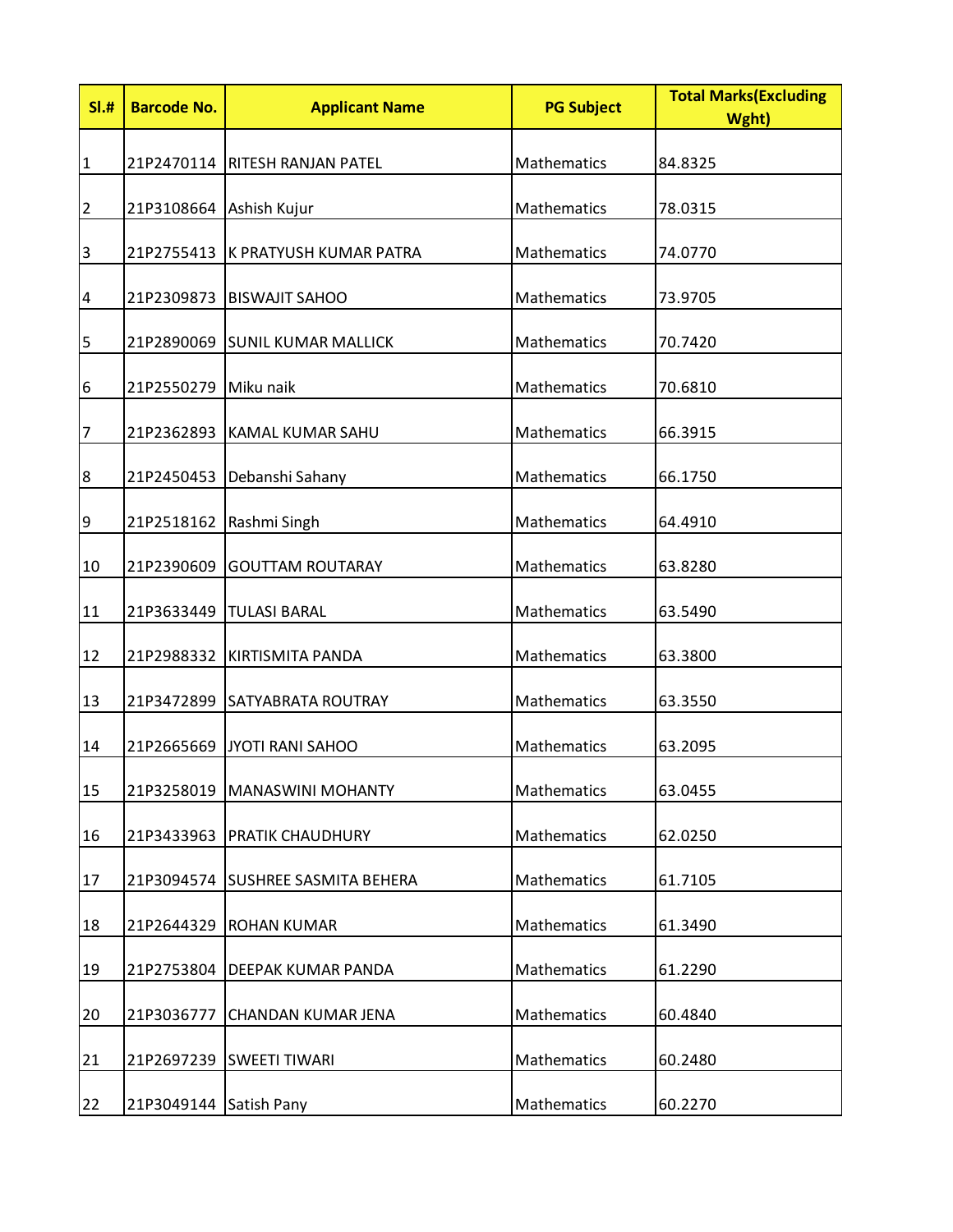| 23 |                       | 21P2770202 SUSHREE JAYASHREE SAHU        | Mathematics        | 59.8530 |
|----|-----------------------|------------------------------------------|--------------------|---------|
| 24 |                       | 21P2300912   DEBASIS DAS                 | <b>Mathematics</b> | 59.5395 |
| 25 |                       | 21P3481014 SANGHAMITRA MEHER             | Mathematics        | 59.2580 |
| 26 |                       | 21P3361843   BISMAYA BEHERA              | Mathematics        | 59.2505 |
| 27 |                       | 21P2770722 RAJA PRADHAN                  | Mathematics        | 59.2015 |
| 28 |                       | 21P2414699 SRIBATSA HARICHANDAN          | Mathematics        | 59.1465 |
| 29 |                       | 21P2418786 RAMACHANDRA PANDA             | Mathematics        | 59.0735 |
| 30 |                       | 21P2628319   PALLABI MAHAPATRA           | Mathematics        | 59.0355 |
| 31 | 21P2430237 SASTIKA SA |                                          | <b>Mathematics</b> | 58.9560 |
| 32 |                       | 21P2477484 MADHUSMITA KABI               | <b>Mathematics</b> | 58.8220 |
| 33 | 21P2299007            | <b>KRITIDIPTA SAHU</b>                   | <b>Mathematics</b> | 58.6800 |
|    |                       |                                          |                    |         |
| 34 |                       | 21P2689869 SRADHANJALI PRIYADARSANI SAHU | Mathematics        | 58.4865 |
| 35 |                       | 21P3002253 ISHREEKANTHA MANDAL           | Mathematics        | 58.4385 |
| 36 |                       | 21P2688616 SATYABATI RANA                | Mathematics        | 58.2630 |
| 37 | 21P2368417            | <b>ROHAN KUMAR PATRA</b>                 | <b>Mathematics</b> | 58.1320 |
| 38 | 21P2648952            | <b>BIKASH KUMAR NAYAK</b>                | Mathematics        | 58.0630 |
| 39 | 21P2761042 ANKITA DAS |                                          | Mathematics        | 58.0120 |
| 40 | 21P2941442            | Prativa Pradhan                          | Mathematics        | 57.9000 |
| 41 |                       | 21P2301766   DEEPAK BEHERA               | Mathematics        | 57.8855 |
| 42 |                       | 21P2495202 SWETA BARPANDA                | Mathematics        | 57.8765 |
| 43 | 21P2704059            | <b>RONIT KUMAR BEHERA</b>                | Mathematics        | 57.8745 |
| 44 |                       | 21P3195792 ANITA SAHOO                   | Mathematics        | 57.7655 |
| 45 |                       | 21P2756202 RAKESH KUMAR MOHANTY          | Mathematics        | 57.5855 |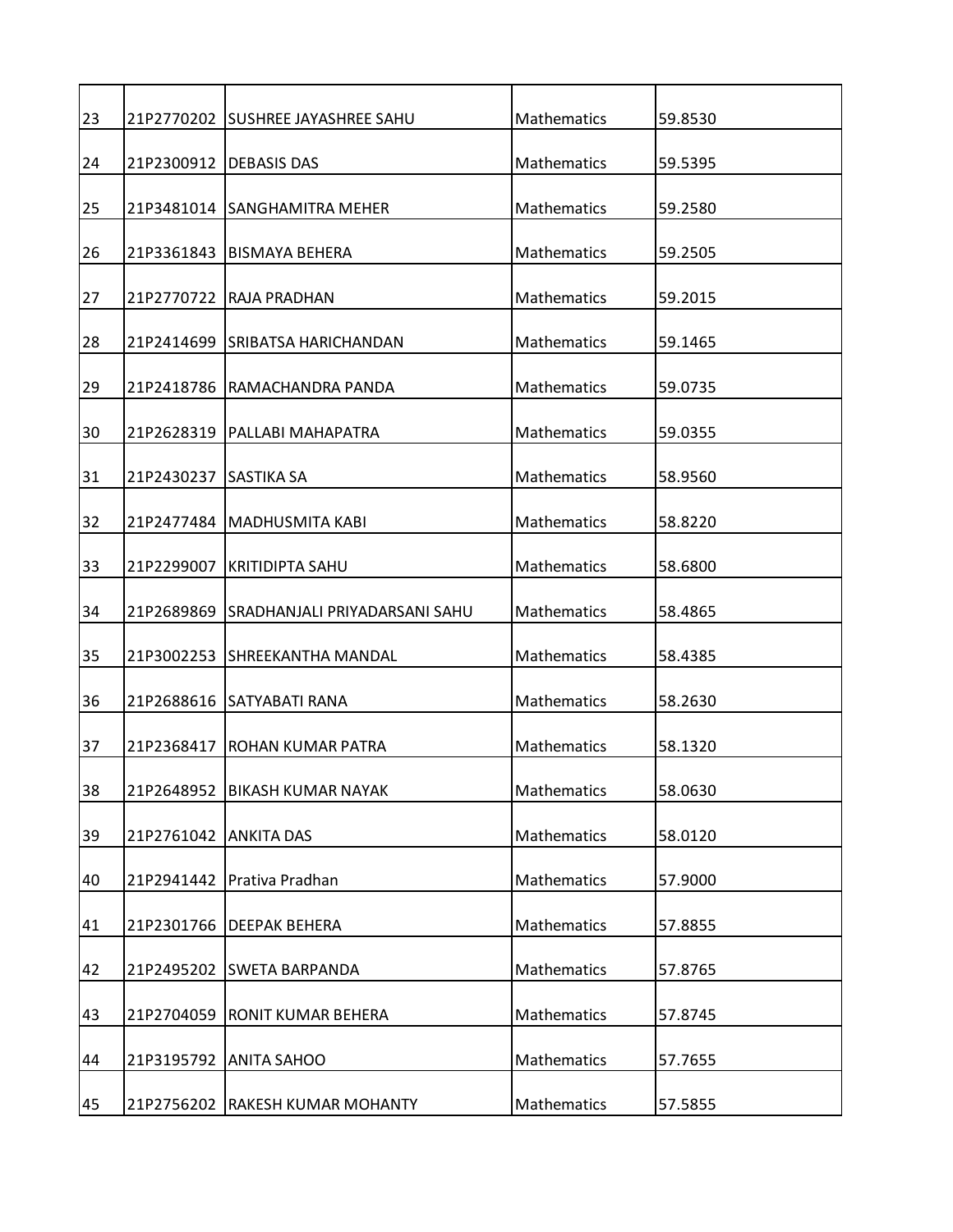| 46 |            | 21P3366944 SONALI BADHAI          | Mathematics        | 57.5205 |
|----|------------|-----------------------------------|--------------------|---------|
| 47 | 21P3088823 | KRUSHNA KUMARI GOCHHAIT           | Mathematics        | 57.4890 |
| 48 |            | 21P2772896   NITESH KUMAR BARIK   | Mathematics        | 57.4370 |
| 49 | 21P2394573 | <b>LONI PATRA</b>                 | <b>Mathematics</b> | 57.2680 |
| 50 | 21P2356729 | <b>PRATAP JENA</b>                | Mathematics        | 57.1705 |
| 51 |            | 21P2908726 P. ALISHA KUMARI PATRO | Mathematics        | 57.1580 |
| 52 | 21P2718446 | <b>CHINMAYEE SARANGI</b>          | Mathematics        | 57.1575 |
| 53 |            | 21P2965156   BARSHARANI GOUDA     | Mathematics        | 57.1140 |
|    |            |                                   |                    |         |
| 54 | 21P3477299 | <b>CH SURAJ SUBUDHI</b>           | Mathematics        | 57.0870 |
| 55 |            | 21P2641189 SUBHRANSHU SEKHAR JENA | Mathematics        | 57.0500 |
| 56 | 21P2915054 | Lipsamayee Pradhan                | Mathematics        | 57.0440 |
| 57 | 21P2982987 | PRALAYA RANJAN MAHALA             | Mathematics        | 56.9870 |
| 58 |            | 21P2913346   RITU BEHERA          | Mathematics        | 56.9830 |
| 59 | 21P2324857 | ISHYAMALENDU MOHANTY              | Mathematics        | 56.9485 |
| 60 | 21P3490482 | <b>ISACHIDANANDA SAHOO</b>        | <b>Mathematics</b> | 56.8900 |
| 61 | 21P2454469 | <b>ROHAN PANIGRAHI</b>            | Mathematics        | 56.8825 |
| 62 | 21P3490672 | <b>SWETA PATRO</b>                | Mathematics        | 56.8585 |
| 63 | 21P3367413 | <b>DIBYA BHARATI BISWAL</b>       | Mathematics        | 56.8340 |
| 64 | 21P3014313 | ROJALIN BARAL                     | <b>Mathematics</b> | 56.8295 |
| 65 | 21P2454453 | <b>SUBODHA KUMAR PRADHAN</b>      | Mathematics        | 56.8165 |
| 66 | 21P2508182 | <b>SUDHANSU SEKHAR SAHOO</b>      | Mathematics        | 56.7760 |
| 67 | 21P3604573 | PRIYANKA MAHARANA                 | Mathematics        | 56.7445 |
| 68 | 21P2679387 | MANJUSA PRADHAN                   | Mathematics        | 56.7050 |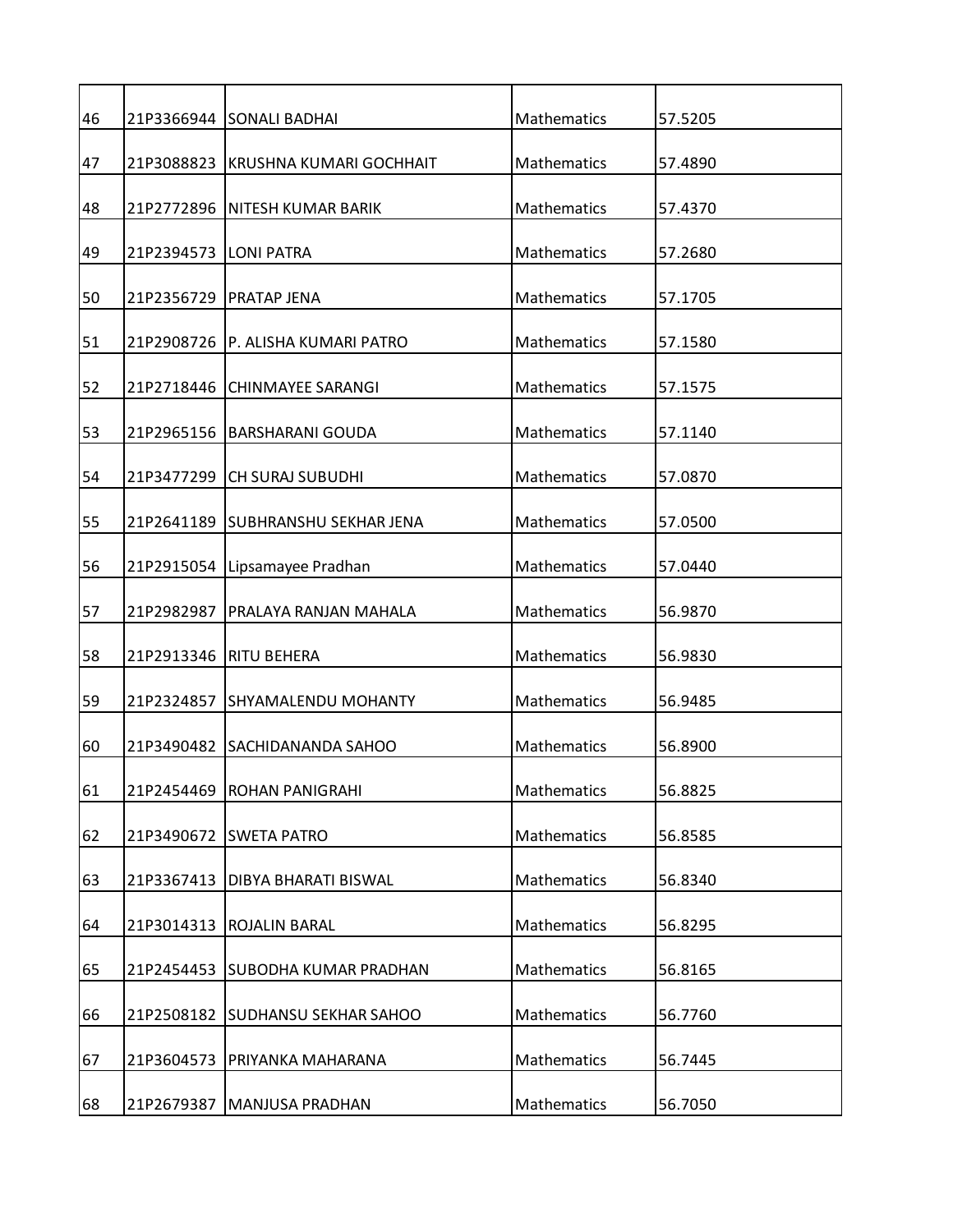| 69 |                       | 21P2450257   AMIT SAMAL         | Mathematics        | 56.6965 |
|----|-----------------------|---------------------------------|--------------------|---------|
| 70 |                       | 21P2958954 Yogita Patnaik       | Mathematics        | 56.5255 |
| 71 |                       | 21P2493852 ALIVA PATTANAIK      | Mathematics        | 56.5210 |
| 72 |                       | 21P3152607 SOUMYA RANJAN SAHOOS | Mathematics        | 56.5165 |
| 73 |                       | 21P3606282 ARCHANA SUBUDHI      | Mathematics        | 56.2400 |
| 74 |                       | 21P2662456 ANURADHA SAMAL       | Mathematics        | 56.2280 |
| 75 |                       | 21P3296764 CHANDAN KUMAR SAHU   | Mathematics        | 56.1285 |
| 76 |                       | 21P2672632 REETIK KUMAR DAS     | Mathematics        | 56.0470 |
| 77 |                       | 21P3400032 ADYASHA JENA         | Mathematics        | 56.0045 |
| 78 |                       | 21P2941992 SUBHAM BEHERA        | Mathematics        | 55.9790 |
| 79 |                       | 21P2776273 Sujit Kumar Sahoo    | Mathematics        | 55.9350 |
| 80 | 21P3139383            | <b>THABIRA MEHER</b>            | Mathematics        | 55.9205 |
|    |                       |                                 |                    |         |
| 81 |                       | 21P2953429   PRASANTADEV        | Mathematics        | 55.8125 |
| 82 |                       | 21P2779094 SIMARANI SAHOO       | Mathematics        | 55.7800 |
| 83 | 21P3525894 SIKU PATEL |                                 | Mathematics        | 55.7610 |
| 84 | 21P2738347            | YAMINIKANTA ROUT                | Mathematics        | 55.6910 |
| 85 |                       | 21P2372662 JYOTIRMAYEE BARAL    | Mathematics        | 55.6335 |
| 86 | 21P2319333            | <b>PRABHRUTIRANI MEHER</b>      | <b>Mathematics</b> | 55.5785 |
| 87 | 21P2989402            | RITESH KUMAR PATEL              | Mathematics        | 55.5475 |
| 88 | 21P3360813            | MILAN MAHARANA                  | Mathematics        | 55.5460 |
| 89 | 21P3684412            | PAPALI MAHANTY                  | Mathematics        | 55.5115 |
| 90 |                       | 21P2284276 JASASMINI DASH       | Mathematics        | 55.5020 |
| 91 |                       | 21P3230112 JAYASHREE PRADHAN    | Mathematics        | 55.4375 |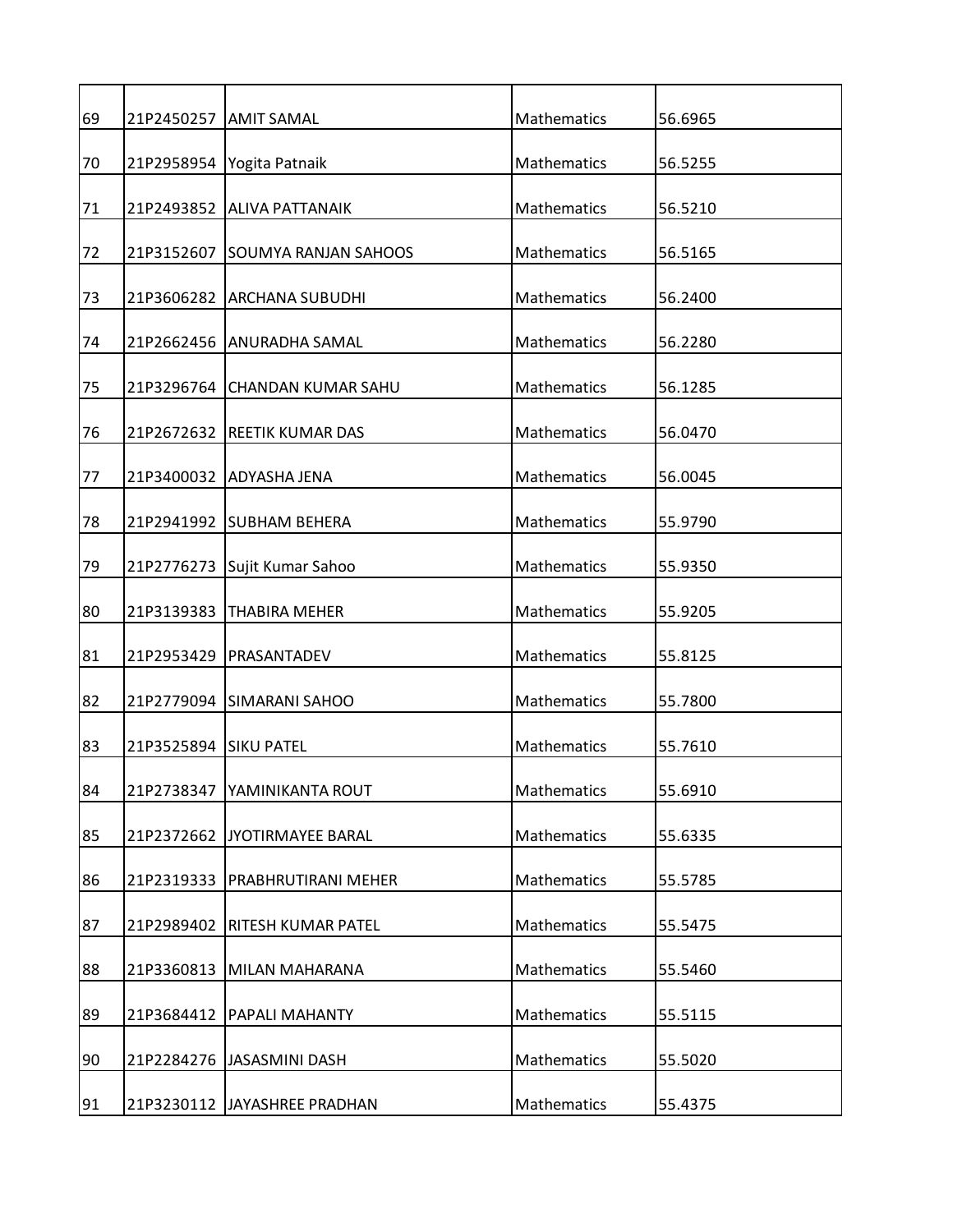| 92  |            | 21P3223042 SMRUTILIPI BIHARI           | Mathematics | 55.3910 |
|-----|------------|----------------------------------------|-------------|---------|
| 93  |            | 21P2518776 JANHABI BHUYAN              | Mathematics | 55.3345 |
| 94  | 21P2996957 | ROJALIN MOHANTY                        | Mathematics | 55.3080 |
| 95  | 21P3148242 | DIBYADARSHINI SAHOO                    | Mathematics | 55.3050 |
| 96  | 21P3528246 | <b>GOUTAM BEHERA</b>                   | Mathematics | 55.2390 |
| 97  | 21P2597327 | RASHMI RANJAN PARIDA                   | Mathematics | 55.1880 |
| 98  | 21P2558249 | sweety prasad                          | Mathematics | 55.1750 |
| 99  |            | 21P2375776 SUMAN SUBHASHREE SAHOO      | Mathematics | 55.1685 |
| 100 |            | 21P2852503 ASIT PANIGRAHY              | Mathematics | 55.1665 |
| 101 | 21P3566399 | <b>KANHU CHARAN SATAPATHY</b>          | Mathematics | 55.1460 |
| 102 |            | 21P2434152 Srikant Senapati            | Mathematics | 55.0790 |
|     |            |                                        |             |         |
| 103 |            | 21P2769314   AMARENDRA PATEL           | Mathematics | 54.9365 |
| 104 |            | 21P2525953 SMRUTIRANI BALIARSINGH      | Mathematics | 54.9260 |
| 105 |            | 21P2287473 SUBHADARSHINI PRADHAN       | Mathematics | 54.9215 |
| 106 |            | 21P3085166 ARATI KUMARI SABAT          | Mathematics | 54.9190 |
| 107 |            | 21P2419209 PRIYANKA PRIYADARSHINI PANI | Mathematics | 54.9090 |
| 108 |            | 21P2634554   PREETI SAHU               | Mathematics | 54.8780 |
| 109 |            | 21P3362544 MANOJ KUMAR MISHRA          | Mathematics | 54.8630 |
| 110 | 21P2626872 | ANURADHA NAYAK                         | Mathematics | 54.8390 |
| 111 |            | 21P2782433 SANJAY KUMAR NAYAK          | Mathematics | 54.7885 |
| 112 | 21P3223106 | <b>ITISHREE SAHU</b>                   | Mathematics | 54.7210 |
| 113 | 21P3051992 | NIKASH RANJAN PADHAN                   | Mathematics | 54.7175 |
| 114 |            | 21P3472166 RANJUKTA JENA               | Mathematics | 54.7155 |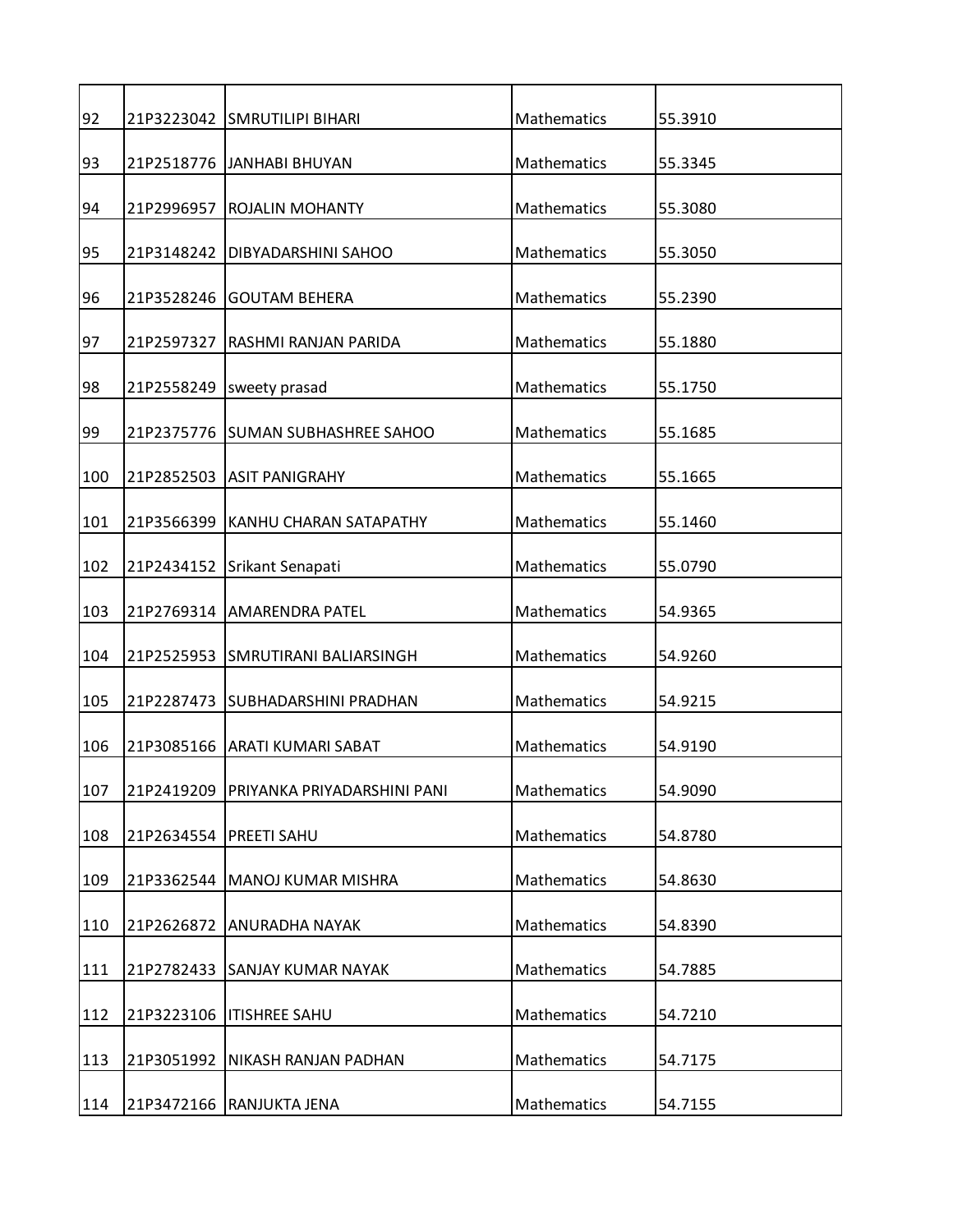| 115 |            | 21P2633574 SATYABRATA NAYAK       | Mathematics        | 54.7080 |
|-----|------------|-----------------------------------|--------------------|---------|
| 116 |            | 21P3361104 ADWAITA KESHARI BARIK  | Mathematics        | 54.7035 |
| 117 |            | 21P2840729 GYANAPRAKASH BEHERA    | Mathematics        | 54.6920 |
| 118 |            | 21P2744774 BISWAJIT MANTRY        | Mathematics        | 54.6910 |
| 119 |            | 21P2326303 ABHINANDAN THAKUR      | Mathematics        | 54.6760 |
| 120 |            | 21P3644866  LALATENDU KAR         | Mathematics        | 54.6670 |
| 121 | 21P2598789 | <b>RAJASHREE JENA</b>             | Mathematics        | 54.6465 |
| 122 |            | 21P2381994   PABITRA KUMAR BEHERA | Mathematics        | 54.6400 |
| 123 | 21P3745296 | PRIYANKA MOHAPATRA                | <b>Mathematics</b> | 54.6095 |
| 124 | 21P2949612 | <b>MANISHA MONALISA MUDULI</b>    | Mathematics        | 54.5755 |
| 125 |            | 21P3524344 JJAYASHREE ROUTRAY     | Mathematics        | 54.4915 |
|     |            |                                   |                    |         |
| 126 | 21P2937337 | Puja Parida                       | Mathematics        | 54.4765 |
| 127 |            | 21P3390623   PARAMJEET PRASAD PAL | Mathematics        | 54.4505 |
| 128 |            | 21P3661832 MOHIT KUMAR NAYAK      | Mathematics        | 54.3670 |
| 129 |            | 21P2379866 MEERA BARIK            | <b>Mathematics</b> | 54.3280 |
| 130 | 21P2356746 | <b>KHUSIRAM PUTEL</b>             | Mathematics        | 54.3200 |
| 131 | 21P2426752 | <b>BISWAMOHAN DAS</b>             | Mathematics        | 54.3055 |
| 132 | 21P2461194 | PRADIPTA KUMAR DAS                | Mathematics        | 54.2880 |
| 133 | 21P3561744 | PRIYANKA KARSEL                   | Mathematics        | 54.2880 |
| 134 | 21P2407769 | <b>MITA SAHU</b>                  | Mathematics        | 54.2805 |
| 135 | 21P3721186 | <b>MANAS RANJAN SAHOO</b>         | Mathematics        | 54.2710 |
| 136 | 21P2295239 | ROMANCHAL BAG                     | Mathematics        | 54.2580 |
|     |            |                                   |                    |         |
| 137 |            | 21P3475433   MAHIMA BISWAL        | Mathematics        | 54.2385 |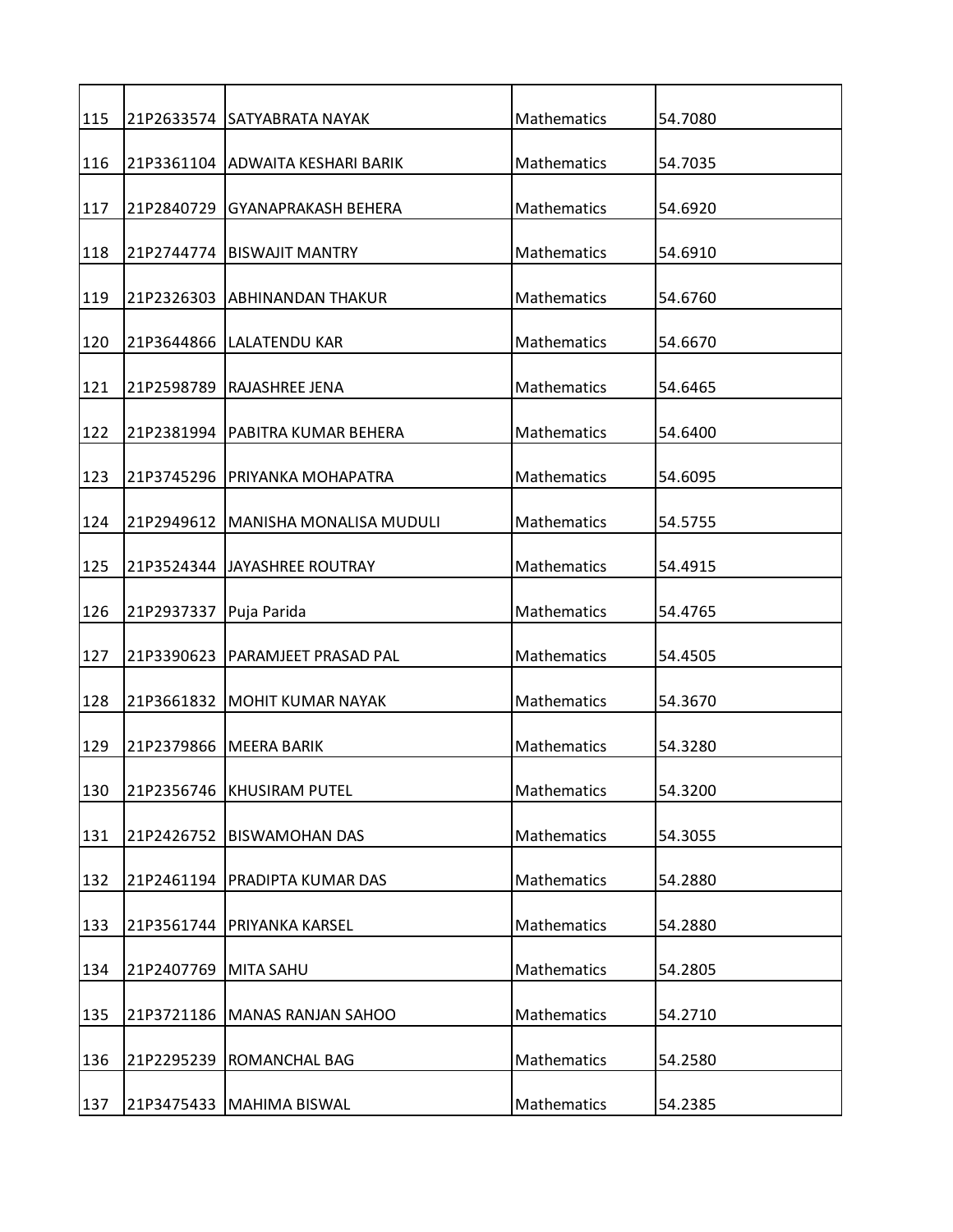| 138 |                      | 21P2587619   PRIYANKA PRIYADARSHINI RAY | Mathematics        | 54.2285 |
|-----|----------------------|-----------------------------------------|--------------------|---------|
| 139 |                      | 21P3539026 SITARANI OJHA                | Mathematics        | 54.2065 |
| 140 |                      | 21P3642996 LOPAMUDRA PRADHAN            | Mathematics        | 54.1810 |
| 141 |                      | 21P3107039 SUNIL MANOHAR KABI           | <b>Mathematics</b> | 54.1460 |
| 142 | 21P3297964           | <b>GAYATRI SUBUDHI</b>                  | Mathematics        | 54.1245 |
| 143 |                      | 21P3186353   BIJAYALAXMI MOHANTY        | Mathematics        | 54.0705 |
| 144 | 21P2685783           | RASMIRANJAN SAHOO                       | Mathematics        | 53.9995 |
| 145 |                      | 21P2795226 SONIA SAHOO                  | Mathematics        | 53.9825 |
| 146 | 21P3729529           | IROSHAN KUMAR NAYAK                     | Mathematics        | 53.9495 |
| 147 | 21P2592849           | PRITAM BALIARSINGH                      | Mathematics        | 53.8925 |
| 148 |                      |                                         | Mathematics        |         |
|     |                      | 21P2824563 SIMRAN BISWAL                |                    | 53.8915 |
| 149 | 21P3285874           | IPRABINA SAHU                           | Mathematics        | 53.8745 |
| 150 |                      | 21P3349792 SHREELA PANDA                | Mathematics        | 53.8585 |
| 151 |                      | 21P3041994 JATIN KUMAR SAHU             | Mathematics        | 53.8535 |
| 152 | 21P2806264 ALOK PANI |                                         | <b>Mathematics</b> | 53.8480 |
| 153 | 21P2563557           | <b>SIDDHARTH SANKAR NAYAK</b>           | Mathematics        | 53.8205 |
| 154 |                      | 21P2674374 SOUMYA RANJAN MAHALIK        | Mathematics        | 53.8120 |
| 155 |                      | 21P2680754 SWATI MAHANTA                | Mathematics        | 53.7495 |
| 156 | 21P2476362           | Shibananda Hota                         | <b>Mathematics</b> | 53.5835 |
| 157 | 21P2503176           | PRATIVA PRIYADARSHINI MOHANTA           | <b>Mathematics</b> | 53.5715 |
| 158 | 21P2506813           | <b>ASUTOSH SAHOO</b>                    | Mathematics        | 53.5275 |
| 159 |                      | 21P3508649 SWETARANI SAHU               | Mathematics        | 53.5010 |
|     |                      |                                         |                    |         |
| 160 |                      | 21P2414296   MADHUMITA MOHANTY          | Mathematics        | 53.4765 |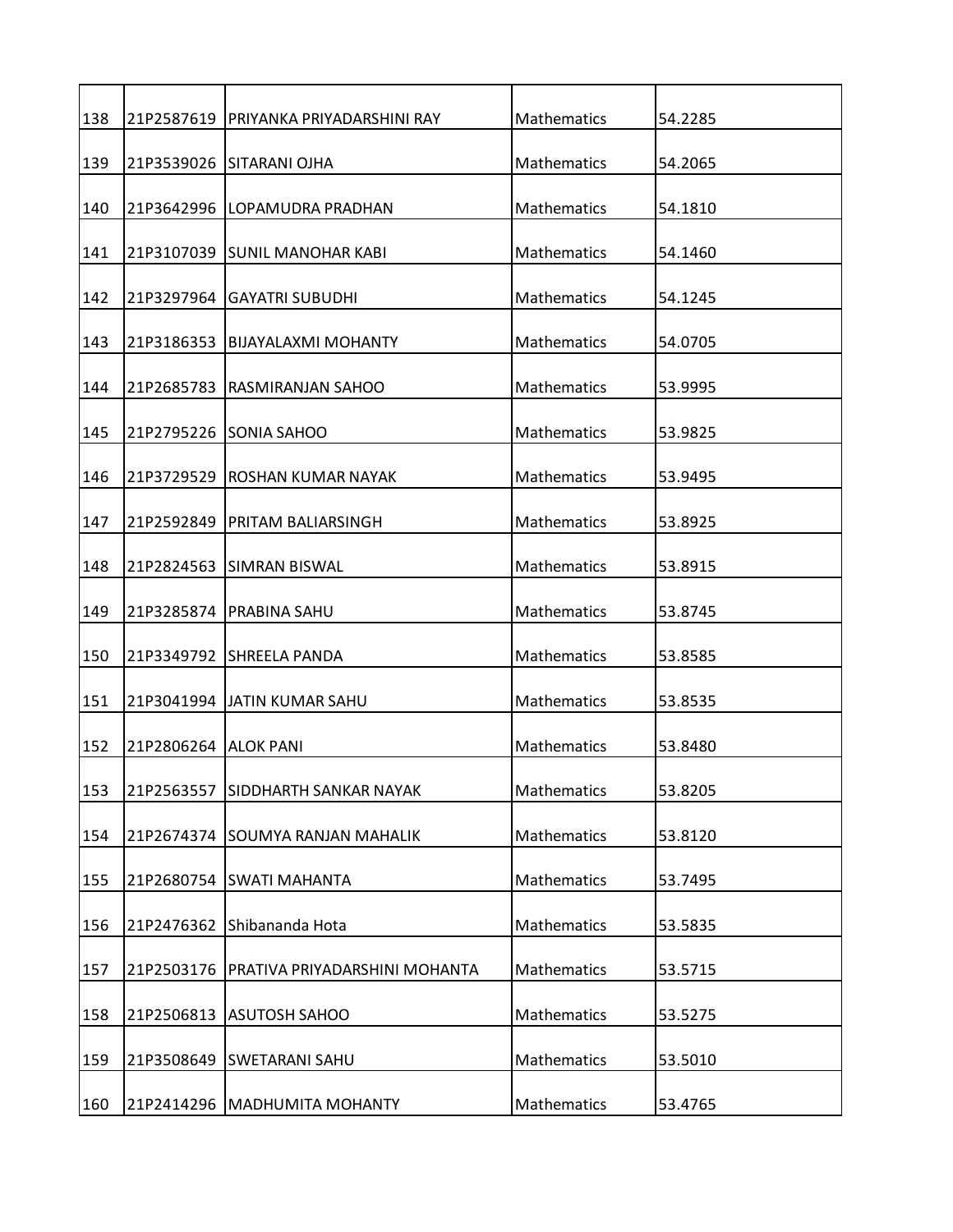| 161 |            | 21P3435426   Prasant Kumar Das     | Mathematics        | 53.4725 |
|-----|------------|------------------------------------|--------------------|---------|
| 162 |            | 21P2542426 K GOPAL KRUSHNA ACHARY  | Mathematics        | 53.4665 |
| 163 |            | 21P3194692 ISRADHANJALI DALAI      | Mathematics        | 53.4395 |
| 164 | 21P2410767 | <b>ISANJU SAHU</b>                 | <b>Mathematics</b> | 53.4295 |
| 165 |            | 21P2424024 SURYA NARAYAN PARIDA    | Mathematics        | 53.4295 |
| 166 |            | 21P3302773   MONALISA BARIK        | Mathematics        | 53.4285 |
| 167 |            | 21P2671734 SACHIN KUMAR PRADHAN    | Mathematics        | 53.4195 |
| 168 |            | 21P2481639   ALIBHA PUJHARI        | Mathematics        | 53.4010 |
| 169 | 21P2838479 | IBANDANA PRIYADARSINI JENA         | Mathematics        | 53.3295 |
| 170 |            | 21P3165974 ADARSH PANDA            | Mathematics        | 53.2800 |
| 171 | 21P2996692 | CHIRASMITA MAHARANA                | Mathematics        | 53.2585 |
|     |            |                                    |                    |         |
| 172 | 21P3220816 | LAXMIPRIYA BADAJENA                | Mathematics        | 53.2375 |
| 173 |            | 21P3341926 SAGARIKA KUND           | Mathematics        | 53.2355 |
| 174 |            | 21P2343699   MAHESH NARAYAN BEHERA | Mathematics        | 53.2345 |
| 175 | 21P3125083 | IMANISH KUMAR TIADI                | <b>Mathematics</b> | 53.2030 |
| 176 | 21P3248232 | <b>TAMASARANI SAHU</b>             | Mathematics        | 53.1875 |
| 177 | 21P3380389 | HIMANSU SHEKHAR NAYAK              | Mathematics        | 53.1550 |
| 178 |            | 21P2475986 SUSHREE ROJALIN PRADHAN | Mathematics        | 53.1455 |
| 179 | 21P2999386 | NAKEEB AHAMMED KHAN                | Mathematics        | 53.1255 |
| 180 |            | 21P2310903 SUVAKANTA DEHURY        | <b>Mathematics</b> | 53.1210 |
| 181 | 21P2399426 | CHINMAYA KUMAR PANDA               | Mathematics        | 53.1005 |
| 182 | 21P3307314 | <b>BISWABANDITA NAYAK</b>          | Mathematics        | 53.0765 |
| 183 | 21P2382913 | RITESH KUMAR MUDULI                | Mathematics        | 53.0595 |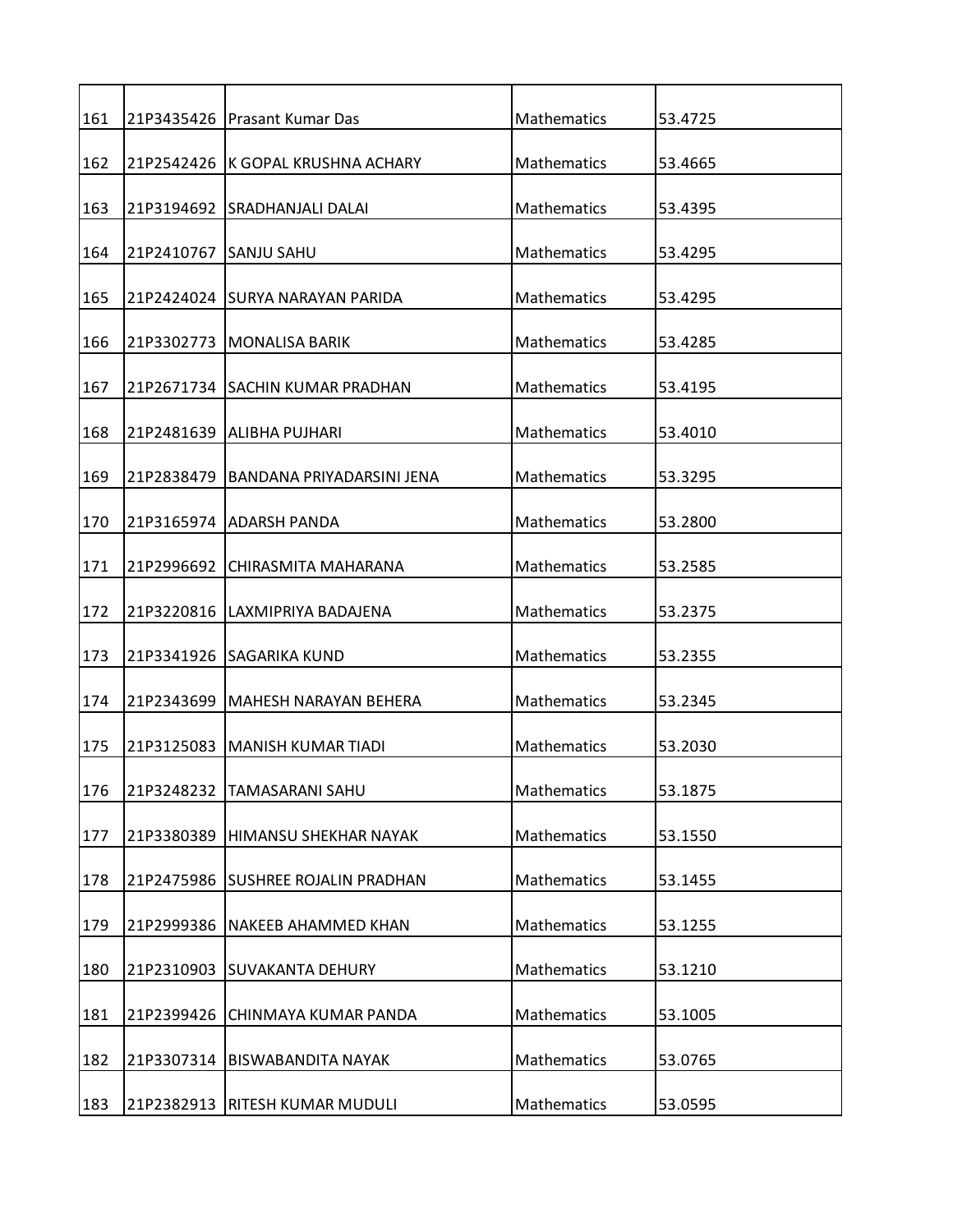| 184 |            | 21P2531249 KALU CHARAN PANIGRAHI     | Mathematics        | 53.0555 |
|-----|------------|--------------------------------------|--------------------|---------|
| 185 |            | 21P2854699 ANISHA SAHOO              | Mathematics        | 53.0320 |
| 186 |            | 21P2470616 GAYATRI KUMARI BEHERA     | Mathematics        | 53.0255 |
| 187 | 21P3340267 | <b>BISWAJIT BEHERA</b>               | <b>Mathematics</b> | 53.0170 |
| 188 | 21P2773824 | KAMALESH PADHAN                      | Mathematics        | 53.0045 |
| 189 |            | 21P3634086   PRITIPARNA MAHALIK      | Mathematics        | 53.0045 |
| 190 |            | 21P2959463 SANJAY KUMAR MOHANTA      | Mathematics        | 52.9705 |
| 191 |            | 21P2525224   BAISAKHI SAHOO          | Mathematics        | 52.9040 |
| 192 | 21P2430906 | <b>SARITA JENA</b>                   | Mathematics        | 52.8805 |
| 193 | 21P3082757 | DIBYAPRAKASH ROUT                    | Mathematics        | 52.8570 |
| 194 | 21P2785306 | Hrushikesh putel                     | Mathematics        | 52.8465 |
|     |            |                                      |                    |         |
| 195 |            | 21P3491053 ARCHANA JENA              | Mathematics        | 52.8335 |
| 196 |            | 21P3112649 ARYA ANSUMAN BALABANTARAY | Mathematics        | 52.8045 |
| 197 | 21P3056137 | <b>PAPU PARIDA</b>                   | Mathematics        | 52.7705 |
| 198 |            | 21P3520676 SHUBHRAKESH PANDA         | Mathematics        | 52.7545 |
| 199 | 21P2938392 | <b>SIMANCHAL LIMA</b>                | Mathematics        | 52.7465 |
| 200 | 21P2499867 | UMESH KUMAR BEHERA                   | Mathematics        | 52.7380 |
| 201 | 21P3300903 | <b>MANASI MOHANTY</b>                | Mathematics        | 52.7300 |
| 202 | 21P3453886 | LUNA BHUTIA                          | Mathematics        | 52.6925 |
| 203 | 21P3110587 | <b>SUBHALAXMI SAHOO</b>              | Mathematics        | 52.6915 |
| 204 | 21P3709977 | NIHARIKA SATAPATHY                   | Mathematics        | 52.6670 |
| 205 | 21P3103453 | <b>SIBANI MAHAPATRO</b>              | Mathematics        | 52.6465 |
| 206 |            | 21P2764426 ADARSH KUMAR BISI         | Mathematics        | 52.6405 |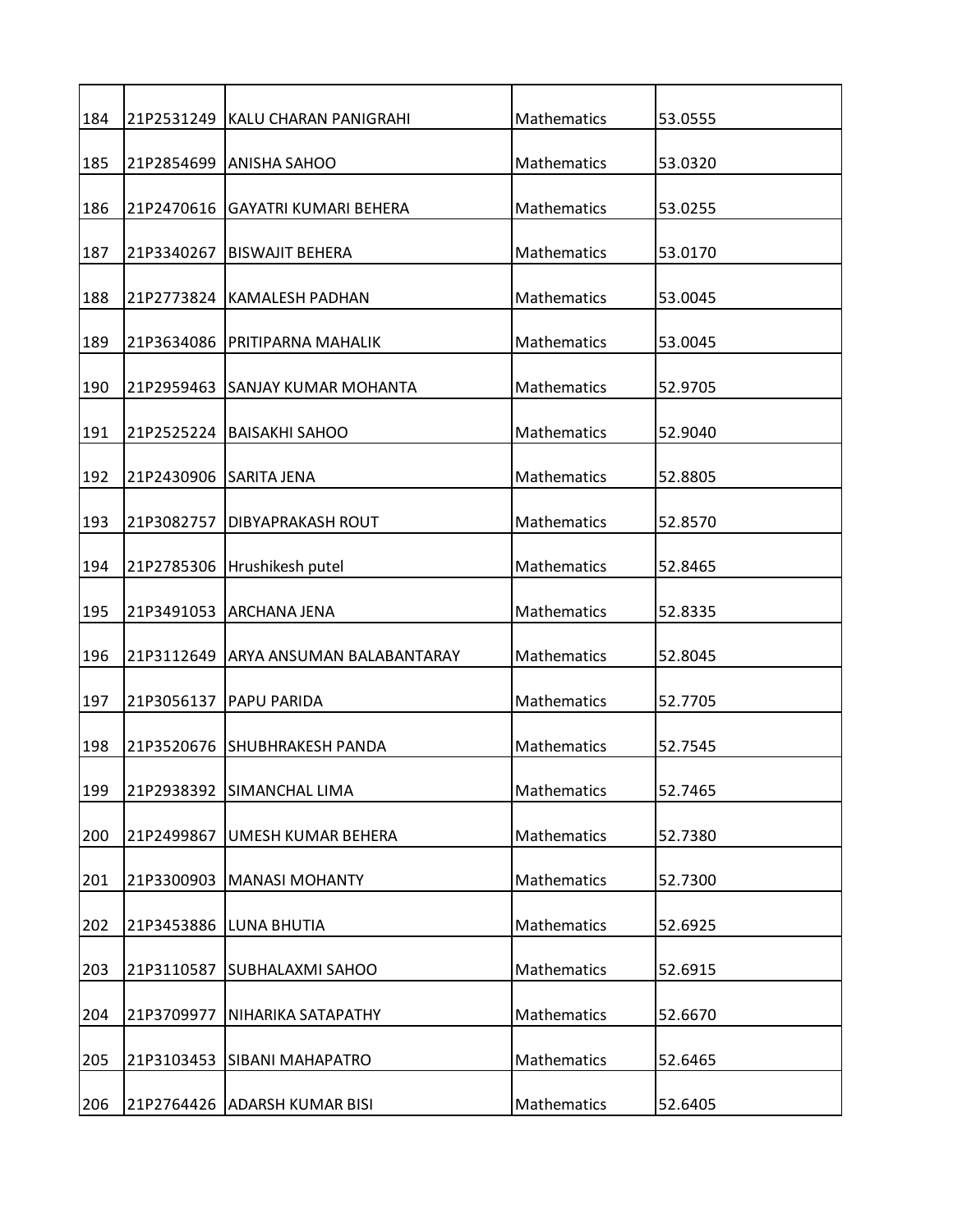| 207 |                       | 21P3318503 SAMPRITA MAHAPATRA      | Mathematics        | 52.6390 |
|-----|-----------------------|------------------------------------|--------------------|---------|
|     |                       |                                    |                    |         |
| 208 |                       | 21P2418609 IPSITA BEHERA           | Mathematics        | 52.6325 |
| 209 |                       | 21P2914763 SMRUTIMAYEE BARAL       | Mathematics        | 52.6310 |
| 210 |                       | 21P3313069 ABHILIPSA PRADHAN       | Mathematics        | 52.6175 |
| 211 |                       | 21P3226426 ISAGAREEKA PADHAN       | Mathematics        | 52.5920 |
| 212 |                       | 21P2458626 SAISMITA SAHOO          | Mathematics        | 52.5625 |
| 213 |                       | 21P2883437   DANIEL DEHURY         | Mathematics        | 52.5400 |
| 214 |                       | 21P3595184   LOKANATH BAGAR        | Mathematics        | 52.5250 |
| 215 | 21P2552714            | UTKALIKA MEHER                     | Mathematics        | 52.5175 |
| 216 | 21P2492926            | <b>BASUDEV SWAIN</b>               | Mathematics        | 52.4985 |
| 217 |                       | 21P3237296   PRANATI SAHOO         | Mathematics        | 52.4785 |
| 218 | 21P2947103            | <b>DEEPAK SUNDARAY</b>             | Mathematics        | 52.4200 |
| 219 |                       | 21P3092044   PRITAM KUMAR TRIPATHY | Mathematics        | 52.3765 |
| 220 |                       | 21P2950333 ANANDA SAHU             | Mathematics        | 52.3655 |
| 221 | 21P3561304 RITIKA DAS |                                    | <b>Mathematics</b> | 52.3465 |
| 222 |                       | 21P2535039 SANTOSH BARIK           | Mathematics        | 52.3435 |
| 223 | 21P2457407            | <b>BIJAYANI PADHI</b>              | Mathematics        | 52.3240 |
| 224 | 21P2872523            | <b>ANSHUMAN BISWAL</b>             | Mathematics        | 52.3100 |
| 225 |                       | 21P2837429 SUBHASHREE PRADHAN      | Mathematics        | 52.3065 |
| 226 | 21P2794106            | <b>ARUNDHAM JENA</b>               | Mathematics        | 52.3010 |
| 227 | 21P2919344            | <b>SATYAM SAHOO</b>                | Mathematics        | 52.3005 |
| 228 | 21P2493707            | <b>BISWAJIT MALLICK</b>            | Mathematics        | 52.2920 |
| 229 |                       | 21P2927909   ITISHREE MAHUNTA      | Mathematics        | 52.2880 |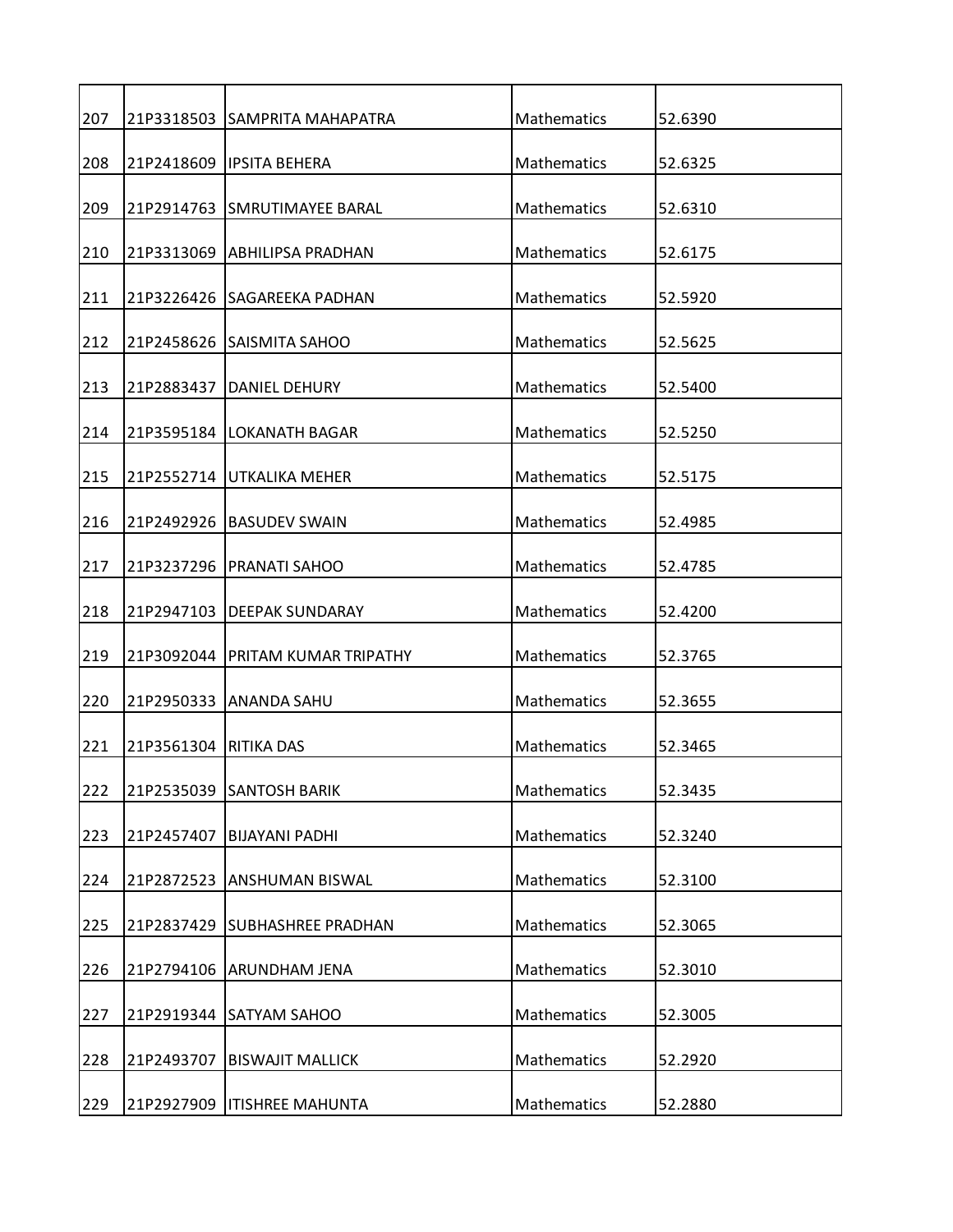| 230        |            | 21P3312096 SWORNAM PRIYADARSINI SAHOO          | Mathematics                | 52.2860            |
|------------|------------|------------------------------------------------|----------------------------|--------------------|
| 231        |            | 21P2886379 RUKSHAR ANMOL                       | Mathematics                | 52.2855            |
| 232        |            | 21P2314863 SUBHASHREE OJHA                     | Mathematics                | 52.2700            |
| 233        |            | 21P3009419 JJESAN KUMAR SA                     | Mathematics                | 52.2630            |
| 234        |            | 21P3337746   BIJAY LAXMI BEHERA                | Mathematics                | 52.2385            |
| 235        | 21P2299969 | DIBYA SAMPAD BARIK                             | Mathematics                | 52.2085            |
| 236        |            | 21P2631843 SANGEETA KUMARI SAHOO               | Mathematics                | 52.1885            |
| 237        |            | 21P2772479 ISOUMYA SWARUPA PRADHAN             | Mathematics                | 52.1835            |
| 238        | 21P3685093 | <b>RAKESH MOHANTY</b>                          | Mathematics                | 52.1775            |
| 239        | 21P3224849 | PRIYANKA BISHOYI                               | Mathematics                | 52.1375            |
| 240        |            | 21P2741729 JAGDISH BARIK                       | Mathematics                | 52.1245            |
| 241        |            | 21P2789497 SWAPNA KUMARI BEHERA                | Mathematics                | 52.0835            |
| 242        |            | 21P2981793 ANUSUYA SENAPATI                    | Mathematics                | 52.0670            |
| 243        | 21P3548497 | <b>RINKI MEHER</b>                             | Mathematics                | 52.0660            |
| 244        |            | 21P2635029 INEELAM SWAIN                       | <b>Mathematics</b>         | 52.0365            |
| 245        | 21P2563372 | <b>ARJUNA MOHANTA</b>                          | Mathematics                | 51.9955            |
| 246        |            | 21P2636204 ARIJIT SWAIN                        | Mathematics                | 51.9870            |
| 247        |            | 21P3410274 SWADHIN SAHOO                       | Mathematics                | 51.9630            |
| 248        | 21P2739622 | Chinmaya Sa                                    | Mathematics                | 51.9545            |
| 249        | 21P2350764 | <b>NAMRATA DAS</b>                             | Mathematics                | 51.9210            |
| 250        | 21P3111964 | CHIRANJIBI NAYAK                               | Mathematics                | 51.9120            |
|            |            |                                                |                            |                    |
| 251<br>252 | 21P3738059 | KANHU CHARAN SAHU<br>21P2363829 ABHISEK MISHRA | Mathematics<br>Mathematics | 51.8925<br>51.8700 |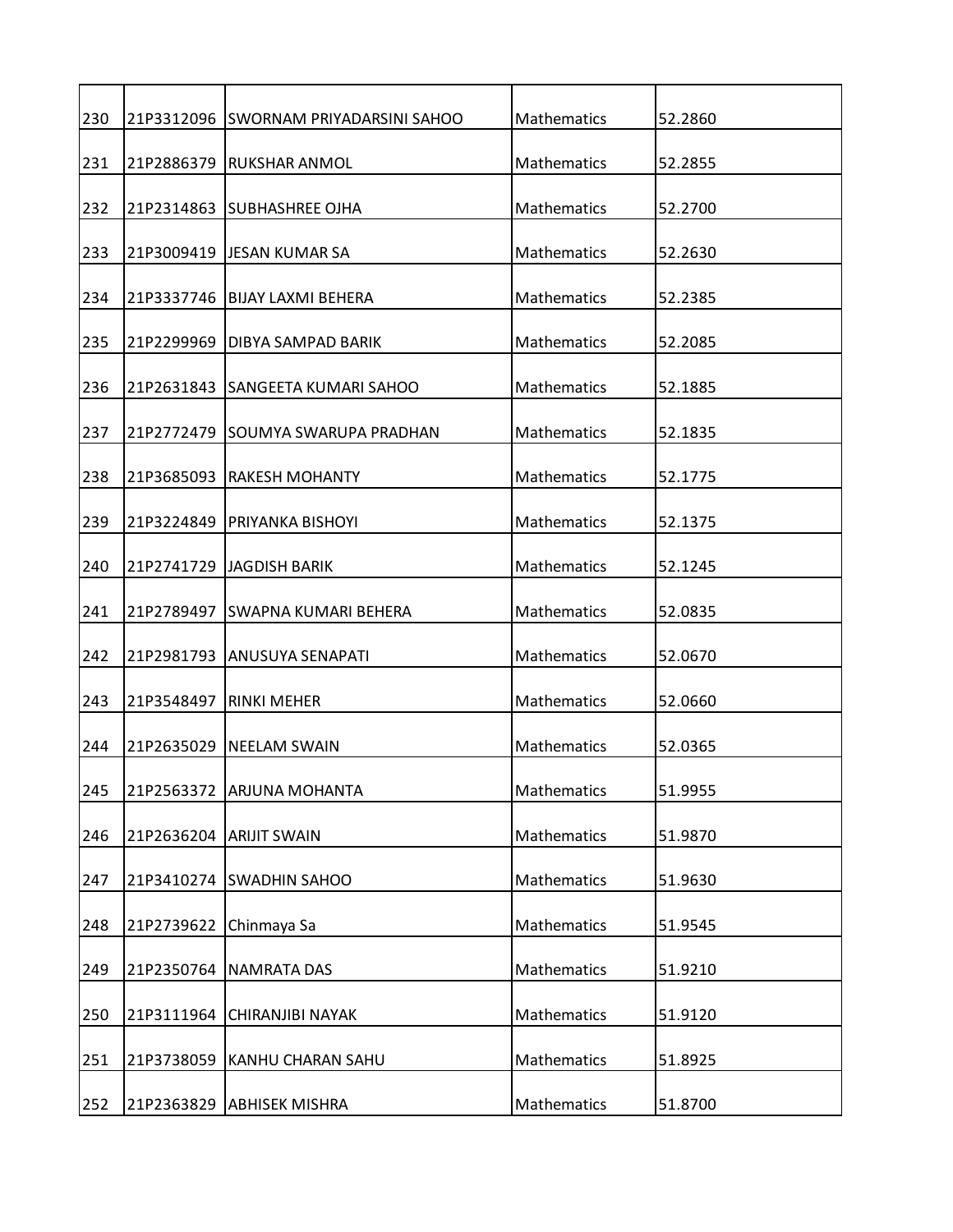| 253 |            | 21P2920626 RACHANA RAJALAXMI DASH | Mathematics        | 51.8520 |
|-----|------------|-----------------------------------|--------------------|---------|
| 254 |            | 21P2334326 SAPLIN BHOI            | Mathematics        | 51.8265 |
| 255 |            | 21P2981702 SANGRAM PRADHAN        | Mathematics        | 51.8250 |
| 256 |            | 21P3512406 ANANTA KISHORE SAMAL   | Mathematics        | 51.8205 |
| 257 | 21P3728567 | <b>K.KIRAN KUMAR</b>              | Mathematics        | 51.7915 |
| 258 |            | 21P3197772 SAMIKSHYA PATRA        | Mathematics        | 51.7880 |
| 259 |            | 21P2627676 SUBHAM BARIK           | Mathematics        | 51.7755 |
| 260 |            | 21P3026264 SHRISTY PRASAD         | Mathematics        | 51.7580 |
| 261 |            | 21P3589119 ISWAGATIKA SAHOO       | Mathematics        | 51.7545 |
| 262 | 21P2781844 | <b>ETISHREE BEHERA</b>            | Mathematics        | 51.7285 |
| 263 |            | 21P2575633 SAMBIT KUMAR MAHAPATRA | Mathematics        | 51.7185 |
| 264 |            | 21P3545296   NARENDRA GAHIR       | Mathematics        | 51.7000 |
| 265 |            | 21P3651886 JANKITA PRADHAN        | Mathematics        | 51.6840 |
| 266 |            | 21P2891172 ARCHANA SAHOO          | Mathematics        | 51.6715 |
| 267 |            | 21P2882546 ISIMRAN SAHOO          | <b>Mathematics</b> | 51.6620 |
| 268 | 21P2780383 | PRIZMA PRIYADARSANI PATTANAYAK    | Mathematics        | 51.6500 |
| 269 | 21P3456272 | <b>GYANA PRAKASH DASH</b>         | Mathematics        | 51.6440 |
| 270 | 21P3400714 | DIBYAJYOTI MOHANTY                | Mathematics        | 51.6410 |
| 271 | 21P3754232 | <b>ANSHUMAN TARANIA</b>           | Mathematics        | 51.6130 |
| 272 | 21P2946109 | <b>VIVEKANANDA NAYAK</b>          | Mathematics        | 51.5600 |
| 273 | 21P3753019 | <b>SANJAY KUMAR MUDULI</b>        | Mathematics        | 51.5550 |
| 274 | 21P2736559 | <b>TARUN SAHU</b>                 | Mathematics        | 51.5170 |
| 275 |            | 21P3000356 GYANA RANJAN SWAIN     | Mathematics        | 51.4955 |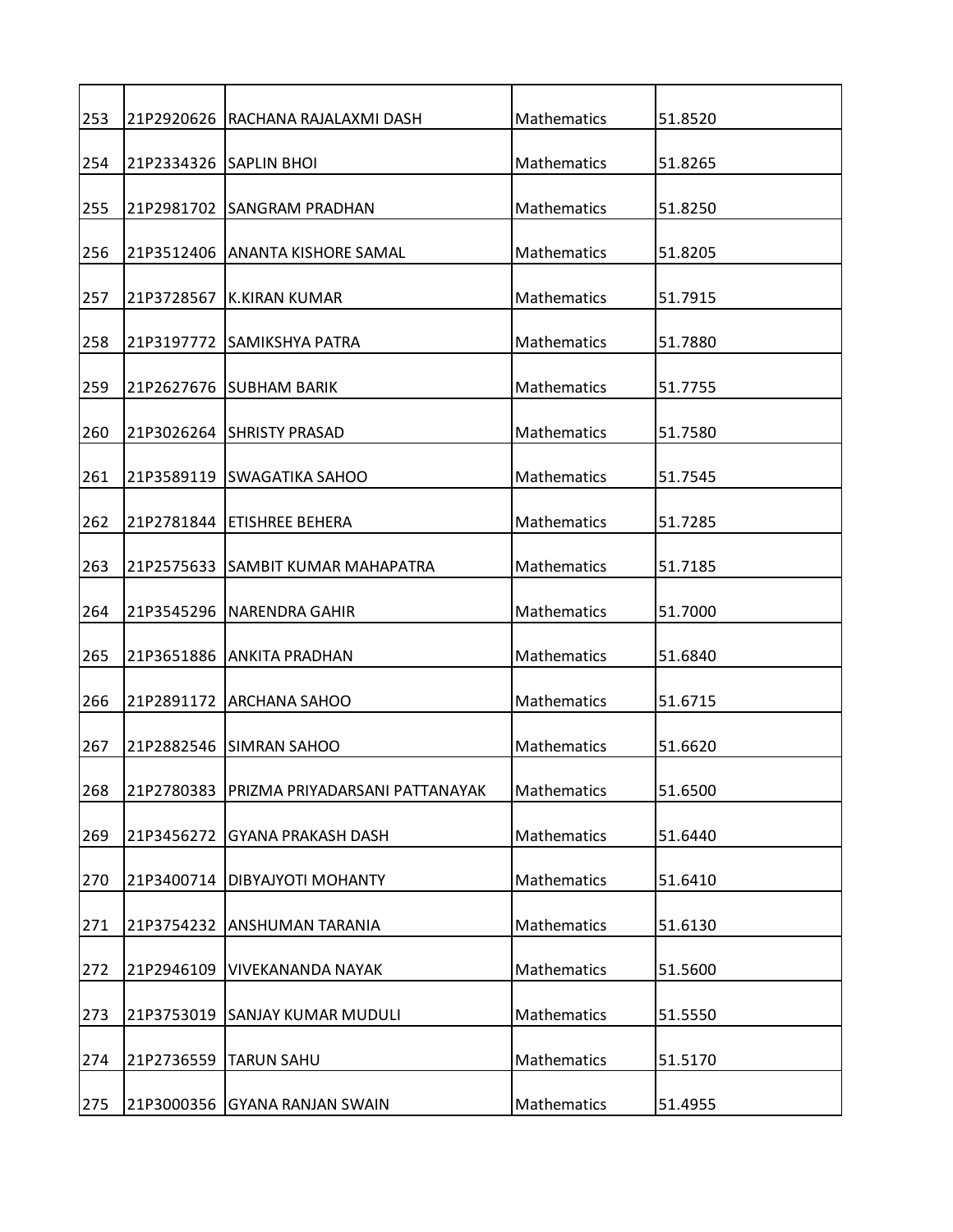| 276 |            | 21P3116763   PUSPANJALI NAYAK     | Mathematics        | 51.4865 |
|-----|------------|-----------------------------------|--------------------|---------|
| 277 |            | 21P3357097 Jashaswini Nayak       | Mathematics        | 51.4830 |
| 278 |            | 21P2821923   RAKHI KU SAHU        | Mathematics        | 51.4825 |
| 279 |            | 21P3152764 JJULIRANI MAHANTA      | <b>Mathematics</b> | 51.4515 |
| 280 |            | 21P3534983   ADITYA MEHER         | Mathematics        | 51.4410 |
| 281 |            | 21P3761336 CHAKRAPANI DASH        | Mathematics        | 51.3760 |
| 282 |            | 21P2283799 GAJANAN BISHOYI        | Mathematics        | 51.3705 |
| 283 |            | 21P2325014   MANISH KUMAR PRADHAN | Mathematics        | 51.3595 |
| 284 | 21P2852096 | <b>MANAS KUMAR SAHU</b>           | <b>Mathematics</b> | 51.3585 |
| 285 | 21P2737577 | <b>SUDAMA GIRI</b>                | Mathematics        | 51.3515 |
| 286 |            | 21P2725524 satabdee mahapatra     | Mathematics        | 51.3420 |
| 287 | 21P3218312 | <b>TAPAN KUMAR PATRA</b>          | Mathematics        | 51.3415 |
| 288 |            | 21P2289054   PRIYANKA MOHAPATRA   | Mathematics        | 51.3300 |
| 289 | 21P3378579 | <b>KARUBAKI JENA</b>              | Mathematics        | 51.3285 |
| 290 | 21P2451357 | PRABHATI MISHRA                   | Mathematics        | 51.3245 |
| 291 | 21P2447813 | PRADYUMNA KUMAR SANTI             | Mathematics        | 51.3085 |
| 292 | 21P3447489 | Trushna Naik                      | Mathematics        | 51.3020 |
| 293 | 21P3299776 | <b>MOUSUMI SAMANTRA</b>           | <b>Mathematics</b> | 51.2695 |
| 294 | 21P3602846 | SHASHANKA SHEKHAR MEHER           | Mathematics        | 51.2635 |
| 295 | 21P3242949 | <b>SATYABRATA PANDA</b>           | Mathematics        | 51.2510 |
| 296 | 21P2327199 | D.Pradyumn                        | Mathematics        | 51.2355 |
| 297 | 21P2501737 | SRITAMA GANGOPADHYAY              | Mathematics        | 51.2225 |
| 298 |            | 21P3314389 SHAMUKA DEEP YADAV     | Mathematics        | 51.1970 |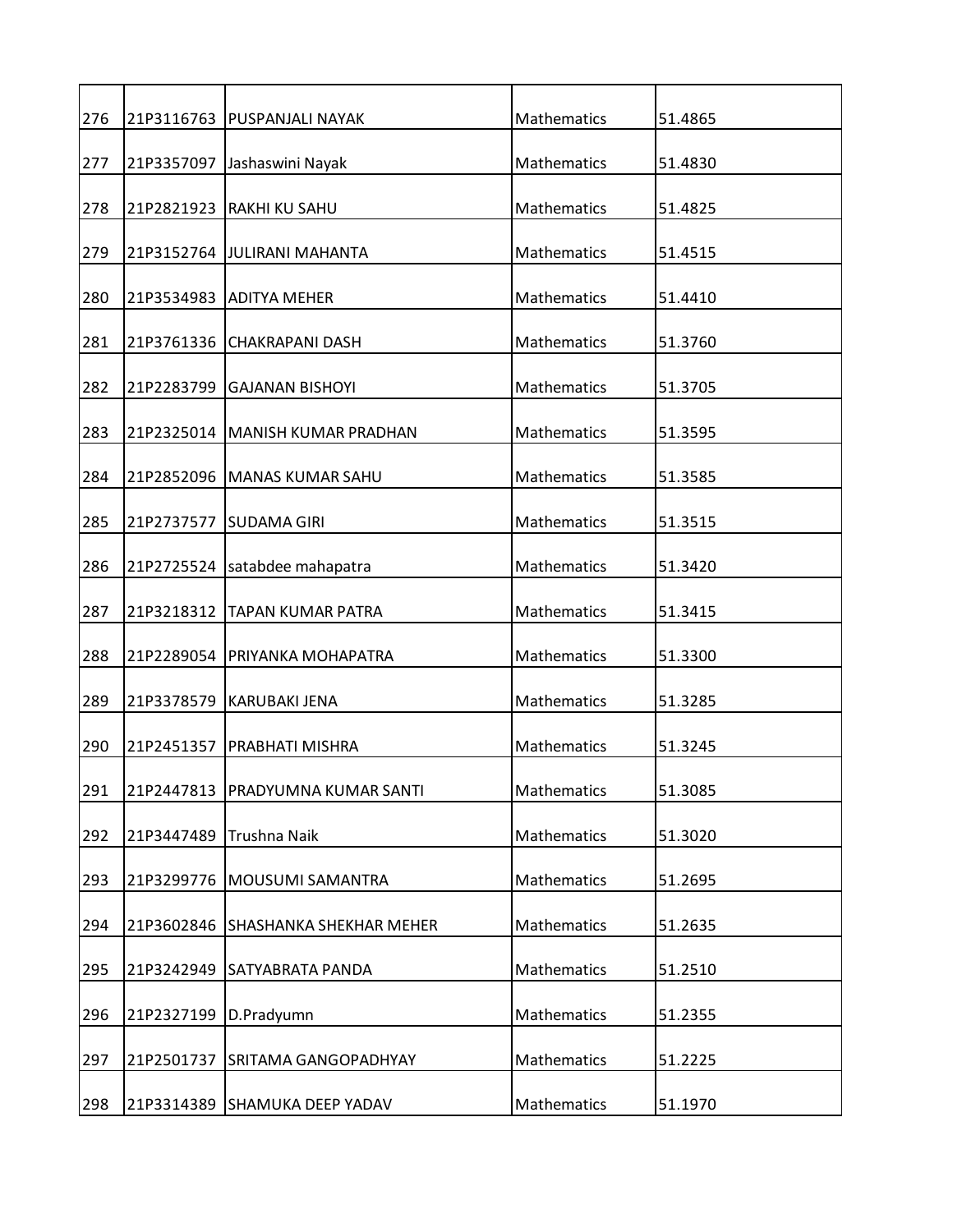| 299 |                        | 21P3532336 SUVASMITA SWAIN      | Mathematics        | 51.1710 |
|-----|------------------------|---------------------------------|--------------------|---------|
| 300 |                        | 21P2678483 SUSHREE SANGITA ROUL | Mathematics        | 51.1695 |
| 301 |                        | 21P3359966 SATYAJIT KHATUA      | Mathematics        | 51.1635 |
| 302 | 21P2952396             | LOKANATH MAHANAYAK              | Mathematics        | 51.1555 |
| 303 | 21P2593424   MITU MALL |                                 | Mathematics        | 51.1295 |
| 304 |                        | 21P2418333 SANJOY KUMAR MOHANTA | Mathematics        | 51.1215 |
| 305 |                        | 21P2672473 ANYASHA PANDA        | Mathematics        | 51.1050 |
| 306 |                        | 21P2655086 ALISHA SAHOO         | Mathematics        | 51.0890 |
| 307 | 21P3390179             | <b>DEBASMITA DASH</b>           | <b>Mathematics</b> | 51.0775 |
| 308 | 21P3588509             | <b>BABUL DAS</b>                | Mathematics        | 51.0745 |
| 309 | 21P3554853             | ICHIRANJIB SAMAL                | Mathematics        | 51.0695 |
| 310 |                        | 21P2766626 ANAMIKA PRUSTY       | Mathematics        | 51.0680 |
|     |                        |                                 |                    |         |
| 311 |                        | 21P2451062 SUDIPA SWAIN         | Mathematics        | 51.0645 |
| 312 | 21P3064066             | <b>MAMA NAYAK</b>               | Mathematics        | 50.9870 |
| 313 | 21P2544406             | <b>BIKASH KUMAR BEHERA</b>      | <b>Mathematics</b> | 50.9830 |
| 314 |                        | 21P2868182 Subham Panda         | Mathematics        | 50.9800 |
| 315 | 21P2639302             | <b>SANTOSH KUMAR SAHU</b>       | Mathematics        | 50.9755 |
| 316 |                        | 21P3217114 KAJAL KHUNTIA        | Mathematics        | 50.9595 |
| 317 | 21P3069614             | UPASANA JENA                    | Mathematics        | 50.9130 |
| 318 | 21P2286896             | DEBASMITA MOHANTA               | <b>Mathematics</b> | 50.8995 |
| 319 | 21P3495644             | <b>SUBHASMITA PRADHAN</b>       | Mathematics        | 50.8920 |
| 320 | 21P3538314             | PRIYANKA KANDULANA              | Mathematics        | 50.8840 |
| 321 |                        | 21P2774636 ABINASH NAIK         | Mathematics        | 50.8580 |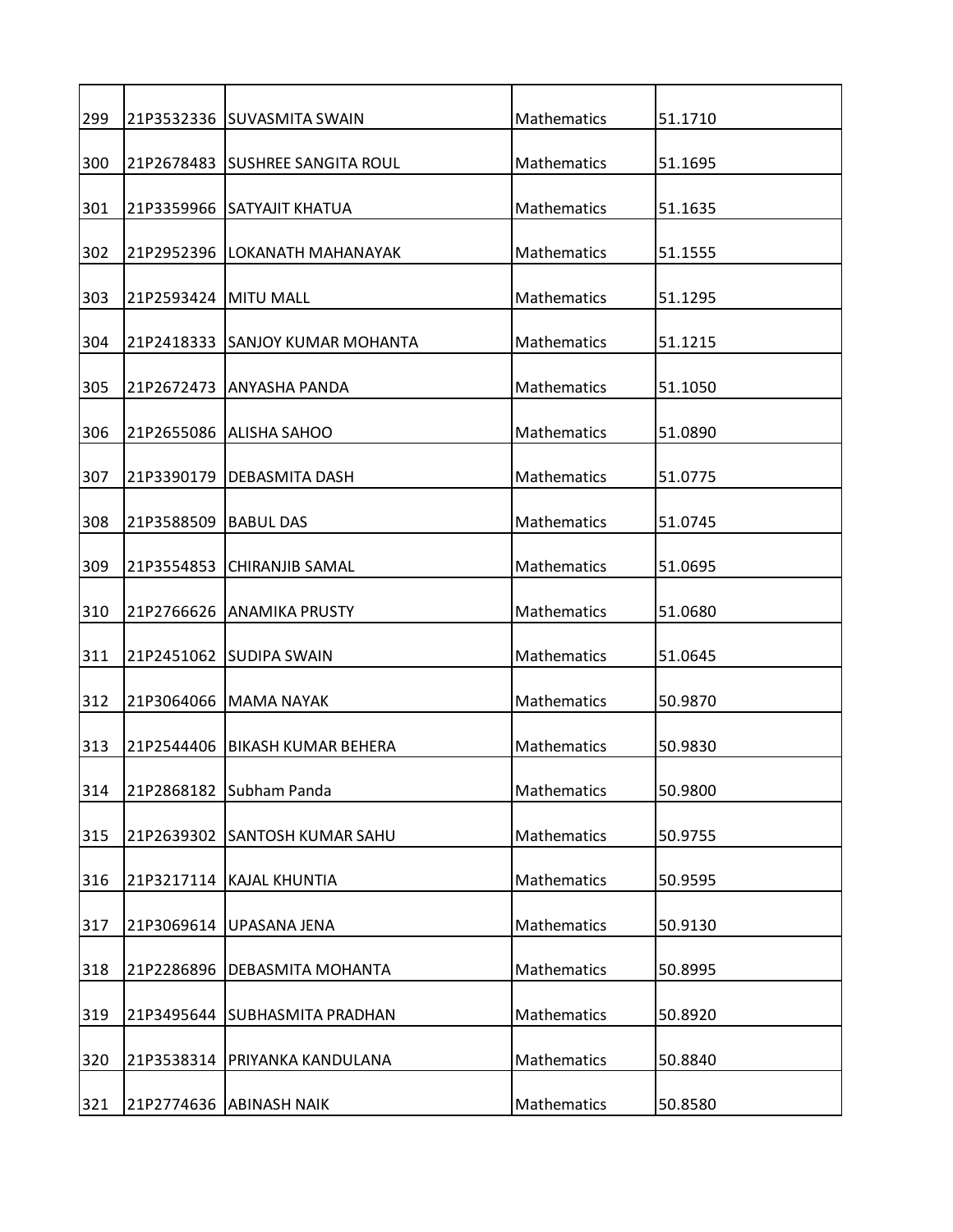| 322 |            | 21P2548826 SUBRAT KUMAR BEHERA    | Mathematics        | 50.8500 |
|-----|------------|-----------------------------------|--------------------|---------|
| 323 |            | 21P2371066   TRUPTIMAYEE SAMAL    | Mathematics        | 50.8355 |
| 324 |            | 21P2994572 SONALI SWAIN           | Mathematics        | 50.8185 |
| 325 |            | 21P3106574   PURANJIT NAYAK       | Mathematics        | 50.8080 |
| 326 |            | 21P2425606 ALIBHA BISWAL          | Mathematics        | 50.8005 |
| 327 |            | 21P3664154 JJAGANNATH MOHANTA     | Mathematics        | 50.7955 |
| 328 |            | 21P2448554 MALAY KUMAR MOHANTA    | Mathematics        | 50.7940 |
| 329 |            | 21P2454612 Saba parween           | Mathematics        | 50.7750 |
| 330 | 21P3340056 | <b>DILLIP NAG</b>                 | <b>Mathematics</b> | 50.7695 |
| 331 | 21P3653453 | <b>MANOJ CHANDAN</b>              | Mathematics        | 50.7640 |
|     |            |                                   |                    |         |
| 332 | 21P2672049 | Soumya ranjan rout                | Mathematics        | 50.7205 |
| 333 |            | 21P3158646   NIHAR RANJAN DIXIT   | Mathematics        | 50.7205 |
| 334 |            | 21P2574042 SOUMYA RANI BEHERA     | Mathematics        | 50.6985 |
| 335 |            | 21P3055013 JYOTRIMAYEE SAMAL      | Mathematics        | 50.6880 |
| 336 | 21P2287294 | lMONALISA PRADHAN                 | <b>Mathematics</b> | 50.6670 |
| 337 | 21P2447894 | SMRUTIREKHA BEHERA                | Mathematics        | 50.6140 |
| 338 | 21P3287146 | <b>TIKI PADHAN</b>                | Mathematics        | 50.6095 |
| 339 | 21P2996912 | <b>SANGAM PRIYADARSHINI SAHOO</b> | Mathematics        | 50.6035 |
| 340 | 21P2442699 | PRAJNA PARAMITA RANA              | Mathematics        | 50.5980 |
| 341 | 21P2869773 | <b>SUCHARITA SAHOO</b>            | Mathematics        | 50.5955 |
| 342 | 21P3116034 | <b>MANIKA BARIK</b>               | Mathematics        | 50.5935 |
|     |            |                                   |                    |         |
| 343 | 21P3740436 | <b>MADHUSMITA SAHOO</b>           | Mathematics        | 50.5915 |
| 344 | 21P3458933 | <b>BIKASH RANJAN AGHARIA</b>      | Mathematics        | 50.5855 |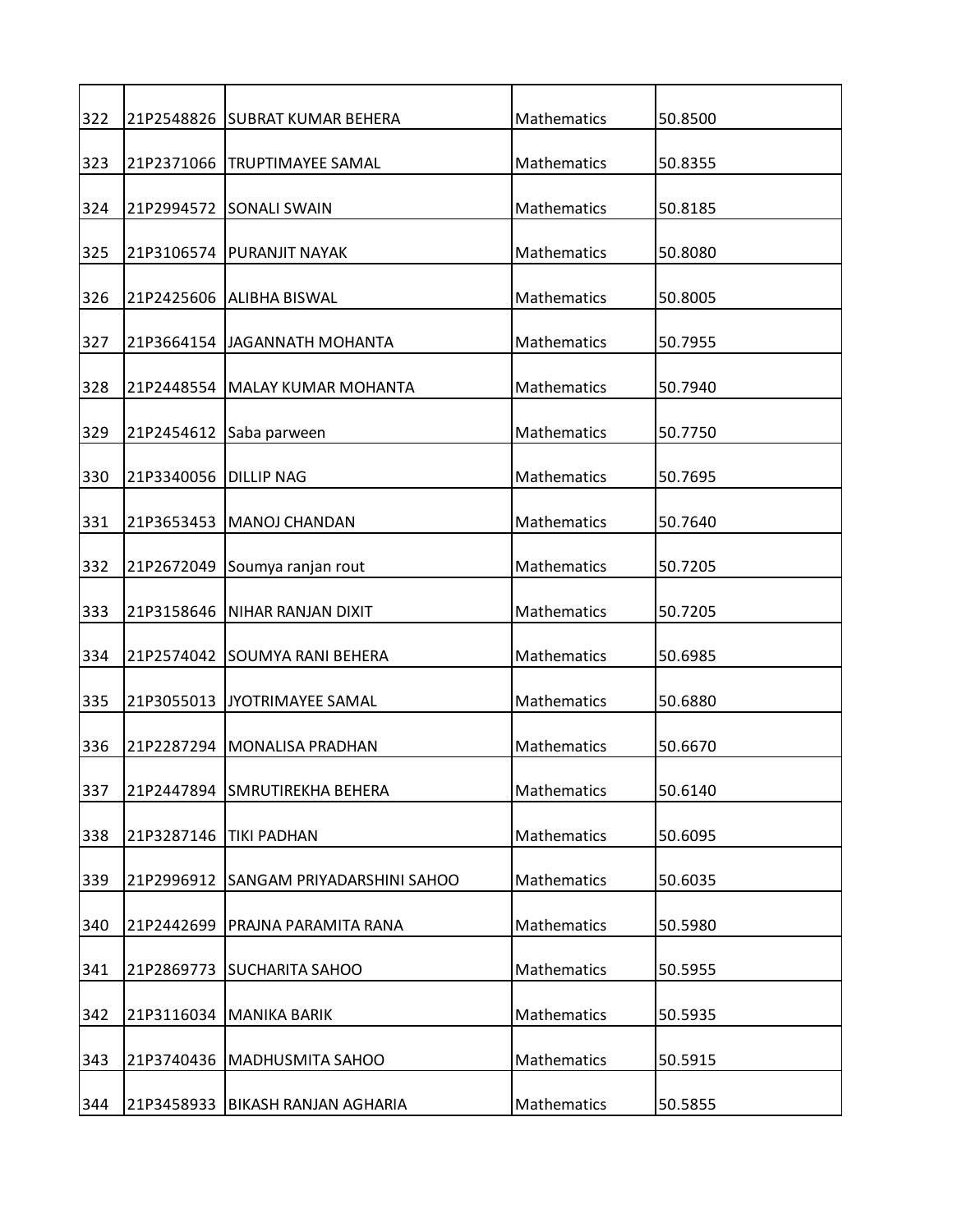| 345 |            | 21P2543003 SMRUTI REKHA SAHOO    | Mathematics        | 50.5495 |
|-----|------------|----------------------------------|--------------------|---------|
| 346 |            | 21P3472299   DIPTIMAYEE SAHOO    | Mathematics        | 50.5130 |
| 347 |            | 21P2864659   ITISHREE MAHANTA    | Mathematics        | 50.5125 |
| 348 |            | 21P3431394 JAGANNATH BEHERA      | Mathematics        | 50.5040 |
| 349 |            | 21P3657716 Soumyaranjan Rout     | Mathematics        | 50.4875 |
| 350 |            | 21P3608656 SANDEEP KUMAR SAHU    | Mathematics        | 50.4760 |
| 351 |            | 21P2825282 ABINASH BEHERA        | Mathematics        | 50.4715 |
| 352 |            | 21P3283626 IPURNIMA KUMARI SWAIN | Mathematics        | 50.4455 |
| 353 | 21P3446144 | <b>PRIYANKA BEHERA</b>           | Mathematics        | 50.4420 |
| 354 | 21P2303879 | MAMATA MANJARI SAHOO             | <b>Mathematics</b> | 50.4330 |
| 355 | 21P2643213 | PRAJNANJALI PRADHAN              | Mathematics        | 50.4285 |
| 356 |            | 21P2948504 SANJAYA MAHAPATRO     | Mathematics        | 50.3925 |
|     |            |                                  |                    |         |
| 357 |            | 21P2977366   DEBASHREE JENA      | Mathematics        | 50.3850 |
| 358 | 21P2831882 | UMESH CHANDRA MAHANTA            | Mathematics        | 50.3765 |
| 359 | 21P3089663 | <b>BHAGYASHREE PANDA</b>         | <b>Mathematics</b> | 50.3585 |
| 360 | 21P2714872 | SAUMYA RANJAN NISHANKA           | Mathematics        | 50.3445 |
| 361 | 21P2479423 | Shubhasish Sahoo                 | Mathematics        | 50.3365 |
| 362 |            | 21P2855706 ASHISH KUMAR SAMAL    | Mathematics        | 50.3250 |
| 363 | 21P3217884 | <b>AKASH NAYAK</b>               | Mathematics        | 50.2835 |
| 364 | 21P2812984 | <b>D.SANJANA PATRA</b>           | Mathematics        | 50.2660 |
| 365 | 21P3403966 | <b>RAKESH ROUT</b>               | Mathematics        | 50.2575 |
| 366 | 21P2538233 | SONALIKA JENA                    | Mathematics        | 50.2515 |
| 367 |            | 21P3256089 SRADHANJALI ROUT      | Mathematics        | 50.2485 |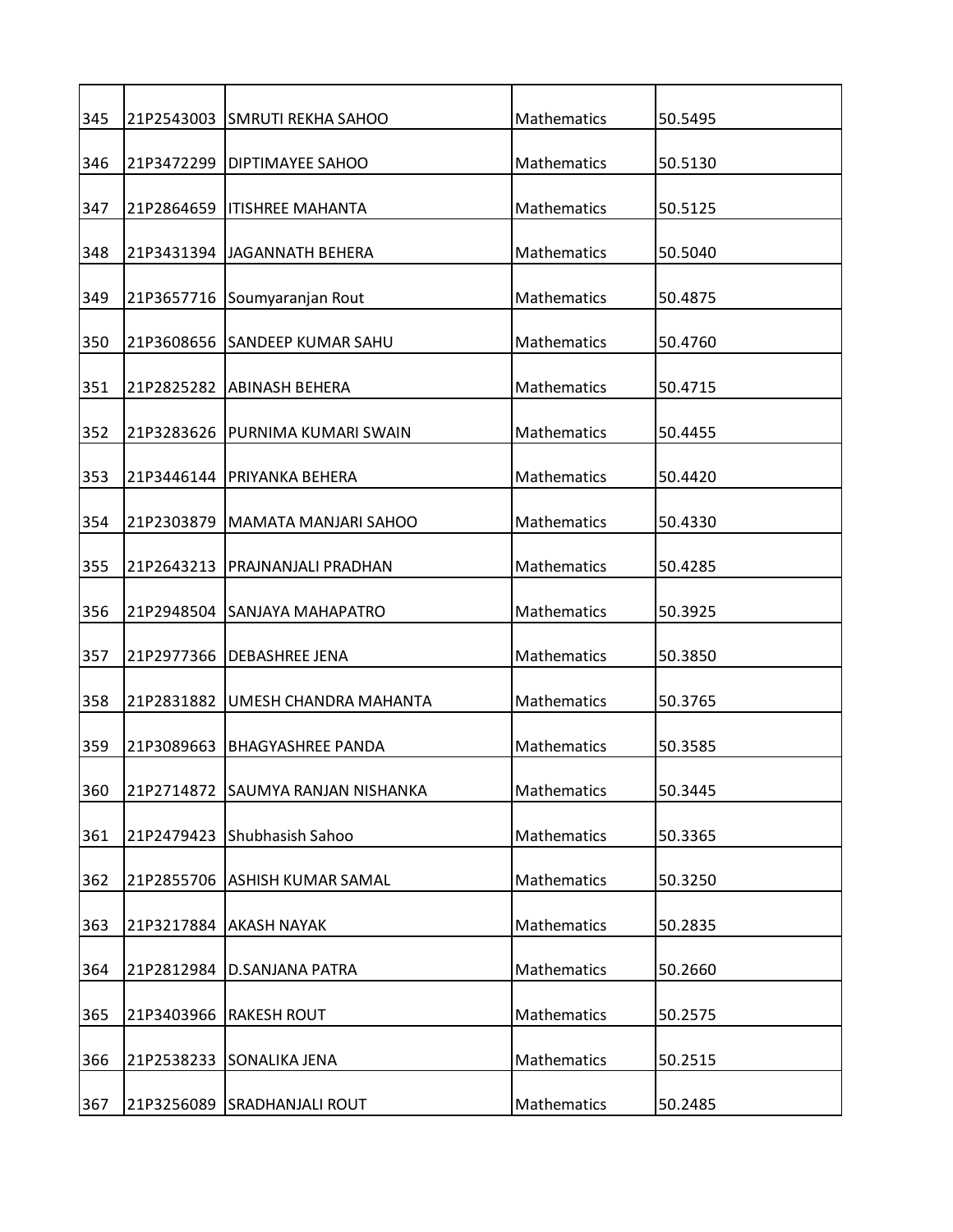| 368 |            | 21P2485356   MONALI NAYAK         | Mathematics        | 50.2460 |
|-----|------------|-----------------------------------|--------------------|---------|
| 369 | 21P2326454 | <b>TUSHAR KUMAR DALEI</b>         | Mathematics        | 50.2360 |
| 370 |            | 21P2437639 ANANDA MEHER           | Mathematics        | 50.2060 |
| 371 | 21P3252463 | Satya Narayan Das                 | <b>Mathematics</b> | 50.1775 |
| 372 | 21P2309803 | <b>PRITI GHOSE</b>                | Mathematics        | 50.1565 |
| 373 |            | 21P3122153 SAMBIT KUMAR MOHAPATRA | Mathematics        | 50.1520 |
| 374 | 21P3087927 | <b>BABITA THETHUWAR</b>           | Mathematics        | 50.1430 |
| 375 |            | 21P3455912 RASHMIREKHA MOHANTA    | Mathematics        | 50.1385 |
| 376 | 21P2319467 | PAYAL PRIYADARSINI DASH           | Mathematics        | 50.1350 |
| 377 |            | 21P2512244 SHEETAL BOHIDAR        | Mathematics        | 50.1005 |
| 378 |            | 21P2525532 SATYANARAYAN PADHY     | Mathematics        | 50.0975 |
| 379 | 21P2359682 | <b>DIGESWARI SAHU</b>             | Mathematics        | 50.0925 |
| 380 |            | 21P2401694 Jeetesh Nayak          | Mathematics        | 50.0925 |
| 381 | 21P2956823 | <b>BISHNUPRIYA SAHOO</b>          | Mathematics        | 50.0920 |
| 382 | 21P3048274 | IPRAJNA PARAMITA PRADHAN          | <b>Mathematics</b> | 50.0910 |
| 383 | 21P2724943 | DIPTIMAYEE PARAMANIK              | Mathematics        | 50.0790 |
| 384 | 21P2564743 | <b>CHONALINE MAHARANA</b>         | Mathematics        | 50.0650 |
| 385 | 21P3606414 | DINESH KUMAR BISWAL               | <b>Mathematics</b> | 50.0540 |
| 386 | 21P3241629 | <b>SWAPNAMAYEE BISWAL</b>         | Mathematics        | 50.0295 |
| 387 | 21P3440999 | Pratyusha Priyadarshini           | Mathematics        | 50.0145 |
| 388 | 21P2654904 | <b>MAUSUMI DAS</b>                | Mathematics        | 49.9915 |
| 389 | 21P3259144 | Rudra pratap biswal               | Mathematics        | 49.9635 |
| 390 | 21P3353502 | <b>GUPTESWARI MUNDA</b>           | Mathematics        | 49.9255 |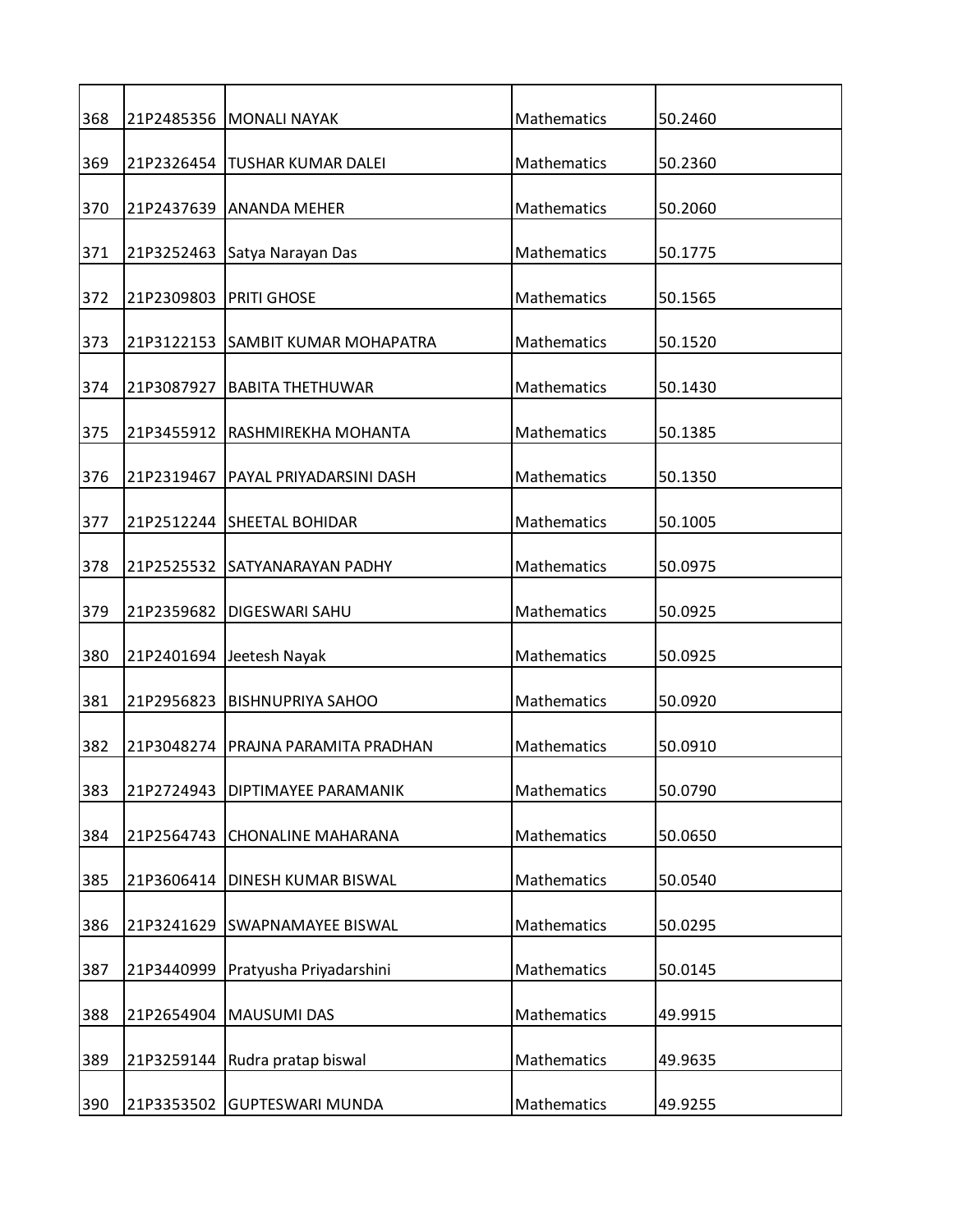| 391 |            | 21P2728133   ARPITA MISHRA      | Mathematics        | 49.9085 |
|-----|------------|---------------------------------|--------------------|---------|
| 392 |            | 21P2316057 SANJEEB KUMAR PANDA  | Mathematics        | 49.8700 |
| 393 |            | 21P2296084 Nagama Anjum         | Mathematics        | 49.8620 |
| 394 | 21P3522949 | PRATIKSHYA PANDA                | Mathematics        | 49.8595 |
|     |            |                                 |                    |         |
| 395 |            | 21P3043166 KAMAL LOCHAN MOHANTA | Mathematics        | 49.8415 |
| 396 |            | 21P3285409 SOMANATH SAHOOO      | Mathematics        | 49.8255 |
| 397 | 21P2530313 | <b>USHA SAHOO</b>               | Mathematics        | 49.8125 |
| 398 |            | 21P3446433 IRAKESH RANA         | Mathematics        | 49.8105 |
| 399 | 21P2785899 | <b>BHANUPRIYA JENA</b>          | Mathematics        | 49.8075 |
| 400 |            | 21P2482903 SATYAPRIYA SAHOO     | Mathematics        | 49.7635 |
| 401 |            | 21P3113749 JAYASHREE NAYAK      | Mathematics        | 49.7600 |
|     |            |                                 |                    |         |
| 402 |            | 21P3637569 SWEETY TRIPATHY      | Mathematics        | 49.7580 |
| 403 |            | 21P2820416 SUBHASHREE MOHAPATRA | Mathematics        | 49.7500 |
| 404 | 21P3044952 | <b>CHIKUN SAHOO</b>             | Mathematics        | 49.6765 |
| 405 |            | 21P3635826   MANAS RANJAN SAHOO | <b>Mathematics</b> | 49.6635 |
| 406 |            | 21P3182244 SASMITA SAHOO        | Mathematics        | 49.6385 |
| 407 |            | 21P3126619 SEKHAR CHANDRA NANDA | Mathematics        | 49.6305 |
| 408 | 21P2560926 | PUJARANI KHUNTIA                | Mathematics        | 49.6210 |
| 409 | 21P3402922 | PRIYANKA GIRI                   | Mathematics        | 49.6075 |
| 410 | 21P3035666 | Ratikanta Muduli                | Mathematics        | 49.6015 |
|     |            |                                 |                    |         |
| 411 | 21P3008166 | NEELAMANI BARIKA                | Mathematics        | 49.5835 |
| 412 | 21P3454133 | <b>DEBASHISH PATI</b>           | Mathematics        | 49.5800 |
| 413 | 21P3401097 | <b>GITANJALI KHUNTIA</b>        | Mathematics        | 49.5790 |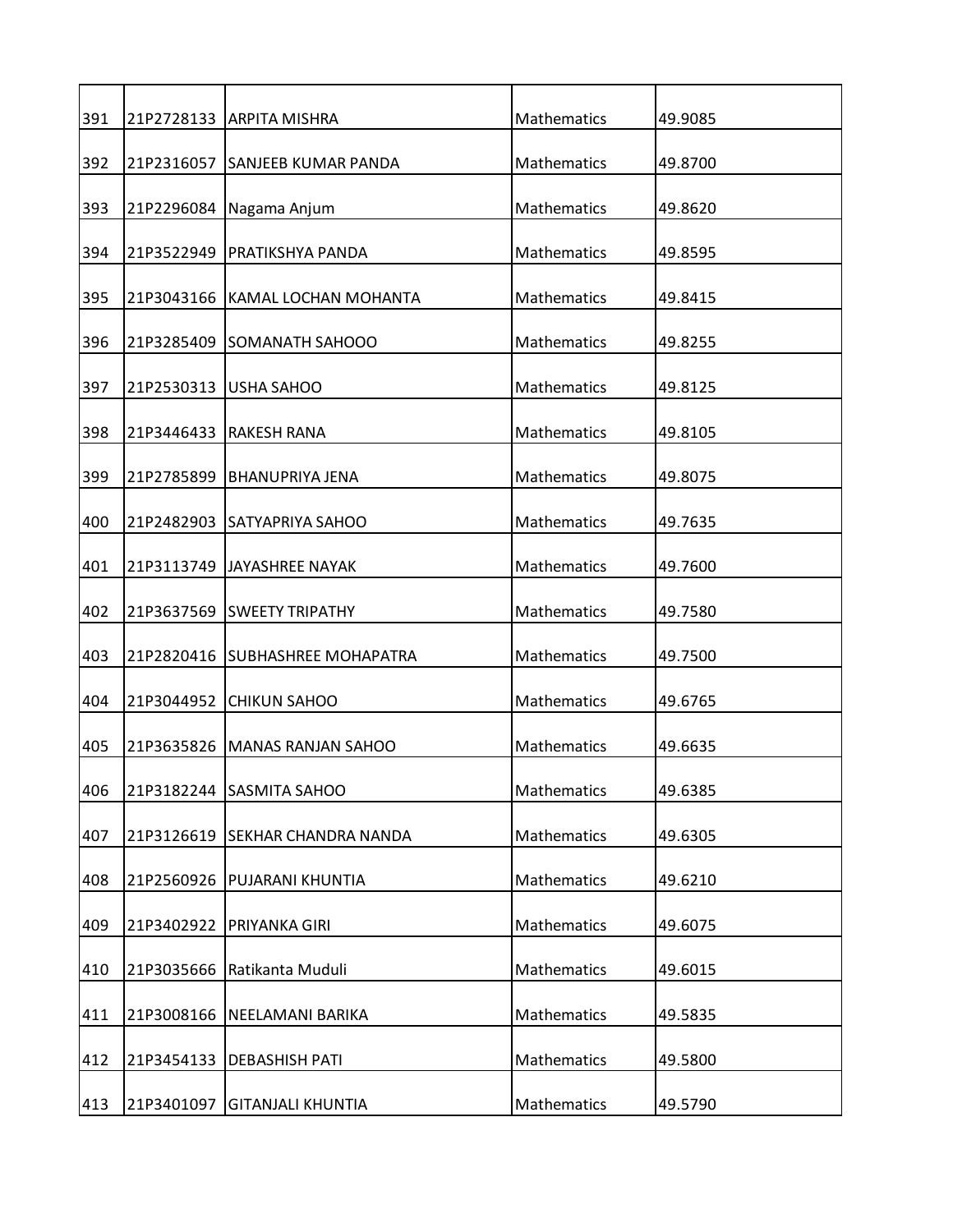| 414 | 21P2582072              | Twinkle jena                          | Mathematics        | 49.5780 |
|-----|-------------------------|---------------------------------------|--------------------|---------|
| 415 | 21P2906953 JJUBLI BISHI |                                       | Mathematics        | 49.5710 |
| 416 |                         | 21P3264669 GYANENDRA KUMAR PADHAN     | Mathematics        | 49.5590 |
| 417 |                         | 21P2760929   NARAYAN ROUT             | <b>Mathematics</b> | 49.5455 |
| 418 |                         | 21P3328749   BHILISA PATEL            | Mathematics        | 49.5455 |
| 419 |                         | 21P2999434 ABHIPSA PATRA              | Mathematics        | 49.5415 |
| 420 |                         | 21P3266602 PREETY MEHER               | Mathematics        | 49.5345 |
| 421 |                         | 21P3322236 IPRAKASH MAHARANA          | Mathematics        | 49.5335 |
| 422 |                         | 21P3298532 SUSHREE GAYATREE JAYASINGH | Mathematics        | 49.5205 |
| 423 | 21P2730254 ALIBHA DEVI  |                                       | Mathematics        | 49.5115 |
| 424 |                         | 21P2517404 SUVRAKANTA PAL             | Mathematics        | 49.4785 |
| 425 | 21P2565924   Rohit Sahu |                                       | Mathematics        | 49.4780 |
|     |                         |                                       |                    |         |
| 426 |                         | 21P3331553   TANIYA PATTANAYAK        | Mathematics        | 49.4750 |
| 427 |                         | 21P2324922 SONALI TRIPATHY            | Mathematics        | 49.4665 |
| 428 |                         | 21P2882824   PANKAJ KUMAR NAYAK       | <b>Mathematics</b> | 49.4580 |
| 429 | 21P3459736              | <b>BIDYASHREE BADHAI</b>              | Mathematics        | 49.4405 |
| 430 | 21P3539783              | <b>CHINMAYEE MAJHI</b>                | Mathematics        | 49.3895 |
| 431 | 21P2637194              | <b>HARIOM NAYAK</b>                   | Mathematics        | 49.3480 |
| 432 | 21P3230036              | <b>BYAPTI MAHAPATRA</b>               | Mathematics        | 49.3465 |
| 433 |                         | 21P2956414 SIDDHARTHA PRADHAN         | Mathematics        | 49.3220 |
| 434 | 21P2315352              | Tejaswini Sahoo                       | Mathematics        | 49.3190 |
| 435 | 21P2509142              | ARDHENDHU SEKHAR BEHERA               | Mathematics        | 49.3085 |
| 436 | 21P2727852              | Rasmita Behera                        | Mathematics        | 49.2940 |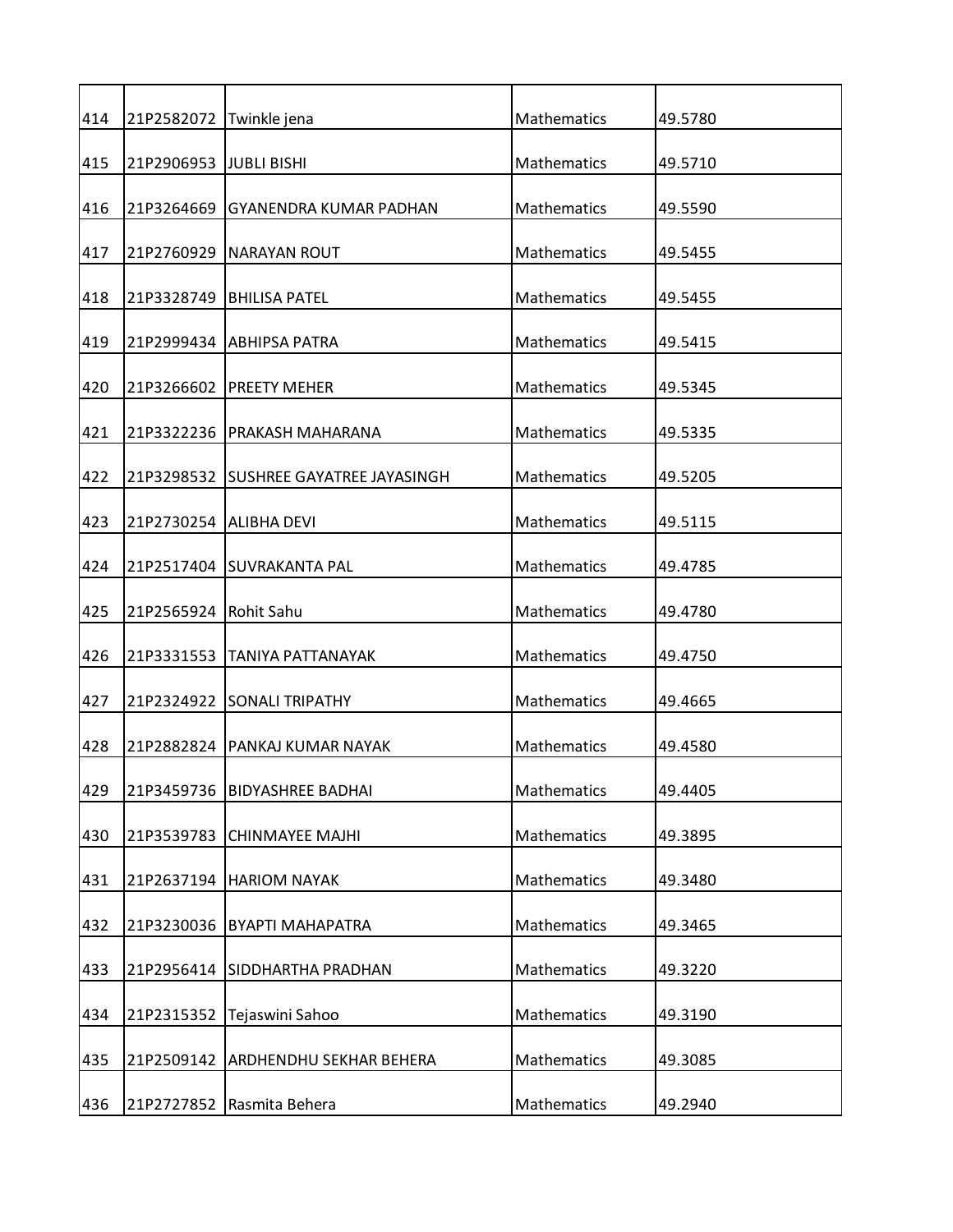| 437 |            | 21P2852914   PREETI SAHU         | Mathematics        | 49.2920 |
|-----|------------|----------------------------------|--------------------|---------|
| 438 |            | 21P3012392 SUBHALAXMI SAHOO      | Mathematics        | 49.2820 |
| 439 |            | 21P2717973   PREETI PANIGRAHI    | Mathematics        | 49.2815 |
| 440 |            | 21P2951914   PRAGYAN PREETILEKHA | Mathematics        | 49.2585 |
| 441 |            | 21P3293313 SURYAKANTA SAHOO      | Mathematics        | 49.2545 |
| 442 |            | 21P3261784 GULSAN SAHU           | Mathematics        | 49.2275 |
| 443 |            | 21P2590699 ASHOK KUMAR MOHARANA  | Mathematics        | 49.2255 |
| 444 |            | 21P3297136 JANISHA SAMAL         | Mathematics        | 49.2245 |
| 445 |            | 21P2631804 ABHISHEK MOHANTY      | <b>Mathematics</b> | 49.2220 |
| 446 | 21P3223573 | OMM JAGATJANMA RAUTARAY          | Mathematics        | 49.2210 |
| 447 |            | 21P3006804 SHANTIMAYEE MAHARANA  | Mathematics        | 49.1890 |
| 448 |            | 21P2592984 CHANDINI SAHU         | Mathematics        | 49.1590 |
| 449 |            | 21P2467103   DEBASHISH MAHANTA   | Mathematics        | 49.1015 |
| 450 | 21P3370252 | <b>ROJALIN PATTANAIK</b>         | Mathematics        | 49.1005 |
| 451 |            | 21P2911299 ISUMITRA MOHANTY      | <b>Mathematics</b> | 49.0875 |
| 452 | 21P2615204 | <b>KAJAL PANDA</b>               | Mathematics        | 49.0705 |
| 453 | 21P3139222 | <b>SANJAY NAYAK</b>              | Mathematics        | 49.0700 |
| 454 | 21P2379213 | <b>ELINA PATTANAIK</b>           | Mathematics        | 49.0465 |
| 455 | 21P2341923 | PRASANJEET NAYAK                 | Mathematics        | 49.0295 |
| 456 | 21P2450744 | <b>MADHUMITA BEHERA</b>          | Mathematics        | 49.0285 |
| 457 | 21P3579472 | <b>AMIT KUMAR PARIDA</b>         | Mathematics        | 49.0265 |
| 458 | 21P3639373 | BIBEKANANDA JENA                 | Mathematics        | 49.0135 |
| 459 |            | 21P3451053 LAXMAN KUMAR JENA     | Mathematics        | 49.0075 |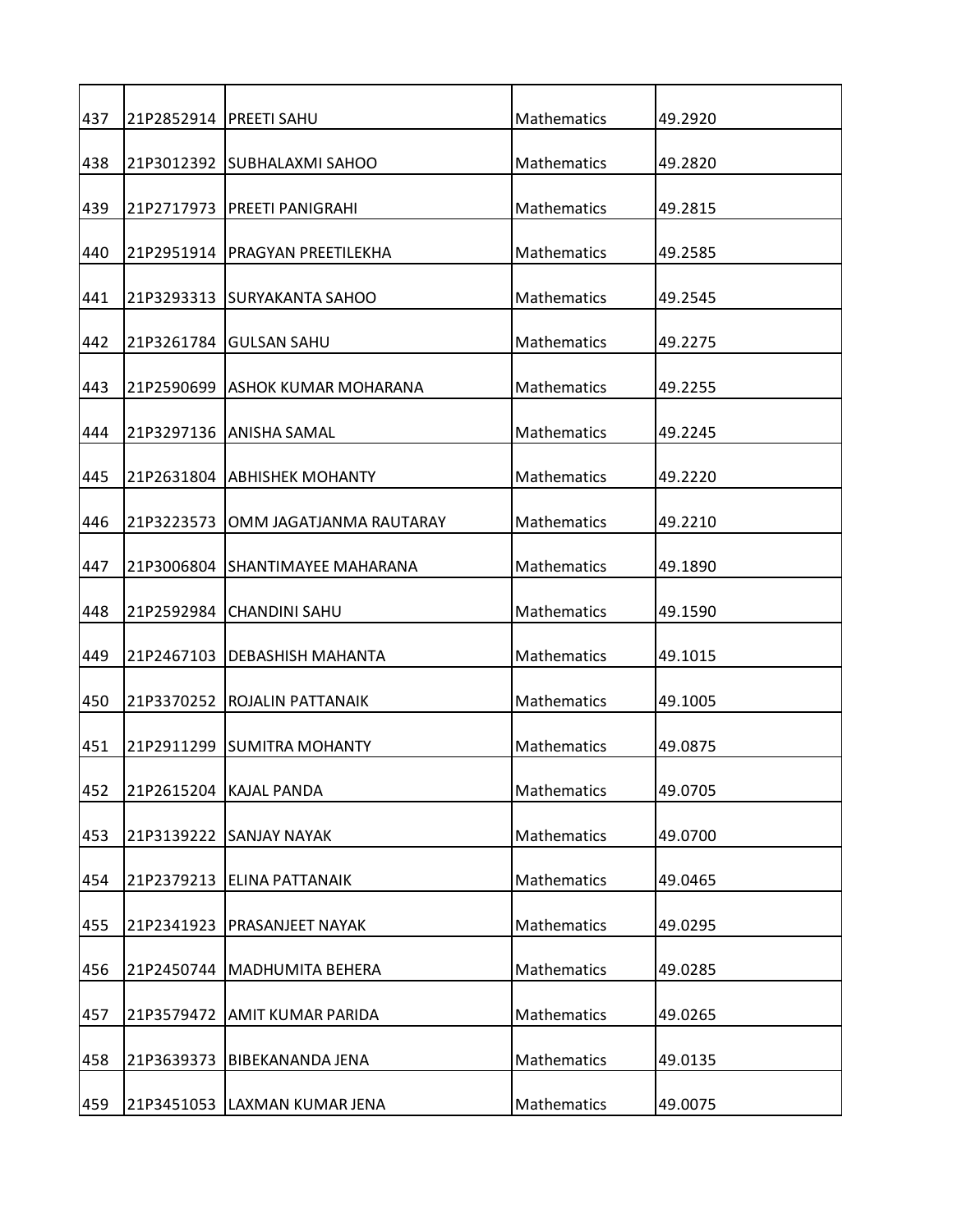| 460 |                         | 21P2856496   AJIT KUMAR PANDA         | Mathematics | 49.0075 |
|-----|-------------------------|---------------------------------------|-------------|---------|
| 461 |                         | 21P2946773   BISWARANJAN BISWAL       | Mathematics | 48.9980 |
| 462 |                         | 21P3480564   PRADESH MOHARANA         | Mathematics | 48.9945 |
| 463 |                         | 21P2847113 SRUJANIKA NATH             | Mathematics | 48.9875 |
| 464 | 21P3085626              | DEBADATTA MAHANTA                     | Mathematics | 48.9600 |
| 465 |                         | 21P2399689 Samikshya Pattnaik         | Mathematics | 48.9585 |
| 466 |                         | 21P2359884 CHANDAN KUMAR SAHOO        | Mathematics | 48.9540 |
| 467 |                         | 21P3286796 Pratap Kumar Rout          | Mathematics | 48.9440 |
| 468 | 21P3005326              | <b>SONALI PRIYADARSHINI MOHAPATRA</b> | Mathematics | 48.8840 |
| 469 | 21P2930882              | <b>SWETALINA BHOI</b>                 | Mathematics | 48.8790 |
| 470 |                         | 21P2487556 NABIN BARIK                | Mathematics | 48.8765 |
| 471 |                         | 21P2327029 SUCHISMITA MALLICK         | Mathematics | 48.8585 |
| 472 | 21P2926039 ANJALI BISOI |                                       | Mathematics | 48.8545 |
| 473 | 21P2720087              | <b>SANTOSHI SARKAR</b>                | Mathematics | 48.8260 |
| 474 | 21P2637509              | <b>TARUNISEN SAHU</b>                 | Mathematics | 48.8215 |
| 475 | 21P3759587              | <b>SUJATA BEHERA</b>                  | Mathematics | 48.8075 |
| 476 | 21P2520303              | LOPAMUDRA BOITY                       | Mathematics | 48.8055 |
| 477 |                         | 21P3115729 RASHMITA SAHOO             | Mathematics | 48.7705 |
| 478 | 21P2803084              | <b>MANORANJAN RANA</b>                | Mathematics | 48.7610 |
| 479 |                         | 21P3012659 SUJATA OJHA                | Mathematics | 48.7240 |
| 480 |                         | 21P3317419 SEEMA RANI SAHOO           | Mathematics | 48.7205 |
| 481 | 21P2308153              | <b>BHOLANATH PANDE</b>                | Mathematics | 48.7090 |
| 482 |                         | 21P2701473   NIBEDITA CHOUDHURY       | Mathematics | 48.7075 |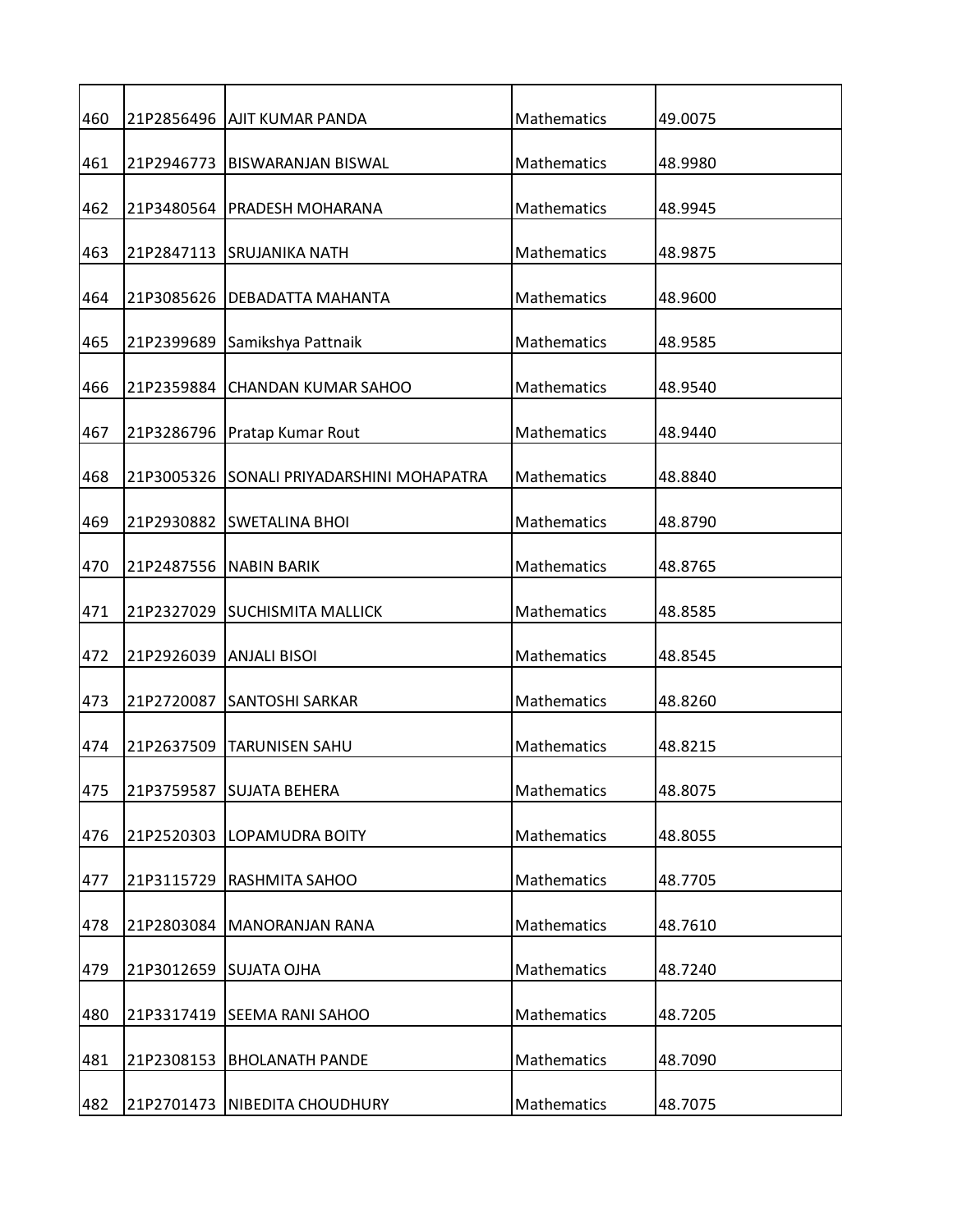| 483 |                         | 21P3365897 CHIRANJIB PARIDA     | Mathematics        | 48.6970 |
|-----|-------------------------|---------------------------------|--------------------|---------|
| 484 |                         | 21P3588144 SUCHISMITA PATRA     | Mathematics        | 48.6900 |
| 485 |                         | 21P2884443 ISRIDHAR NAYAK       | Mathematics        | 48.6825 |
| 486 |                         | 21P3276223 IADITYA PRATAP SAHOO | Mathematics        | 48.6620 |
| 487 | 21P3585404              | IBALADEV BHATRA                 | Mathematics        | 48.6615 |
| 488 | 21P3326407 K BHASKAR    |                                 | Mathematics        | 48.6580 |
| 489 |                         | 21P2689022 ANUSAYA JENA         | Mathematics        | 48.6495 |
| 490 |                         | 21P2676482 ISUNITA SAHOO        | Mathematics        | 48.6295 |
| 491 |                         | 21P3419964 GANESH PRUSETH       | Mathematics        | 48.6195 |
| 492 | 21P3421986              | IBISWADEV PADHAN                | Mathematics        | 48.6110 |
| 493 |                         | 21P3274586 JJYOTIRMAYEE SETHI   | Mathematics        | 48.6015 |
|     |                         |                                 |                    |         |
| 494 | 21P3167583              | MANASHJIT MAHARANA              | Mathematics        | 48.6005 |
| 495 |                         | 21P3374477 SATYAJIT PRADHAN     | Mathematics        | 48.5945 |
| 496 | 21P3650514   NILI SWAIN |                                 | Mathematics        | 48.5910 |
| 497 |                         | 21P2695259 RADHARANI SAHOO      | <b>Mathematics</b> | 48.5875 |
| 498 | 21P2476032              | KALPADARSHINI DASH              | Mathematics        | 48.5760 |
| 499 |                         | 21P2828226 SWARUP PRADHAN       | Mathematics        | 48.5745 |
| 500 | 21P3546856              | <b>SAMEER SUBHAM DAS</b>        | <b>Mathematics</b> | 48.5740 |
| 501 | 21P2857402              | BHABANISANKAR PADHAN            | Mathematics        | 48.5550 |
| 502 | 21P2822376              | PRABHAT KUMAR PATRA             | Mathematics        | 48.5505 |
| 503 | 21P2962012              | SARADA PRASANA SAHOO            | Mathematics        | 48.5105 |
| 504 | 21P3262183              | Dinabandhu Gouda                | Mathematics        | 48.4690 |
| 505 | 21P3274104   ASISH PANI |                                 | Mathematics        | 48.4550 |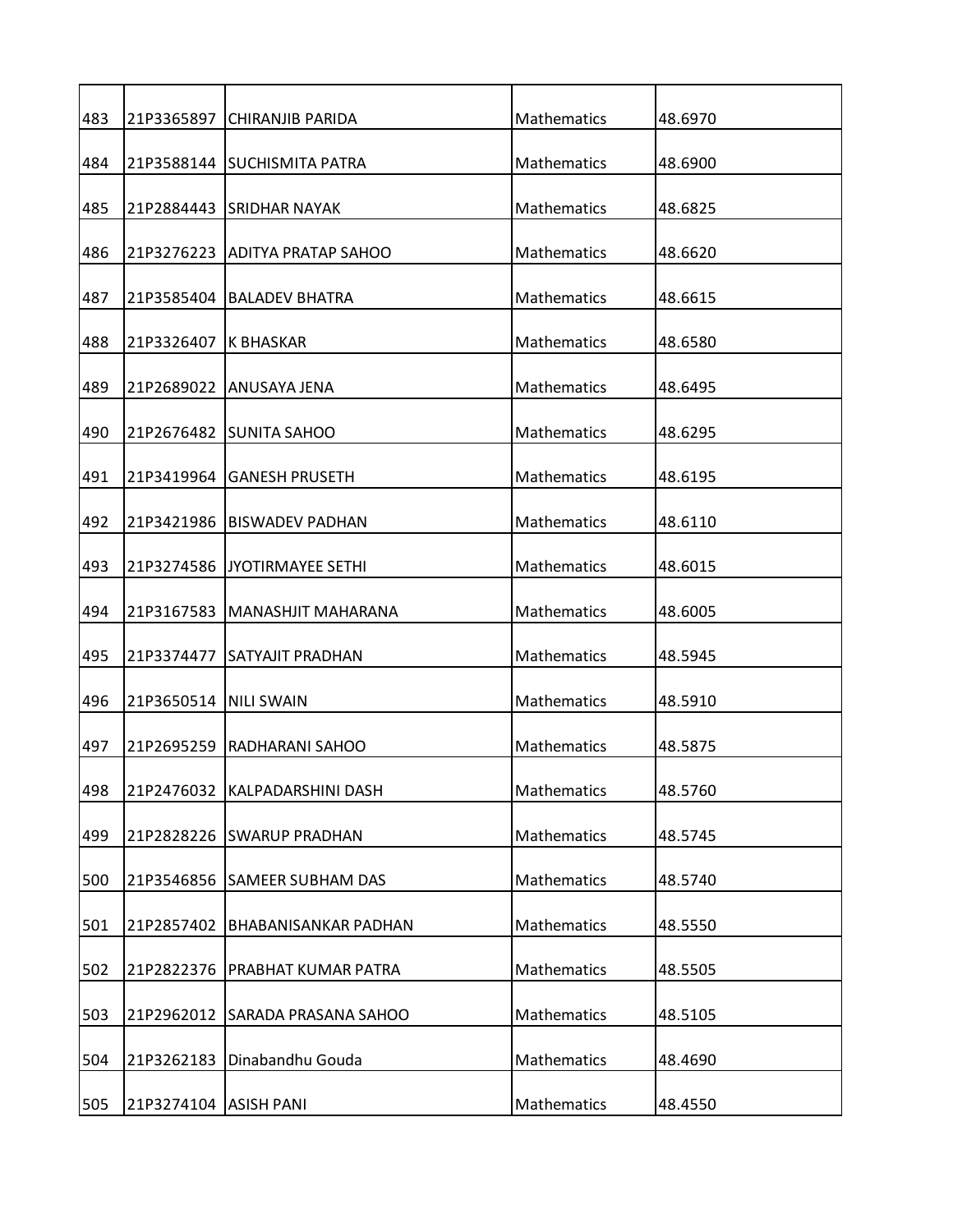| 506 |            | 21P3223243   PRAJNAPRABHA KUANAR        | Mathematics        | 48.4225 |
|-----|------------|-----------------------------------------|--------------------|---------|
| 507 | 21P2695859 | <b>HEMALATA SAHU</b>                    | Mathematics        | 48.3960 |
| 508 | 21P2388657 | NANDA KISHORE SAHOO                     | Mathematics        | 48.3885 |
| 509 | 21P3052947 | RUTTUPARNA NANDA                        | Mathematics        | 48.3875 |
| 510 | 21P3405984 | <b>MRUTUNJAY MOHANTA</b>                | Mathematics        | 48.3825 |
| 511 |            | 21P3087267 SMRUTI PRIYADARSHINI PRADHAN | Mathematics        | 48.3795 |
| 512 | 21P2786316 | Sagar Sharma                            | Mathematics        | 48.3695 |
| 513 |            | 21P3348273   BIKASH SABAT               | Mathematics        | 48.3645 |
| 514 | 21P2441017 | <b>BINAY BHUSAN PRADHAN</b>             | Mathematics        | 48.3605 |
| 515 | 21P2656102 | Bikash panda                            | Mathematics        | 48.3545 |
| 516 | 21P2835823 | <b>MANAS KUMAR PATRA</b>                | Mathematics        | 48.3540 |
|     |            |                                         |                    |         |
| 517 |            | 21P2333374 GAGAN RATHA                  | Mathematics        | 48.3505 |
| 518 |            | 21P3190149 SUBHASREE SWAIN              | Mathematics        | 48.3445 |
| 519 | 21P3113423 | <b>GITANJALI SAHU</b>                   | Mathematics        | 48.3285 |
| 520 |            | 21P2638916 AMISHA BHOL                  | Mathematics        | 48.3255 |
| 521 | 21P2849809 | Nirlipta Mangaraj                       | Mathematics        | 48.3175 |
| 522 |            | 21P2761174   MANOJ MOHANTA              | Mathematics        | 48.3045 |
| 523 |            | 21P2598044 ANANYA PANDA                 | Mathematics        | 48.3020 |
| 524 | 21P3245337 | <b>SRINIBASH TARENIA</b>                | Mathematics        | 48.2915 |
| 525 | 21P3751589 | RAJENDRA KUMAR SWAIN                    | <b>Mathematics</b> | 48.2915 |
| 526 | 21P3173099 | PRAXIMA DASH                            | Mathematics        | 48.2915 |
| 527 | 21P2569607 | <b>BIRENRANJAN PATRA</b>                | Mathematics        | 48.2890 |
| 528 |            | 21P3302034 SASWATI MISHRA               | Mathematics        | 48.2705 |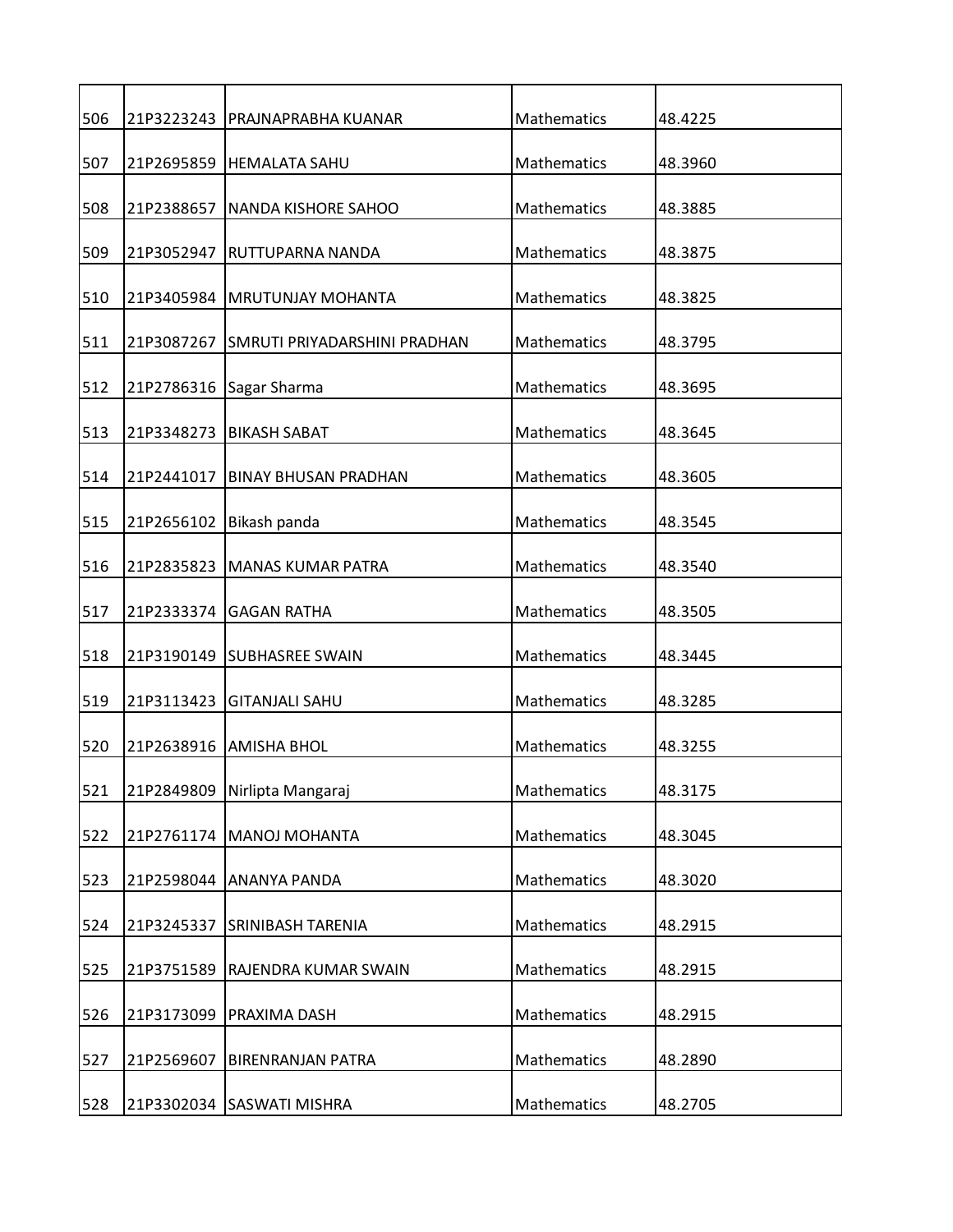| 529 |            | 21P3013253   NIKESH KUMAR MAHANTA  | Mathematics | 48.2690 |
|-----|------------|------------------------------------|-------------|---------|
| 530 | 21P2887413 | PRIYANKA BEHERA                    | Mathematics | 48.2625 |
| 531 |            | 21P2306696 Mukesh purohit          | Mathematics | 48.2595 |
| 532 |            | 21P2307524 HAREKRUSHNA LENKA       | Mathematics | 48.2305 |
| 533 |            | 21P2888764 ARCHANA KUMARI MAHATO   | Mathematics | 48.2220 |
| 534 |            | 21P2927123 SUDHARMA SAHOO          | Mathematics | 48.2045 |
| 535 | 21P2711303 | IBISWARANJAN BISWAL                | Mathematics | 48.2045 |
| 536 |            | 21P2476409 SAMBIT KUMAR SAHANI     | Mathematics | 48.1960 |
| 537 | 21P3311876 | <b>TARANISEN MAHANTA</b>           | Mathematics | 48.1800 |
| 538 | 21P3531639 | BARSA PRIYADARSHINEE SWAIN         | Mathematics | 48.1335 |
|     | 21P3460926 |                                    | Mathematics |         |
| 539 |            | <b>GOPINATH KARJEE</b>             |             | 48.1295 |
| 540 | 21P2528806 | <b>KSHITISMITA NAIK</b>            | Mathematics | 48.1180 |
| 541 |            | 21P2529514   MONALISA BARIK        | Mathematics | 48.1045 |
| 542 | 21P2330696 | MANOJ KUMAR DUTTA                  | Mathematics | 48.1045 |
| 543 |            | 21P2629419 SASMITA DEO             | Mathematics | 48.0995 |
| 544 | 21P3172187 | <b>GOUTAM SAHU</b>                 | Mathematics | 48.0960 |
| 545 | 21P3226527 | <b>SONALI SHEE</b>                 | Mathematics | 48.0425 |
| 546 | 21P3269427 | <b>AMAN KUMAR JAISWAL</b>          | Mathematics | 48.0330 |
| 547 | 21P2526424 | <b>CHINMAYA ROUT</b>               | Mathematics | 48.0260 |
| 548 |            | 21P2722936 SMRUTISHREE BALIARSINGH | Mathematics | 48.0175 |
| 549 | 21P2392287 | <b>JANANI SADANGI</b>              | Mathematics | 48.0075 |
|     |            |                                    |             |         |
| 550 |            | 21P3042926 SHIKUN BISWAL           | Mathematics | 48.0065 |
| 551 | 21P3205423 | <b>BHARATI MANJARI SAHOO</b>       | Mathematics | 48.0060 |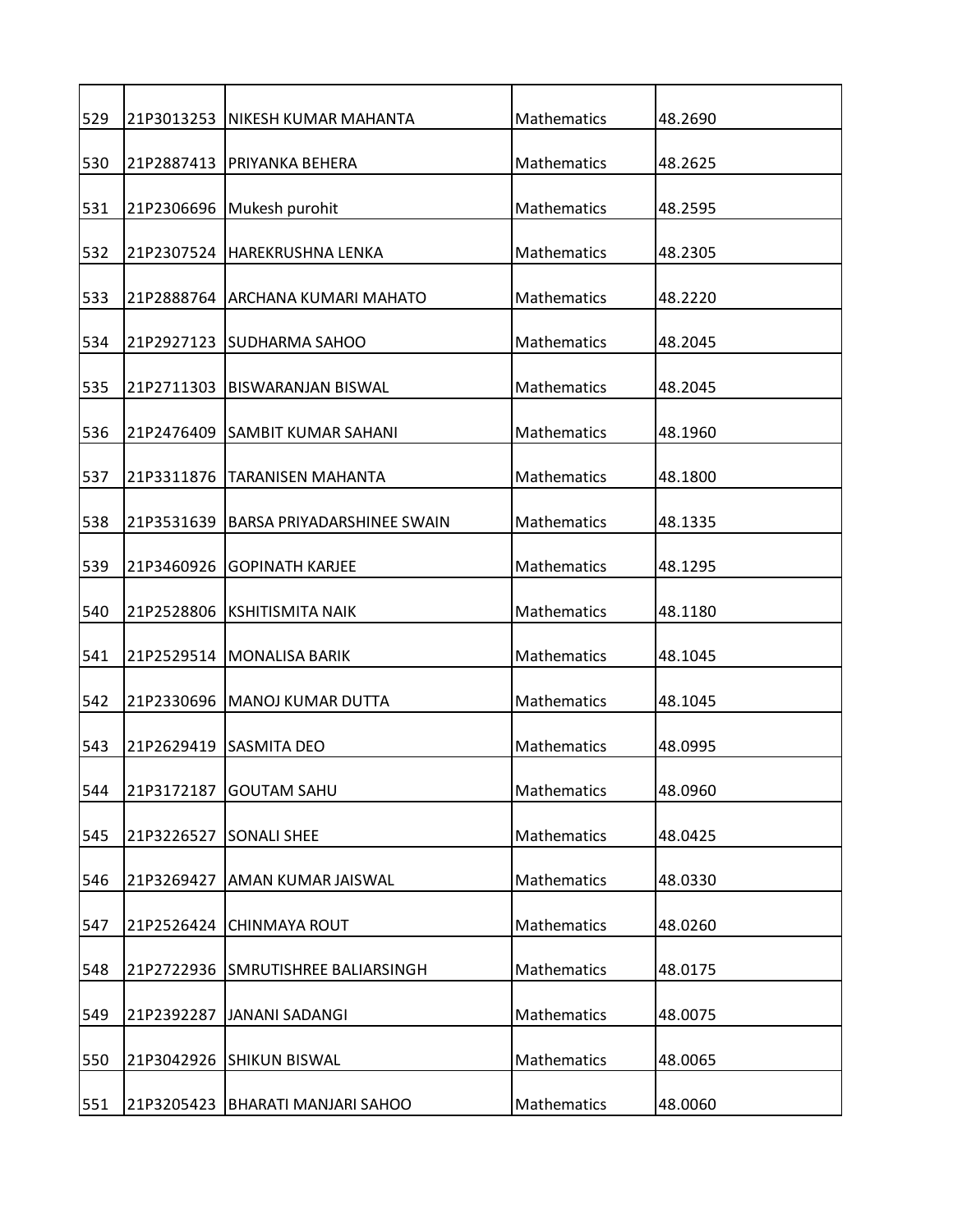| 552 |            | 21P2327334 Rashmita Barik       | Mathematics        | 47.9890 |
|-----|------------|---------------------------------|--------------------|---------|
| 553 |            | 21P3495486 MUKTIKANTA KHILAR    | Mathematics        | 47.9705 |
| 554 |            | 21P3192623   BAISHALI GOKHURA   | Mathematics        | 47.9645 |
| 555 | 21P2904793 | IPRIYANKA PATTNAYAK             | <b>Mathematics</b> | 47.9580 |
| 556 | 21P2478012 | LINGESWAR PATEL                 | Mathematics        | 47.9540 |
| 557 |            | 21P2542909 BIBEKANANDA MAJHI    | Mathematics        | 47.9260 |
| 558 | 21P2568022 | Sangeeta Priyadarsini           | Mathematics        | 47.8945 |
| 559 |            | 21P3348109  JAMAL PRAVASINI     | Mathematics        | 47.8900 |
| 560 |            | 21P3645603 SUBIR CHATTERJEE     | Mathematics        | 47.8850 |
| 561 |            | 21P3212346   ITISHREE BALA      | Mathematics        | 47.8840 |
| 562 |            | 21P2383424   JASMINI KHATEI     | Mathematics        | 47.8780 |
|     |            |                                 |                    |         |
| 563 | 21P3356426 | <b>PRATISRUTI RATH</b>          | Mathematics        | 47.8750 |
| 564 |            | 21P3066603 SAGARIKA BEHERA      | Mathematics        | 47.8645 |
| 565 | 21P3123787 | <b>KALPANA GIRI</b>             | Mathematics        | 47.8120 |
| 566 |            | 21P2612224 SHIBASHANKAR SUBUDHI | Mathematics        | 47.8110 |
| 567 |            | 21P3322164   MAMALI MOHARANA    | Mathematics        | 47.8095 |
| 568 |            | 21P2893903 ARADHANA KUMARI      | Mathematics        | 47.7990 |
| 569 | 21P2769322 | <b>RAHUL KUMAR SAHU</b>         | Mathematics        | 47.7915 |
| 570 | 21P2512933 | <b>MANINI NAIK</b>              | Mathematics        | 47.7805 |
| 571 | 21P2570632 | Rajeev Lochan Jena              | Mathematics        | 47.7495 |
| 572 | 21P2758807 | <b>ROJALIN KAR</b>              | Mathematics        | 47.7455 |
| 573 |            | 21P2793074 CHINMAYEE PRADHAN    | Mathematics        | 47.7265 |
| 574 |            | 21P3086452 AKASHKETAN PADHAN    | Mathematics        | 47.7205 |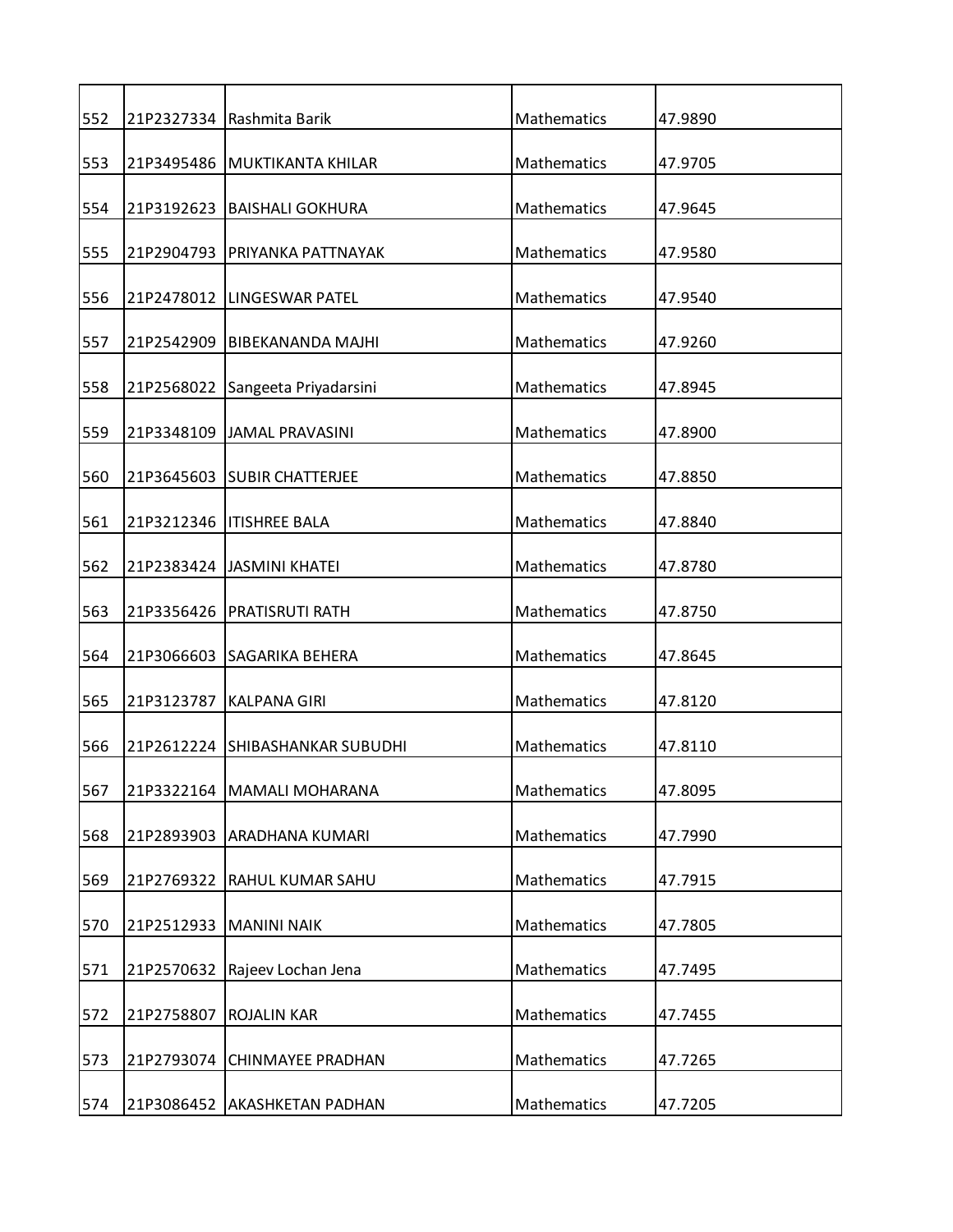| 575 |            | 21P2349827 ISWATI PRAGYAN RATHA  | Mathematics        | 47.7190 |
|-----|------------|----------------------------------|--------------------|---------|
| 576 |            | 21P3076793 ASHOK KUMAR BHOLE     | Mathematics        | 47.7185 |
| 577 |            | 21P3600672 BRAJAKISHOR PARIDA    | Mathematics        | 47.7170 |
| 578 | 21P2805243 | AMISA JENA                       | Mathematics        | 47.7145 |
| 579 |            | 21P2769493   AMULYA SUTAR        | Mathematics        | 47.7045 |
| 580 |            | 21P2869483 GAYATRI NAYAK         | Mathematics        | 47.6985 |
| 581 | 21P3303637 | <b>ISHRABANI PATRA</b>           | Mathematics        | 47.6915 |
| 582 |            | 21P3509369 ISHUBHALAXMI PAIKARAY | Mathematics        | 47.6750 |
| 583 | 21P3502163 | AMIYA KUMAR LENKA                | Mathematics        | 47.6545 |
| 584 | 21P3281307 | <b>CHANDAN KUMAR SAHOO</b>       | Mathematics        | 47.6540 |
| 585 | 21P2946642 | BARSARANI BARIK                  | Mathematics        | 47.6285 |
| 586 |            | 21P2402879 SWAGATIKA TRIPATHY    | Mathematics        | 47.5990 |
| 587 |            | 21P3467242 IJUBLY PRUSTY         | Mathematics        | 47.5880 |
| 588 |            | 21P2908643 SUBIGNYA MEHER        | Mathematics        | 47.5865 |
| 589 |            | 21P3483214 IDEBASMITA ROUT       | <b>Mathematics</b> | 47.5730 |
| 590 | 21P2487582 | <b>BHAGYA LAXMI SAHOO</b>        | Mathematics        | 47.5670 |
| 591 | 21P3324183 | <b>SAMARJIT PRADHAN</b>          | Mathematics        | 47.5550 |
| 592 | 21P3009359 | <b>GIRIDHARI MEHER</b>           | Mathematics        | 47.5465 |
| 593 | 21P2493644 | <b>B.PRIYANKA PATRO</b>          | Mathematics        | 47.5420 |
| 594 | 21P2387714 | RASMI RANJAN SATAPATHYRA         | Mathematics        | 47.5350 |
| 595 | 21P2301069 | MONALISA SAHOO                   | Mathematics        | 47.5255 |
| 596 | 21P3012586 | KHIRABDHEE TANAYA MOHARANA       | Mathematics        | 47.5000 |
| 597 |            | 21P2490493 SUBHRANSU MANIA       | Mathematics        | 47.4805 |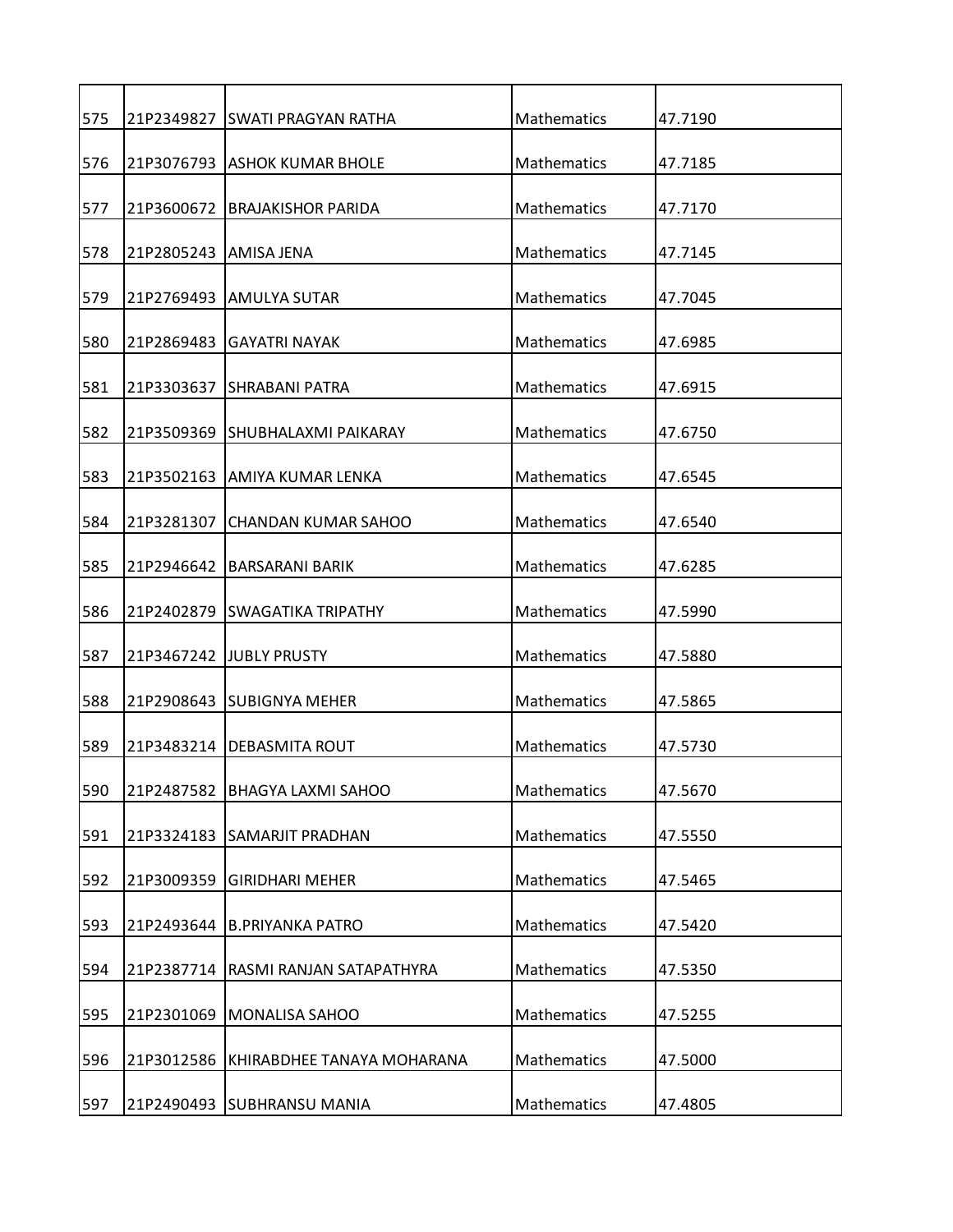| 598 |            | 21P3182719   LAXMIPRIYA SAHOO           | Mathematics        | 47.4795 |
|-----|------------|-----------------------------------------|--------------------|---------|
| 599 | 21P3630309 | IGITANJALI THATOI                       | <b>Mathematics</b> | 47.4720 |
| 600 |            | 21P2447193 SUCHISMITA PANDA             | Mathematics        | 47.4710 |
| 601 | 21P2371836 | <b>DHIREN MALLIK</b>                    | <b>Mathematics</b> | 47.4375 |
| 602 |            | 21P3384133 BHAGYASHREE SAHOO            | Mathematics        | 47.4360 |
| 603 |            | 21P3325892 JJANAKI SWAIN                | <b>Mathematics</b> | 47.4270 |
| 604 | 21P2945383 | <b>RAJSHEKHAR PRADHAN</b>               | Mathematics        | 47.4255 |
| 605 |            | 21P3736916 JJAGANNATH SAHOO             | <b>Mathematics</b> | 47.3705 |
| 606 | 21P3695822 | <b>BISHWANATH PASAYAT</b>               | Mathematics        | 47.3685 |
|     |            |                                         |                    |         |
| 607 |            | 21P3386703 ISUJIT KUMAR BEURA           | Mathematics        | 47.3665 |
| 608 |            | 21P2718934 KRISHNA KUMARI SWAIN         | <b>Mathematics</b> | 47.3630 |
| 609 |            | 21P2795123 SAISUDHA SWAIN               | Mathematics        | 47.3465 |
| 610 |            | 21P2680047 SONALI RAUL                  | <b>Mathematics</b> | 47.3410 |
| 611 |            | 21P3045016 SUSHREE MOUSUMEE SINGHCHINDA | Mathematics        | 47.3340 |
| 612 | 21P2840867 | <b>ISUSHIL KUMAR SAHU</b>               | <b>Mathematics</b> | 47.3235 |
| 613 | 21P2546263 | R. KAUSHIK YASHASWEE                    | Mathematics        | 47.3165 |
| 614 | 21P2556636 | <b>DEBASISH PANDA</b>                   | Mathematics        | 47.3140 |
| 615 | 21P2889476 | <b>USHARANI MAHANTA</b>                 | Mathematics        | 47.3120 |
| 616 | 21P3663072 | <b>SAMEER SAHUKAR</b>                   | Mathematics        | 47.3075 |
| 617 | 21P2488537 | NEUSHREE DIBYADARSHINEEPOTHAL           | Mathematics        | 47.2995 |
| 618 | 21P3375346 | PADMAT PRAVA DAS                        | Mathematics        | 47.2890 |
| 619 | 21P2485873 | Subhangi Das                            | Mathematics        | 47.2880 |
| 620 |            | 21P2422196 ANUBRATA RAY                 | Mathematics        | 47.2720 |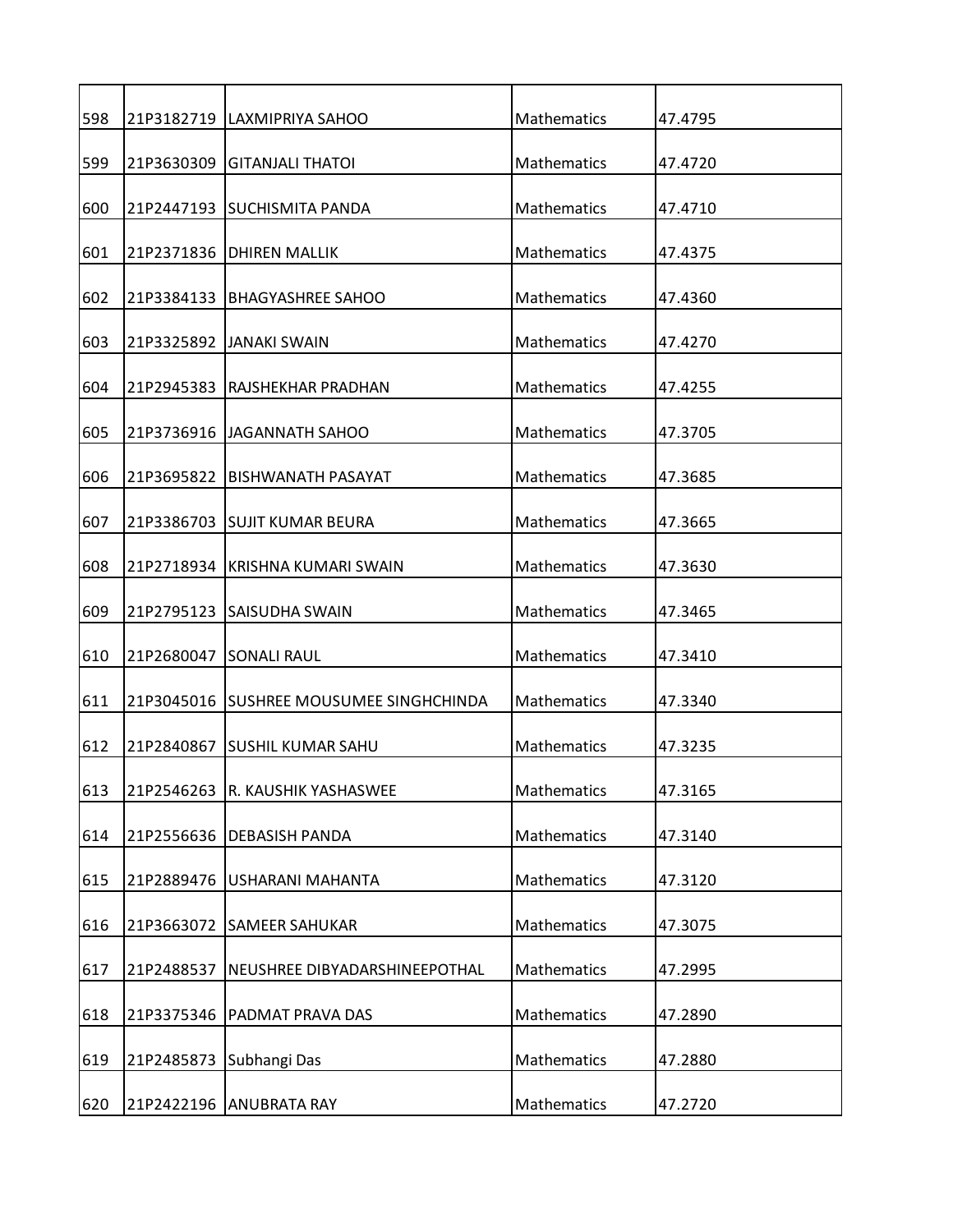| 621 |            | 21P2841024 SUPRITI NAYAK         | Mathematics        | 47.2500 |
|-----|------------|----------------------------------|--------------------|---------|
| 622 | 21P2657363 | Manisha Deogam                   | Mathematics        | 47.2425 |
| 623 |            | 21P2443062 SUSHREETA JENA        | Mathematics        | 47.2300 |
| 624 |            | 21P3635056 Arpita Panda          | <b>Mathematics</b> | 47.2250 |
| 625 |            | 21P3104129 SWASTIKA MOHANTA      | Mathematics        | 47.1985 |
| 626 |            | 21P2728346  BUDHADEV PRUSTY      | Mathematics        | 47.1960 |
|     |            |                                  |                    |         |
| 627 |            | 21P2531164 ASHUTOSA MOHANTA      | Mathematics        | 47.1925 |
| 628 |            | 21P2477953   PRATIVA MAHARANA    | Mathematics        | 47.1895 |
| 629 | 21P2363553 | PRIYANKA PRIYADARSHINI OJHA      | Mathematics        | 47.1605 |
| 630 | 21P3304627 | <b>MADHUSMITA NATH</b>           | Mathematics        | 47.1580 |
| 631 | 21P3448947 | <b>SWARNALAXMI JENA</b>          | Mathematics        | 47.1505 |
| 632 |            | 21P2994766 SUSHREE SANGEETA SAHU | Mathematics        | 47.1290 |
| 633 |            | 21P2903712 SUMIT SENAPATI        | Mathematics        | 47.1085 |
|     |            |                                  |                    |         |
| 634 | 21P2326617 | <b>SUMANTI GANDA</b>             | Mathematics        | 47.0985 |
| 635 | 21P2793033 | <b>HEMAMALA PANIGRAHY</b>        | Mathematics        | 47.0835 |
| 636 |            | 21P3530649 ARAJIT BEHURIA        | Mathematics        | 47.0735 |
| 637 | 21P2375294 | RAJKUMAR BEHERA                  | Mathematics        | 47.0710 |
| 638 | 21P2978783 | PINAKI NAYAK                     | Mathematics        | 47.0475 |
| 639 |            | 21P2545024 SUPRIYA PANIGRAHI     | Mathematics        | 47.0450 |
| 640 | 21P3050613 | RASMIRANJAN MOHANTY              | <b>Mathematics</b> | 47.0345 |
|     |            |                                  |                    |         |
| 641 | 21P3108089 | <b>SUVENDU SEKHAR GIRI</b>       | Mathematics        | 47.0305 |
| 642 | 21P2696426 | <b>GAYATRI SAHU</b>              | Mathematics        | 46.9935 |
| 643 | 21P3571522 | Barsa Priyadarsini Biswal        | Mathematics        | 46.9765 |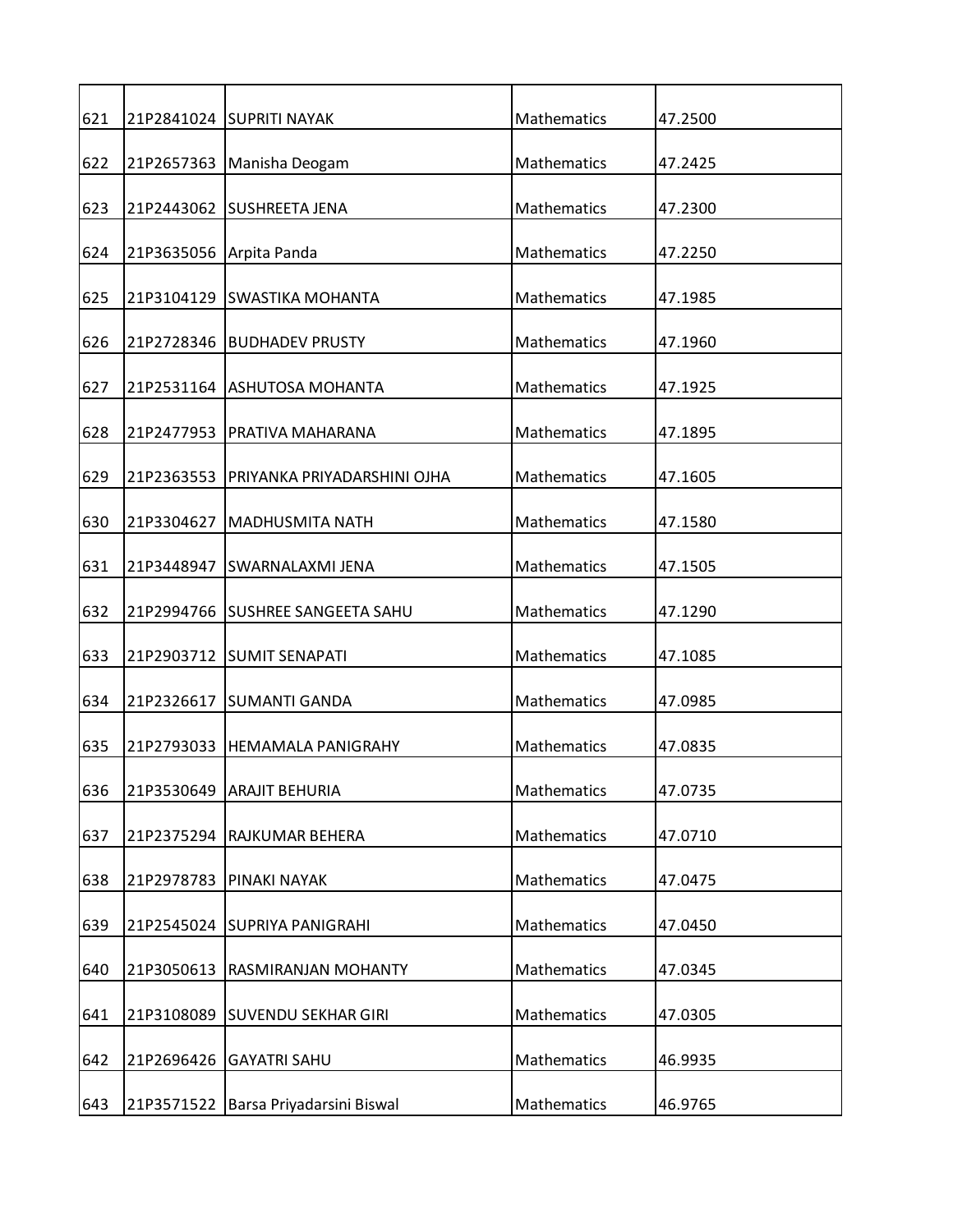| 644 |                         | 21P3486143   DUSHASANA SAHOO     | Mathematics        | 46.9665 |
|-----|-------------------------|----------------------------------|--------------------|---------|
| 645 | 21P2833706 JJIBAN JALLY |                                  | Mathematics        | 46.9605 |
| 646 |                         | 21P3534307 SWATIPUSPA BEHERA     | Mathematics        | 46.9575 |
| 647 | 21P2686492              | DIBYASINGHA ROUT                 | Mathematics        | 46.9370 |
| 648 | 21P2507272              | OMM PRAKASH MOHANTY              | Mathematics        | 46.9295 |
| 649 |                         | 21P2413506 SATYA NARAYAN DAS     | Mathematics        | 46.9215 |
| 650 |                         | 21P2753584 MONITA NAYAK          | Mathematics        | 46.9175 |
| 651 |                         | 21P2452653 SMRUTIKA KUMARI RAJU  | Mathematics        | 46.9080 |
| 652 | 21P2581943              | Maheswari mishra                 | <b>Mathematics</b> | 46.9075 |
| 653 | 21P2928019              | <b>BANDITA MOHANTY</b>           | Mathematics        | 46.8845 |
| 654 | 21P3293819              | IPRANGYA PARAMITA SAMAL          | Mathematics        | 46.8465 |
|     |                         |                                  |                    |         |
| 655 |                         | 21P2991412 SEETAL KUMAR PRADHAN  | Mathematics        | 46.8440 |
| 656 |                         | 21P3283177   BARSHA RANI SINGH   | Mathematics        | 46.8300 |
| 657 |                         | 21P2785584   PARITOSH PATTANAYAK | Mathematics        | 46.8285 |
| 658 |                         | 21P2741239 SWATEE SUCHARITA BHOL | <b>Mathematics</b> | 46.8215 |
| 659 |                         | 21P3514334 SURUCHI JOSHI         | Mathematics        | 46.8060 |
| 660 | 21P2624529 ARUP DASH    |                                  | Mathematics        | 46.8010 |
| 661 | 21P2769376              | ROJALIN GACHHAYAT                | Mathematics        | 46.7730 |
| 662 | 21P2505669              | PRITISA PRADHAN                  | Mathematics        | 46.7675 |
| 663 |                         | 21P3139769 ALISHAN SAHU          | <b>Mathematics</b> | 46.7655 |
| 664 | 21P3579313              | RAJESH KUMAR SAHU                | Mathematics        | 46.7595 |
| 665 | 21P3549056              | KAMALA LOCHANA DAS               | Mathematics        | 46.7480 |
| 666 |                         | 21P3608436 ANJALI GANTAYAT       | Mathematics        | 46.7360 |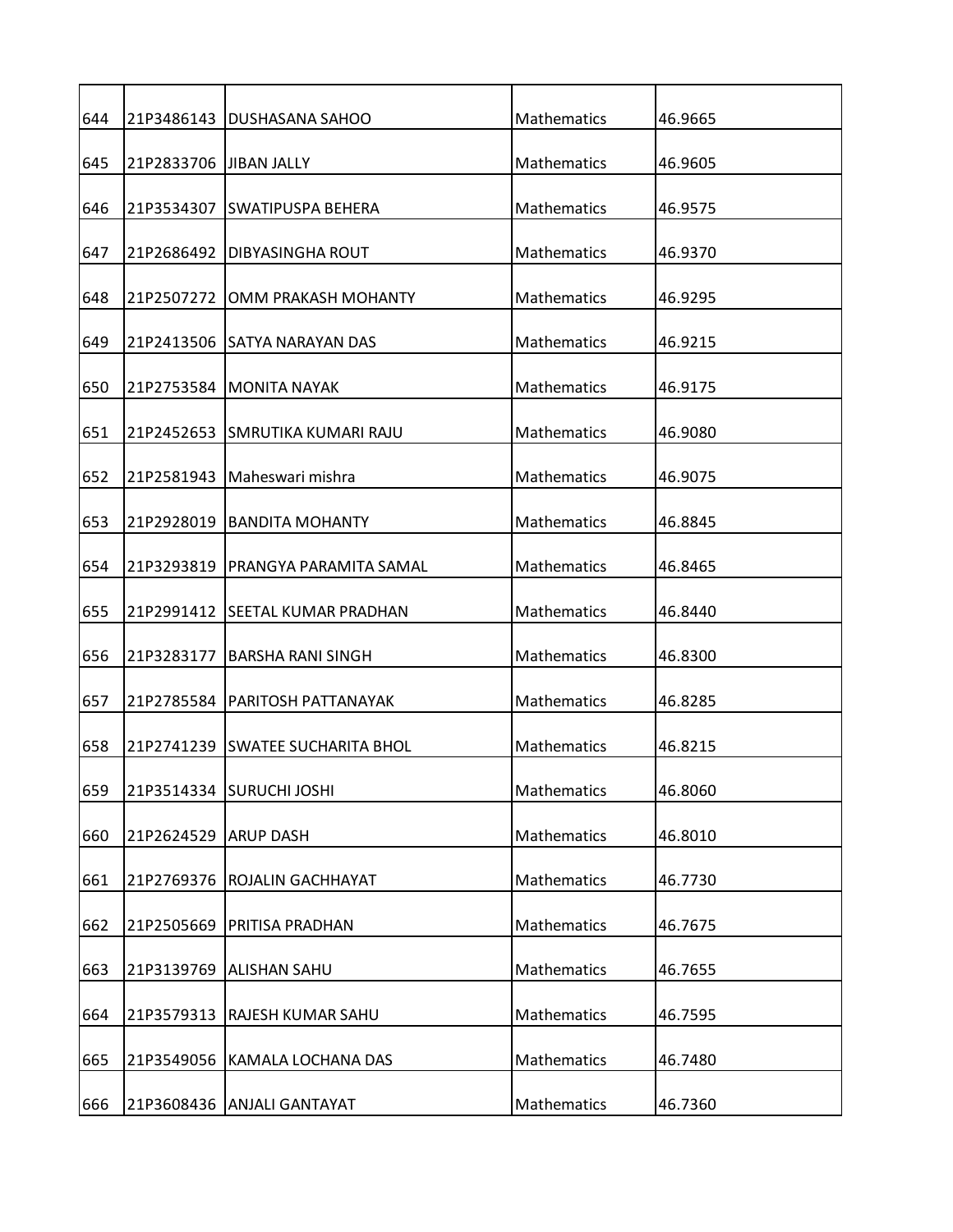| 667 |                     | 21P2585227 SWAYAMPRAVA BEHERA  | Mathematics        | 46.7345 |
|-----|---------------------|--------------------------------|--------------------|---------|
| 668 |                     | 21P2519812 CHINMAYA RANA       | Mathematics        | 46.7305 |
|     |                     |                                |                    |         |
| 669 |                     | 21P3436286 SATYA RANJAN NAYAK  | Mathematics        | 46.7170 |
| 670 | 21P2652013          | <b>BHARADWAJ PARIDA</b>        | Mathematics        | 46.6900 |
| 671 |                     | 21P3448296   MAMALI PATRA      | Mathematics        | 46.6865 |
| 672 |                     | 21P3460972 LAXMIPRIYA NAYAK    | Mathematics        | 46.6750 |
| 673 |                     | 21P3236239 SILPASUMAN ANDIA    | Mathematics        | 46.6715 |
| 674 |                     | 21P2858502 ISUBASINI DAS       | Mathematics        | 46.6605 |
| 675 | 21P2510326          | <b>MANASI POLEI</b>            | Mathematics        | 46.6455 |
| 676 | 21P3188722          | <b>ISUSHANTA KUMAR NAYAK</b>   | Mathematics        | 46.6385 |
| 677 | 21P2980962          | PINKI MUDULI                   | Mathematics        | 46.6305 |
| 678 | 21P2829663          | <b>SMARANIKA SAHOO</b>         | Mathematics        | 46.6085 |
| 679 |                     | 21P2881632 CHANDRAKANTA PARIDA | Mathematics        | 46.5975 |
| 680 |                     | 21P3111769 AJAY KUMAR SABAR    | Mathematics        | 46.5920 |
| 681 | 21P2411619          | IPABITRA KUMAR ROUT            | <b>Mathematics</b> | 46.5775 |
| 682 |                     | 21P3346839 ABHISHEK DASH       | Mathematics        | 46.5665 |
| 683 | 21P2556847          | DIPTIMAYEE NAYAK               | Mathematics        | 46.5635 |
| 684 | 21P3754939 Sk Akram |                                | Mathematics        | 46.5560 |
| 685 | 21P3050389          | NILAMADHABA SAHU               | Mathematics        | 46.5500 |
| 686 | 21P3128506          | K KUSHA PATRO                  | Mathematics        | 46.5455 |
| 687 | 21P2465924          | Abhipsa Mahapatra              | Mathematics        | 46.5400 |
| 688 | 21P2807106          | SUBHASHREE PRIYADARSHINI SWAIN | Mathematics        | 46.5395 |
| 689 |                     | 21P3214352 RUPAK KUMAR MOHANTA | Mathematics        | 46.5375 |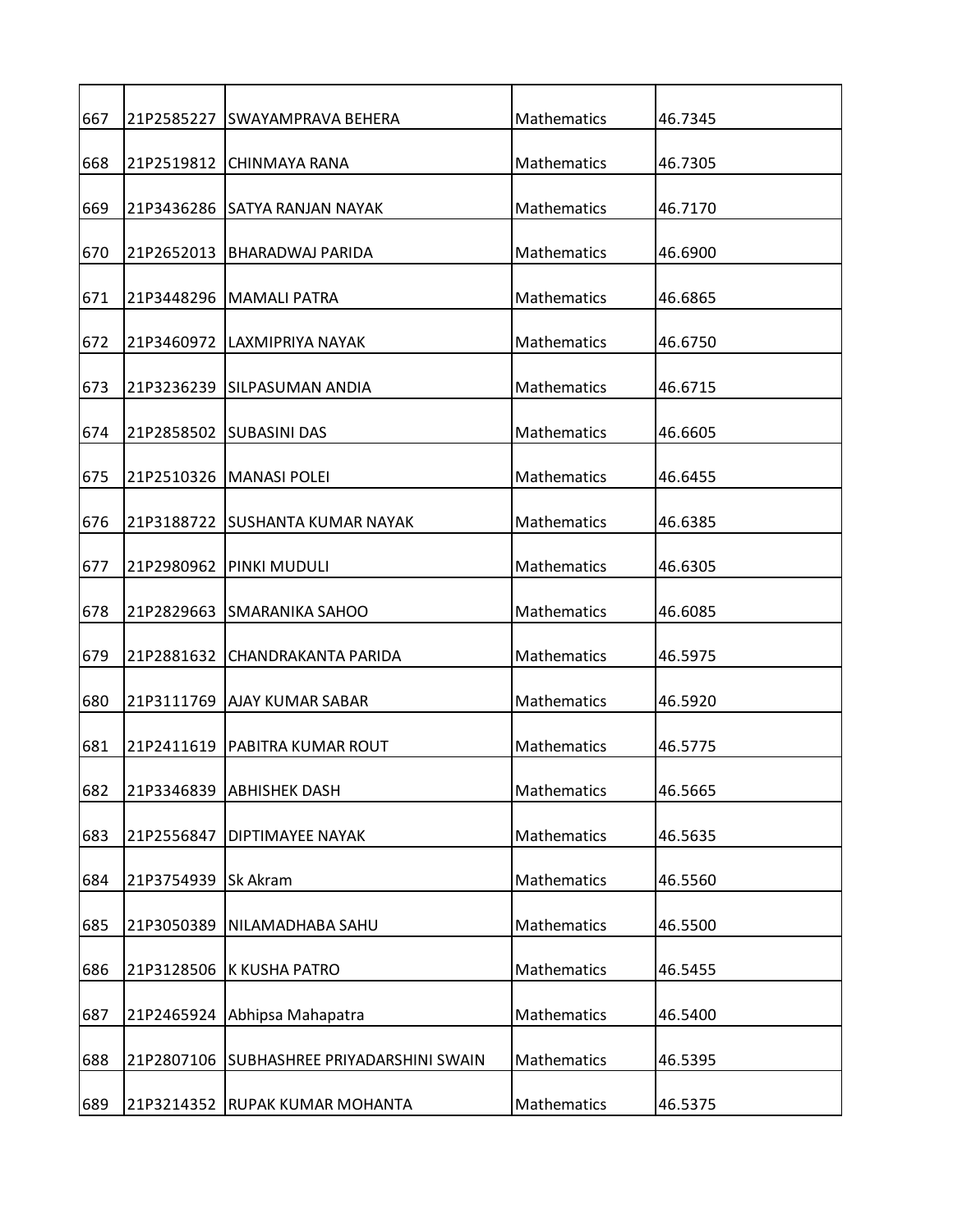| 690 |            | 21P2572366 SUDHA CHOUDHARY        | Mathematics        | 46.5330 |
|-----|------------|-----------------------------------|--------------------|---------|
| 691 |            | 21P3722823 ARPITA SAMANTARAY      | Mathematics        | 46.5330 |
| 692 |            | 21P3034184   MANOJ KUMAR RANA     | Mathematics        | 46.5015 |
| 693 |            | 21P3043146 SIDDHANT KUMAR SAHU    | Mathematics        | 46.4575 |
| 694 | 21P2655599 | <b>BIKASH KUMAR SAHOO</b>         | Mathematics        | 46.4570 |
| 695 | 21P3410243 | IDEBASHISH NAYAK                  | Mathematics        | 46.4515 |
| 696 |            | 21P3497624 SANDHYARANI GAUDA      | Mathematics        | 46.4415 |
| 697 |            | 21P3167347   LISA SUCHARITA       | Mathematics        | 46.4335 |
| 698 | 21P2421832 | RAJNANDINI MOHAPATRA              | Mathematics        | 46.4325 |
| 699 | 21P3554934 | <b>MONALISA SAMANTARAY</b>        | Mathematics        | 46.3845 |
|     |            |                                   |                    |         |
| 700 | 21P3731623 | <b>KUNAL BAG</b>                  | Mathematics        | 46.3800 |
| 701 | 21P3622307 | <b>SOMYA RANJAN SWAIN</b>         | Mathematics        | 46.3680 |
| 702 |            | 21P3283516   PANKAJ KUMAR MAHANTA | Mathematics        | 46.3660 |
| 703 | 21P3246996 | PRABHATI PATEL                    | Mathematics        | 46.3375 |
| 704 | 21P3259417 | <b>MEGHA GOUD</b>                 | <b>Mathematics</b> | 46.3240 |
| 705 | 21P2413856 | <b>DIBYANI MOHANTA</b>            | Mathematics        | 46.3175 |
| 706 | 21P3490372 | <b>SONALI PRIYA JENA</b>          | Mathematics        | 46.3165 |
| 707 | 21P3481762 | <b>BISWORANJANA BARIK</b>         | Mathematics        | 46.3040 |
| 708 | 21P3607246 | BARSHA PRIYADARSINI SAHOO         | <b>Mathematics</b> | 46.2890 |
| 709 | 21P3458203 | DIBYABHARATI NAYAK                | Mathematics        | 46.2575 |
| 710 | 21P2540803 | <b>KESHAB CHANDRA BEHERA</b>      | Mathematics        | 46.2505 |
|     |            |                                   |                    |         |
| 711 |            | 21P2297294 SUBASINI SAHOO         | Mathematics        | 46.2490 |
| 712 |            | 21P2731354   TRUPTIMAYEE SHADANGI | Mathematics        | 46.2375 |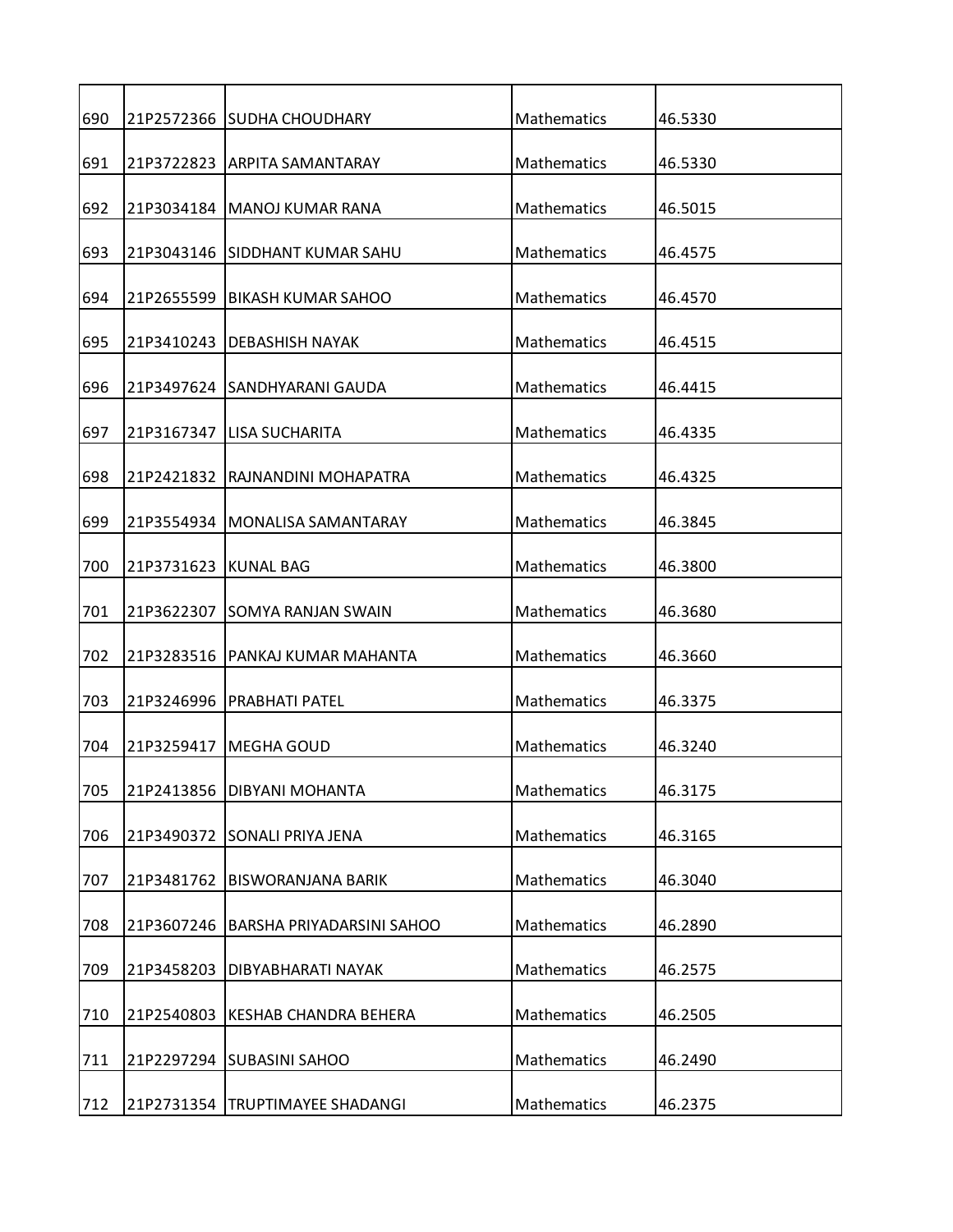| 713 |                          | 21P3286713 SATYAJIT DALAI         | Mathematics        | 46.2120 |
|-----|--------------------------|-----------------------------------|--------------------|---------|
| 714 |                          | 21P3504529   ITISHREE NAYAK       | Mathematics        | 46.1915 |
| 715 |                          | 21P2857644 Ananya Mishra          | Mathematics        | 46.1890 |
| 716 |                          | 21P3119774 SAILESH KUMAR BHOI     | Mathematics        | 46.1835 |
| 717 |                          | 21P2694944 SOUMYAJIT MISHRASO     | Mathematics        | 46.1820 |
| 718 |                          | 21P2650466 SITANJALI SWAIN        | Mathematics        | 46.1710 |
| 719 |                          | 21P2363593 JJUGALSINGH ROUT       | Mathematics        | 46.1635 |
| 720 | 21P3470004   BIJAY SETHY |                                   | Mathematics        | 46.1625 |
| 721 |                          | 21P2418896 SOUMYA SUCHARITA SAMAL | <b>Mathematics</b> | 46.1550 |
| 722 | 21P2424966               | IRUDRA SUNDAR MUDULI              | Mathematics        | 46.1215 |
| 723 |                          | 21P3128093   MANASI ROUT          | Mathematics        | 46.1045 |
| 724 |                          | 21P3294263 JANMEJAY DALAI         | Mathematics        | 46.1035 |
| 725 |                          | 21P3329632 BISWAJIT SAHU          | Mathematics        | 46.0865 |
| 726 |                          | 21P2675403 JITENDRA KUMAR BEHERA  | Mathematics        | 46.0715 |
| 727 | 21P2362432               | ICHETASWINI MATIARY               | <b>Mathematics</b> | 46.0555 |
| 728 | 21P3384882               | <b>KIRAN BADAJENA</b>             | Mathematics        | 46.0285 |
| 729 | 21P2625552               | <b>SUBASH JENA</b>                | Mathematics        | 46.0135 |
| 730 | 21P3098707               | <b>SUBHARANJAN SWAIN</b>          | Mathematics        | 46.0135 |
| 731 |                          | 21P2358066 SURYA NARAYAN BARIK    | <b>Mathematics</b> | 45.9980 |
| 732 | 21P2569749               | ANDRA VANKATA SAI KRISHNA         | Mathematics        | 45.9965 |
| 733 | 21P3336279               | <b>MADAN MOHAN KABAT</b>          | Mathematics        | 45.9945 |
| 734 | 21P3488316               | <b>SANGRAM KESHARI BEHERA</b>     | Mathematics        | 45.9795 |
| 735 |                          | 21P3249134 SUBHRAJIT PARIJA       | Mathematics        | 45.9740 |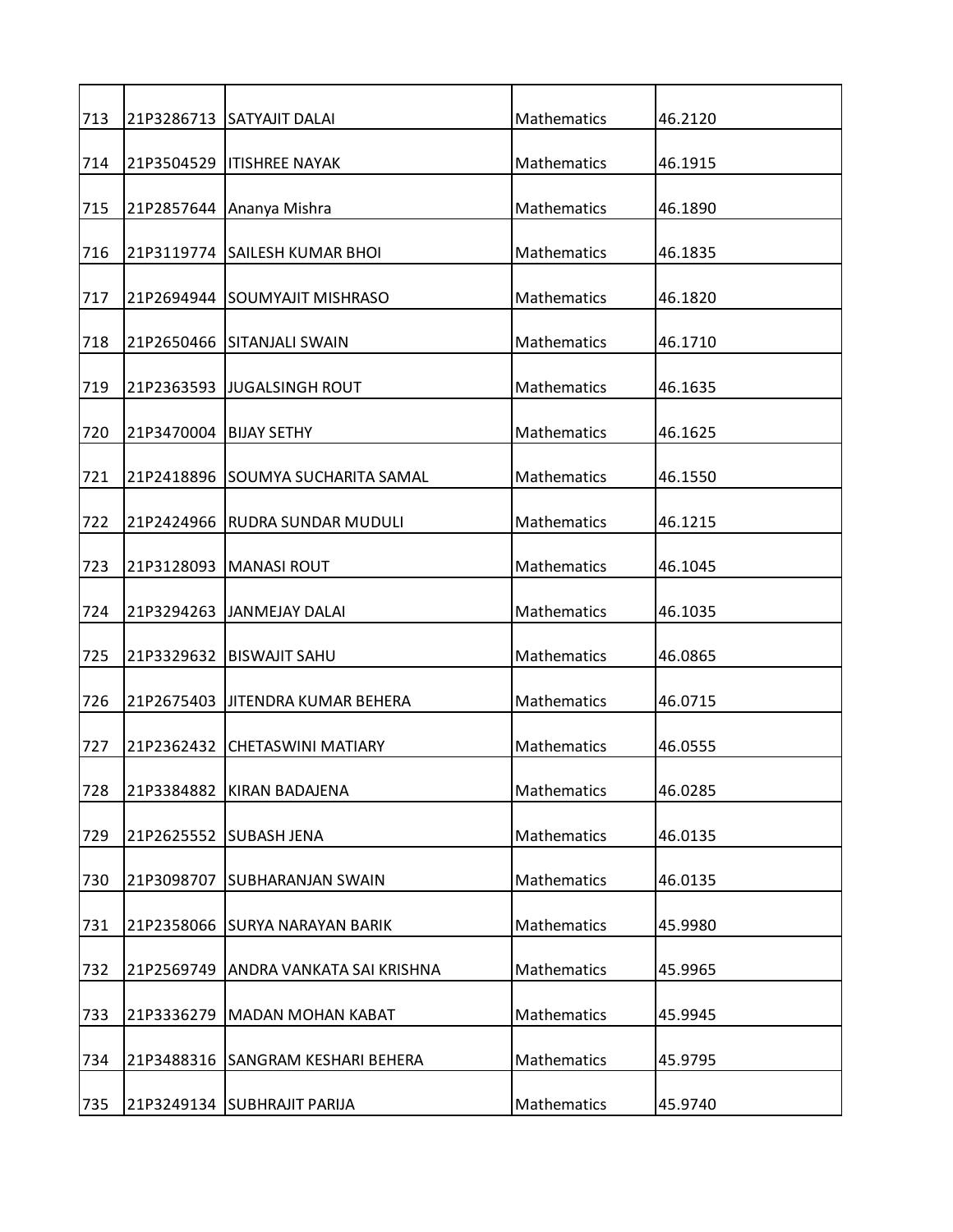| 736 |            | 21P3455164   DIBYAKISHOR PADHAN   | Mathematics        | 45.9690 |
|-----|------------|-----------------------------------|--------------------|---------|
| 737 |            | 21P3161269 JAGANNATH SETHI        | Mathematics        | 45.9690 |
| 738 |            | 21P3302966 SANTANU KUMAR SAMAL    | Mathematics        | 45.9670 |
| 739 | 21P3235217 | <b>PRAVATI MALIK</b>              | Mathematics        | 45.9610 |
| 740 |            | 21P3189294   PRABIN BEHERA        | Mathematics        | 45.9385 |
| 741 |            | 21P3170443   NAMRATA PUSTI        | Mathematics        | 45.9245 |
| 742 |            | 21P3735726 SATYA SHUBHAM PATRA    | Mathematics        | 45.9200 |
| 743 |            | 21P3738414   MADHUMITA SINGH      | Mathematics        | 45.9145 |
|     |            |                                   |                    |         |
| 744 | 21P3392856 | Jyoti prakash Mishra              | Mathematics        | 45.9120 |
| 745 | 21P3760169 | <b>DEVIPRAVA BEHERA</b>           | Mathematics        | 45.9040 |
|     |            |                                   |                    |         |
| 746 | 21P3439302 | Padmanav Arun Swain               | Mathematics        | 45.8940 |
| 747 |            | 21P2644904   MANASMITA SAMAL      | Mathematics        | 45.8730 |
| 748 |            | 21P2689287 SAUMYA RANJAN MOHARANA | Mathematics        | 45.8525 |
| 749 | 21P3257469 | <b>TANMAYEE NAYAK</b>             | Mathematics        | 45.8490 |
| 750 |            | 21P3184853 ISIBANI SWAIN          | <b>Mathematics</b> | 45.8425 |
| 751 | 21P2617302 | <b>ABHISHEK SATAPATHY</b>         | Mathematics        | 45.8415 |
| 752 | 21P2333582 | <b>JNANARANJAN SAHU</b>           | Mathematics        | 45.8085 |
| 753 | 21P2692622 | PRIYADARSHINI MOHANTY             | Mathematics        | 45.7930 |
| 754 | 21P2332824 | Monalisa patra                    | Mathematics        | 45.7470 |
| 755 | 21P2394314 | KALYANI PRADHAN                   | Mathematics        | 45.7465 |
| 756 | 21P3249362 | <b>BANAMALI SAHOO</b>             | Mathematics        | 45.7175 |
| 757 | 21P3482359 | <b>SUVENDU DASH</b>               | Mathematics        | 45.7170 |
| 758 |            | 21P2815174 SUMIT KUMAR MUDULI     | Mathematics        | 45.7115 |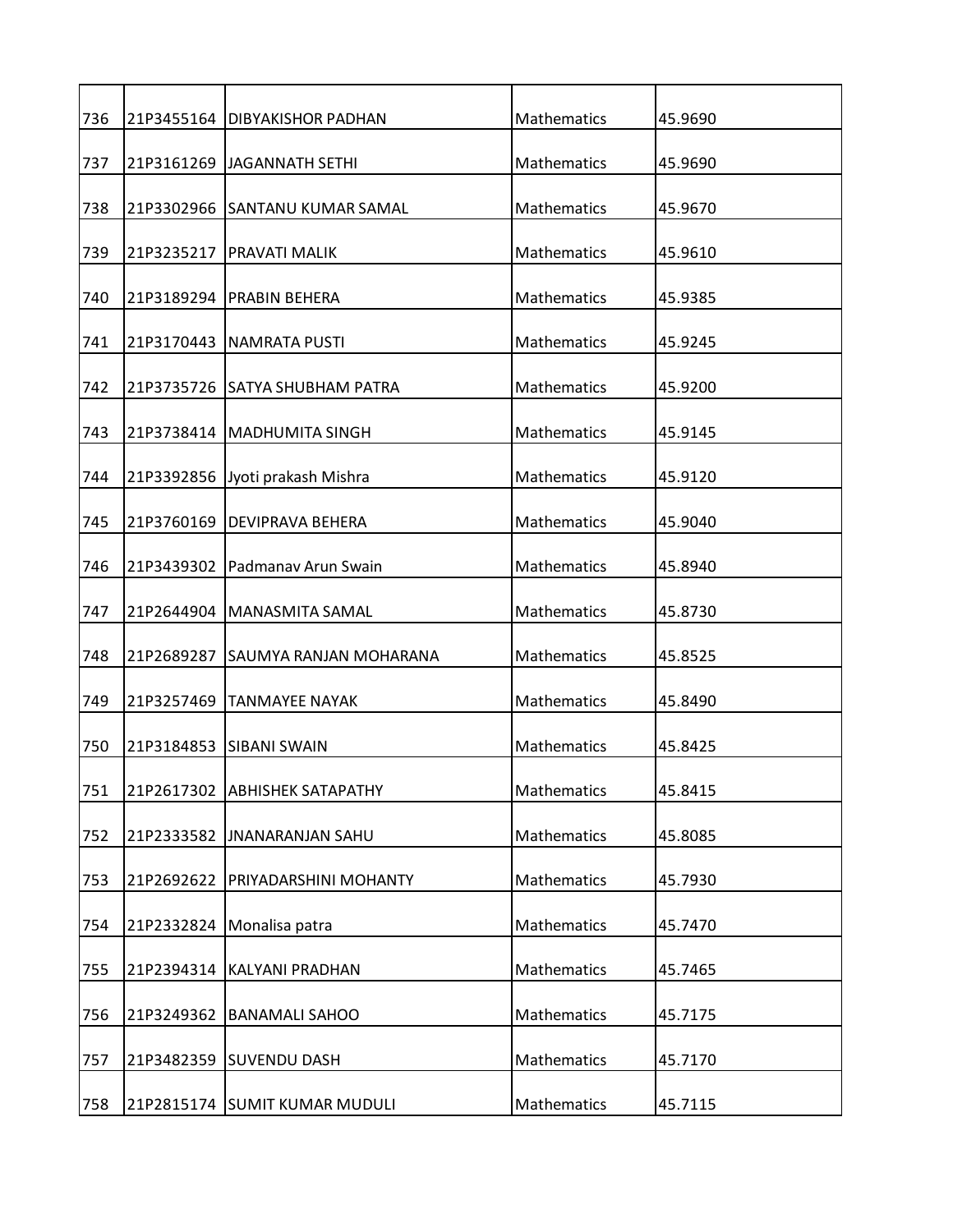| 759 |            | 21P3051684 SUBRAT SHEKHAR SAHOO        | Mathematics        | 45.6795 |
|-----|------------|----------------------------------------|--------------------|---------|
| 760 |            | 21P3232744   PARABATI JYOTIRMAYI REDDY | <b>Mathematics</b> | 45.6555 |
| 761 |            | 21P2910654 ISMRUTI SMARANIKA SWAIN     | Mathematics        | 45.6530 |
| 762 |            | 21P3593314 SUBHRA SAROJINI NISHANK     | Mathematics        | 45.5925 |
| 763 |            | 21P3169374 RAJKISHOR SENAPATI          | Mathematics        | 45.5855 |
| 764 | 21P2482662 | ITANMAYEE MISHRA                       | <b>Mathematics</b> | 45.5665 |
| 765 |            | 21P3365873   BHISMA MALLICK            | Mathematics        | 45.5495 |
| 766 |            | 21P2433623 KEDAR NATH SAHOO            | <b>Mathematics</b> | 45.5400 |
| 767 | 21P2293902 | <b>ANKITA DAS</b>                      | <b>Mathematics</b> | 45.5175 |
| 768 |            | 21P2322934 IMAMATA NAIK                | Mathematics        | 45.5055 |
| 769 | 21P3543327 | IRUDRANARAYAN SAHOO                    | <b>Mathematics</b> | 45.4965 |
|     |            |                                        |                    |         |
| 770 | 21P3334217 | <b>RAJRAJESWARY DAS</b>                | Mathematics        | 45.4835 |
| 771 |            | 21P3416884 ISOUMYA RANJAN PRADHAN      | <b>Mathematics</b> | 45.4695 |
| 772 |            | 21P3326244   MONALISA DASH             | Mathematics        | 45.4685 |
| 773 |            | 21P3386043 SUBHRANSU SAHOO             | <b>Mathematics</b> | 45.4485 |
| 774 |            | 21P2859394 JAYASHREE DAS               | Mathematics        | 45.4415 |
| 775 |            | 21P3453844   PRIYANKA SAHOO            | Mathematics        | 45.4375 |
| 776 | 21P2624199 | <b>TRUPTIMAYEE BARIK</b>               | Mathematics        | 45.4295 |
| 777 | 21P2616247 | Deepak Kumar Tripathy                  | Mathematics        | 45.4015 |
| 778 | 21P2505229 | <b>MANASI PATEL</b>                    | Mathematics        | 45.3965 |
| 779 | 21P3504884 | <b>RUPALI PATRA</b>                    | Mathematics        | 45.3800 |
| 780 | 21P2493586 | <b>BHUPATI GIRI</b>                    | Mathematics        | 45.3765 |
| 781 |            | 21P3627512 MONALISHA HAJARI NAYAK      | Mathematics        | 45.3750 |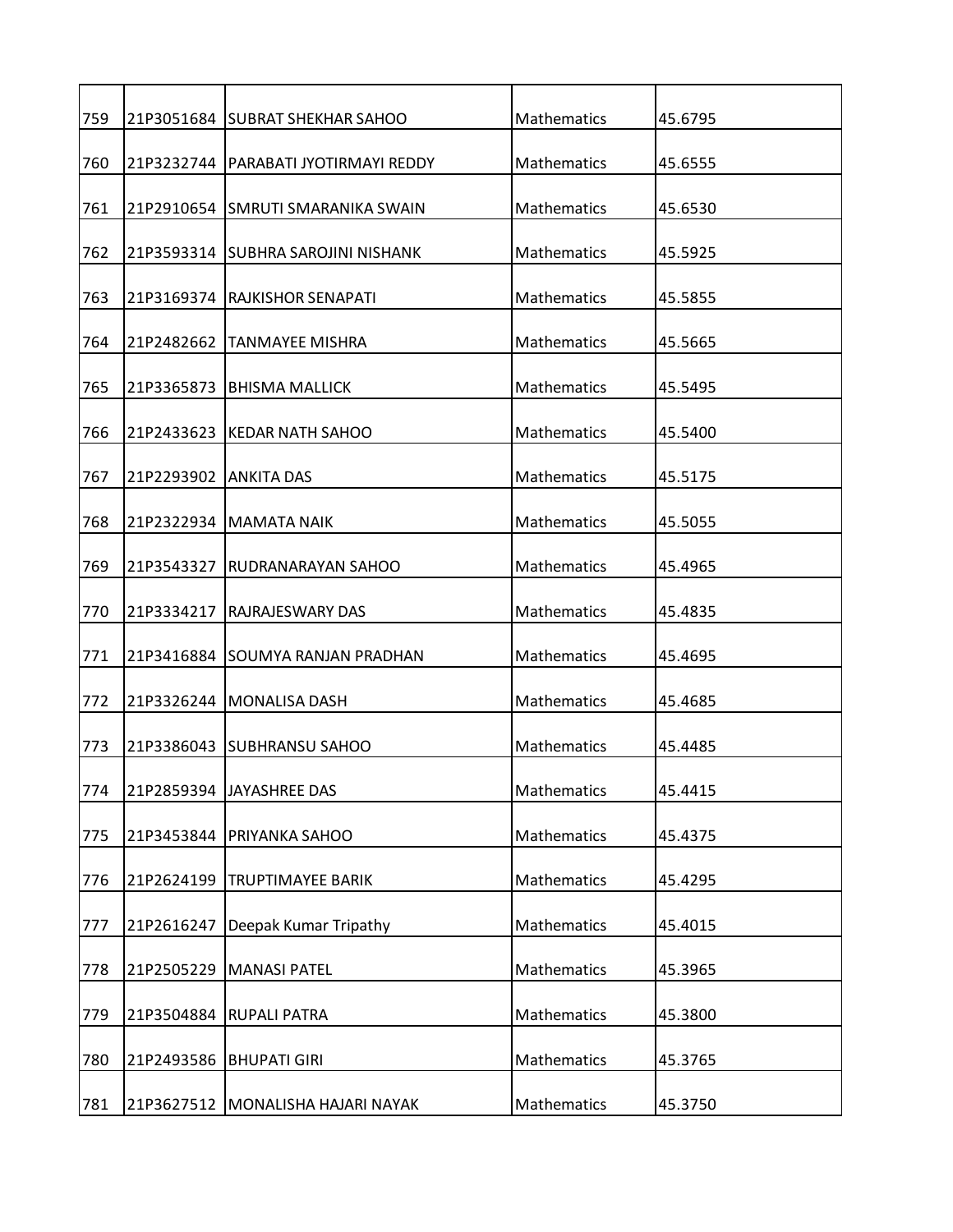| 782 |                       | 21P3505613 S SRADHANJALI REDDY     | Mathematics        | 45.3335 |
|-----|-----------------------|------------------------------------|--------------------|---------|
| 783 |                       | 21P2369966   PRAGYNARANI DAS       | Mathematics        | 45.3215 |
| 784 |                       | 21P3239076 Subham Nayak            | Mathematics        | 45.3215 |
| 785 |                       | 21P3605204   MEGHNASMITA SAHOO     | <b>Mathematics</b> | 45.3205 |
| 786 |                       | 21P3740699   PABITRA SETHI         | Mathematics        | 45.3135 |
| 787 | 21P3139362            | IDIPTIPRAVA MAHANTA                | Mathematics        | 45.2715 |
| 788 |                       | 21P2655273   PRANGYA PERAMITA OJHA | Mathematics        | 45.2700 |
| 789 |                       | 21P3326992 SOUMENDRA SWAIN         | Mathematics        | 45.2520 |
| 790 | 21P2438522            | <b>SIULI DILA</b>                  | Mathematics        | 45.2410 |
| 791 | 21P2380416            | RABINDRA BAGARTY                   | Mathematics        | 45.2360 |
| 792 | 21P3120283            | BARSA PRIYADARSHANI BARIK          | Mathematics        | 45.2165 |
| 793 | 21P2999899 JASMIN RAY |                                    | Mathematics        | 45.1995 |
| 794 |                       | 21P2608893   DUTIKRUSHNA DAKUA     | Mathematics        | 45.1945 |
| 795 |                       | 21P2847169 SHRADHANJALI PRUSTY     | Mathematics        | 45.1885 |
| 796 |                       | 21P3019674   PARESH KUMAR DAS      | Mathematics        | 45.1780 |
| 797 | 21P2542866            | <b>NAMITA BARIK</b>                | Mathematics        | 45.1710 |
| 798 | 21P3218862            | SEEMA SAHOO                        | Mathematics        | 45.1480 |
| 799 |                       | 21P3229994 SUMITA HAZRA            | Mathematics        | 45.1465 |
| 800 | 21P3195322            | <b>Bobita Samantray</b>            | Mathematics        | 45.1380 |
|     |                       | Subhashree Behera                  |                    |         |
| 801 | 21P2304727            |                                    | Mathematics        | 45.1180 |
| 802 | 21P2662262            | <b>BIDISHA JANA</b>                | Mathematics        | 45.1040 |
| 803 |                       | 21P3128794 ANNAPURNA PRADHAN       | Mathematics        | 45.1005 |
| 804 | 21P2758102            | <b>BARSARANI BEHERA</b>            | Mathematics        | 45.0940 |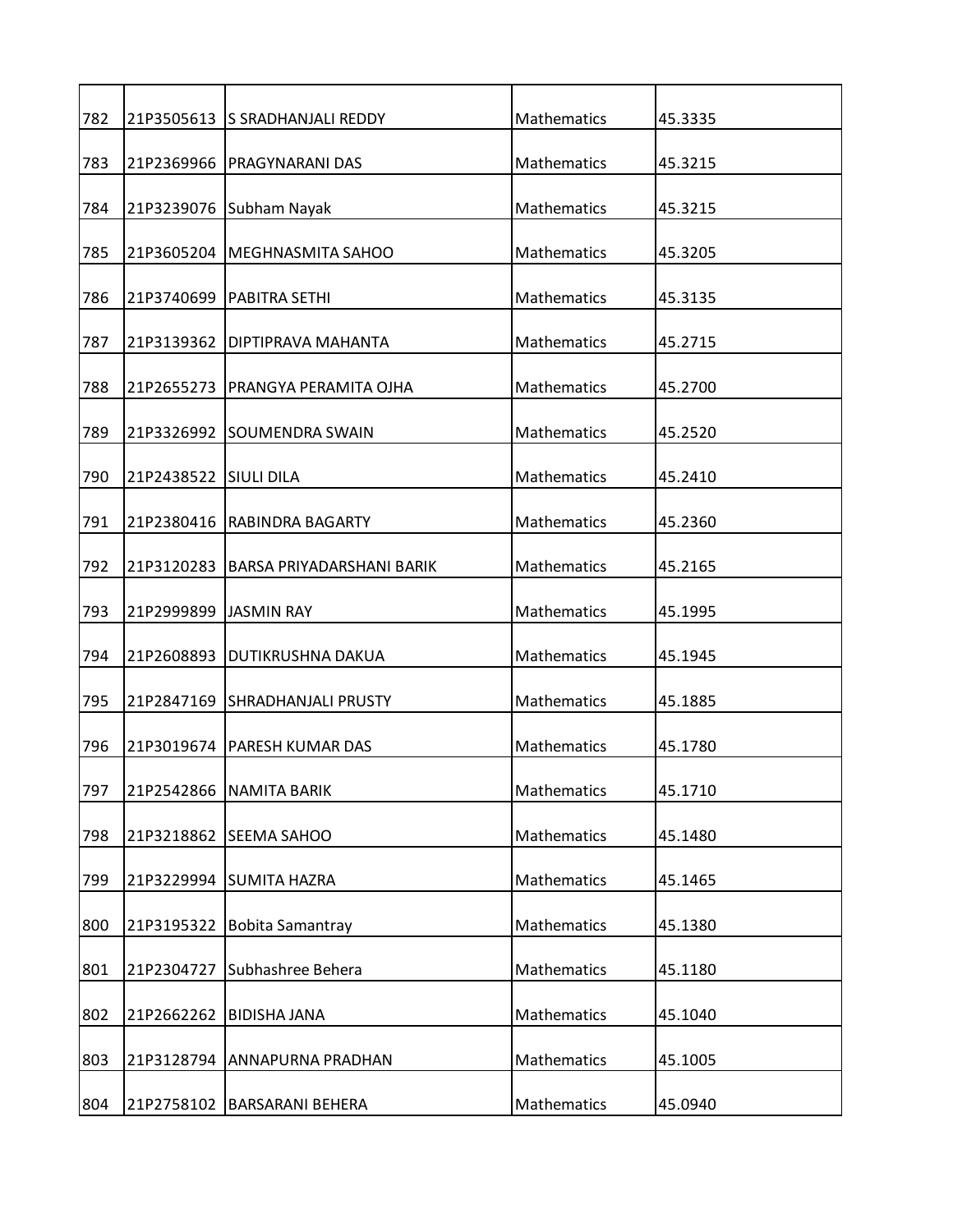| 805 |            | 21P2559173 SWAGATIKA PANIGRAHI    | Mathematics | 45.0880 |
|-----|------------|-----------------------------------|-------------|---------|
| 806 |            | 21P2370682 SONALI MAHARANA        | Mathematics | 45.0675 |
| 807 |            | 21P2433733   LOTAN PRADHAN        | Mathematics | 45.0580 |
| 808 | 21P3709513 | IM.M. REETUPARNA MAHANTA          | Mathematics | 45.0240 |
| 809 | 21P2994746 | TAPAN KUMAR PRADHAN               | Mathematics | 45.0215 |
| 810 |            | 21P2962756   PRAGYAN PRAKASH SAHU | Mathematics | 45.0115 |
| 811 |            | 21P3148792 SULATA BEHERA          | Mathematics | 44.9790 |
| 812 |            | 21P2872692   DEBADATTA PRADHAN    | Mathematics | 44.9770 |
| 813 | 21P3381904 | <b>BICHITRA SAHU</b>              | Mathematics | 44.9655 |
| 814 | 21P3391736 | DIPTISHIKHA GHOSH                 | Mathematics | 44.9545 |
| 815 | 21P2850519 | <b>RISAP PRASAD SAHOO</b>         | Mathematics | 44.9455 |
|     |            |                                   |             |         |
| 816 |            | 21P2854626 SANDHYARANI NATH       | Mathematics | 44.9245 |
| 817 |            | 21P3716062 Sunil panigrahi        | Mathematics | 44.9200 |
| 818 | 21P2386787 | Biraj Ghosh                       | Mathematics | 44.9140 |
| 819 | 21P2913549 | PARESH KUMAR SAHU                 | Mathematics | 44.9040 |
| 820 | 21P3391393 | <b>RIKUN NAIK</b>                 | Mathematics | 44.8880 |
| 821 |            | 21P3484754 SOMANATH SWAIN         | Mathematics | 44.8860 |
| 822 |            | 21P2881052 SNEHASHIS NAYAK        | Mathematics | 44.8830 |
| 823 | 21P3381636 | MANGALA HANSDAH                   | Mathematics | 44.8735 |
| 824 |            | 21P3527936 ANTARYAMI BAGH         | Mathematics | 44.8635 |
| 825 | 21P2536953 | <b>ANKITA PANIGRAHI</b>           | Mathematics | 44.8585 |
| 826 | 21P3641683 | MADHUSMITA SAHOO                  | Mathematics | 44.8475 |
| 827 |            | 21P2996574 SWATIPRIYA MOHAPATRA   | Mathematics | 44.8290 |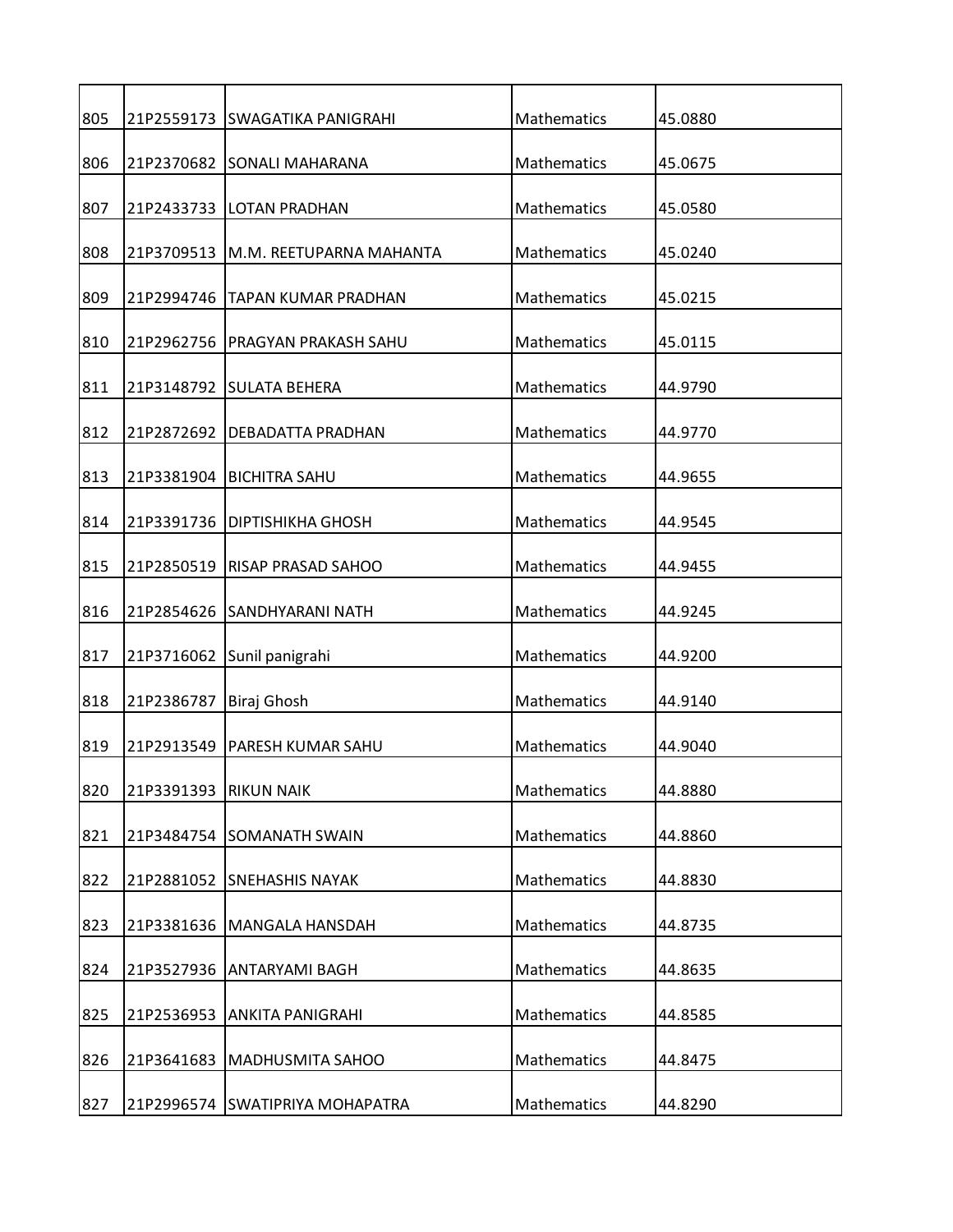| 828 |                       | 21P3661074  TANMAYEE SINGHA     | Mathematics        | 44.8230 |
|-----|-----------------------|---------------------------------|--------------------|---------|
| 829 |                       | 21P2435823 SNIGDHANJALI BEHERA  | <b>Mathematics</b> | 44.8170 |
| 830 |                       | 21P2642513 KOMAL MAHARANA       | Mathematics        | 44.8155 |
| 831 |                       | 21P2864836 SUCHISMITA BEHERA    | <b>Mathematics</b> | 44.8125 |
| 832 |                       | 21P2790332   TILOTTAMA BAG      | Mathematics        | 44.8105 |
| 833 |                       | 21P3266099  JIJNASU KHUNTIA     | Mathematics        | 44.8020 |
| 834 |                       | 21P2832589 JJUGANANDITA BARIK   | Mathematics        | 44.7995 |
| 835 |                       | 21P3397566 RANJAYA KUMAR BEHERA | <b>Mathematics</b> | 44.7835 |
| 836 | 21P3212566            | INIHAR RANJAN JENA              | <b>Mathematics</b> | 44.7835 |
| 837 |                       | 21P2478279 SIBANI SAHU          | Mathematics        | 44.7710 |
| 838 | 21P3019902            | RAJIB LOCHAN JENA               | <b>Mathematics</b> | 44.7665 |
|     |                       |                                 |                    |         |
| 839 | 21P2633362            | <b>SNIGDHANILIM SAGAR BARIK</b> | Mathematics        | 44.7555 |
| 840 | 21P3371083 SANDIP RAY |                                 | <b>Mathematics</b> | 44.7455 |
| 841 | 21P3095603            | <b>NARESH KUMAR NAIK</b>        | Mathematics        | 44.7415 |
| 842 | 21P2805702            | MOHAMMED ADIL REHAN             | <b>Mathematics</b> | 44.7295 |
| 843 |                       | 21P2670094 SANTOSH KUMAR BISWAL | Mathematics        | 44.7245 |
| 844 |                       | 21P3747036 DILLIP KUMAR BARIK   | Mathematics        | 44.7130 |
| 845 |                       | 21P2776332 JJIBAN KRUSNA SAHOO  | Mathematics        | 44.7110 |
| 846 |                       | 21P2897086 ANSU THAKUR          | Mathematics        | 44.7105 |
| 847 | 21P2428204            | ASHOK KUMAR PRADHAN             | Mathematics        | 44.6995 |
| 848 | 21P2499526            | RAJALAXMI SWAIN                 | Mathematics        | 44.6790 |
| 849 | 21P3561697            | <b>SATYAJIT KHUNTIA</b>         | Mathematics        | 44.6605 |
| 850 | 21P2697569            | <b>CHINMAYA SAHU</b>            | Mathematics        | 44.6565 |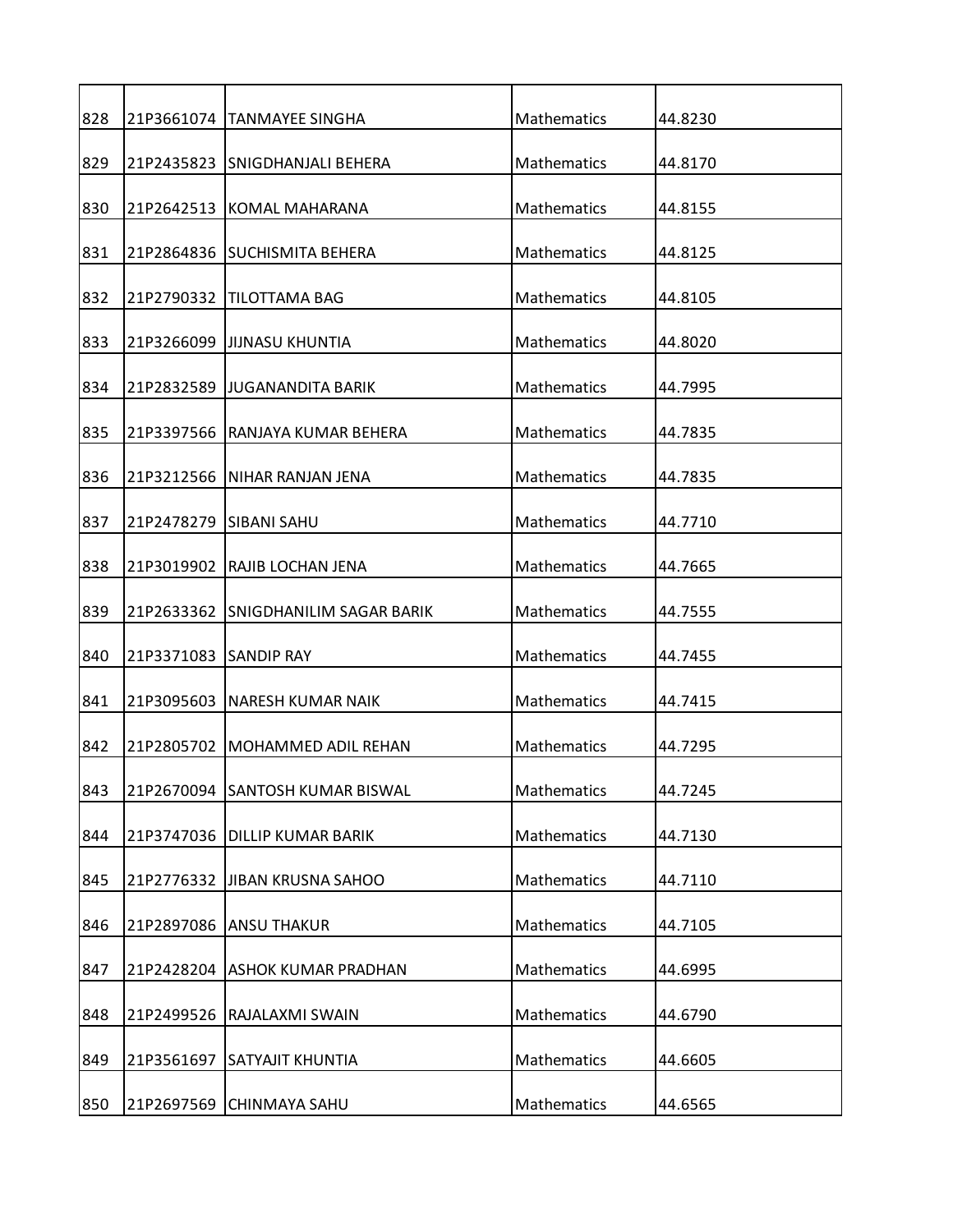| 851 |            | 21P3528367 SUPRABHA BHOI        | Mathematics        | 44.6135 |
|-----|------------|---------------------------------|--------------------|---------|
| 852 |            | 21P3454724 GYANA RANJAN BARIK   | Mathematics        | 44.5855 |
| 853 |            | 21P2753296 SUCHISMITA SAHOO     | <b>Mathematics</b> | 44.5725 |
| 854 |            | 21P3343336 BRUSHAKETU SUNA      | Mathematics        | 44.5715 |
| 855 |            | 21P3222319 ANKITA PALLAI        | Mathematics        | 44.5615 |
| 856 |            | 21P3166059 Avinash Bindhani     | Mathematics        | 44.5580 |
| 857 | 21P3521556 | <b>GOUTAM SHIAL</b>             | Mathematics        | 44.5500 |
| 858 |            | 21P2788102   DILLIP KUMAR SETHY | Mathematics        | 44.5335 |
| 859 | 21P3076573 | <b>SANDIPEE MOHANTA</b>         | Mathematics        | 44.5200 |
| 860 | 21P2955377 | <b>ASISH KUMAR SAHU</b>         | Mathematics        | 44.5170 |
| 861 |            | 21P3644393 SAGARIKA SAHOO       | Mathematics        | 44.5065 |
| 862 | 21P2444804 | <b>KAMINI SAHOO</b>             | Mathematics        | 44.5040 |
|     |            |                                 |                    |         |
| 863 |            | 21P2676503 RAKESH KUMAR DAS     | Mathematics        | 44.4980 |
| 864 |            | 21P3111609   AJIT PADHAN        | Mathematics        | 44.4585 |
| 865 | 21P3641702 | LAXMI NARAYAN MISHRO            | <b>Mathematics</b> | 44.4550 |
| 866 | 21P3112184 | <b>TRUPTIMAYEE PATRA</b>        | Mathematics        | 44.4460 |
| 867 | 21P3165706 | LOPAMUDRA MEKAP                 | Mathematics        | 44.4390 |
| 868 | 21P3483283 | <b>BARSARANI BHANJA</b>         | Mathematics        | 44.4140 |
| 869 | 21P2661539 | Deepika Sharma                  | Mathematics        | 44.4120 |
| 870 | 21P2773666 | <b>FAKIR MOHAN BEHERA</b>       | <b>Mathematics</b> | 44.4095 |
| 871 | 21P2878424 | <b>BALARAM ALANG</b>            | Mathematics        | 44.3955 |
| 872 | 21P2869153 | <b>SK TABREJUDDIN AHMED</b>     | Mathematics        | 44.3935 |
| 873 |            | 21P2852474 GITANJALI MAHANTA    | Mathematics        | 44.3835 |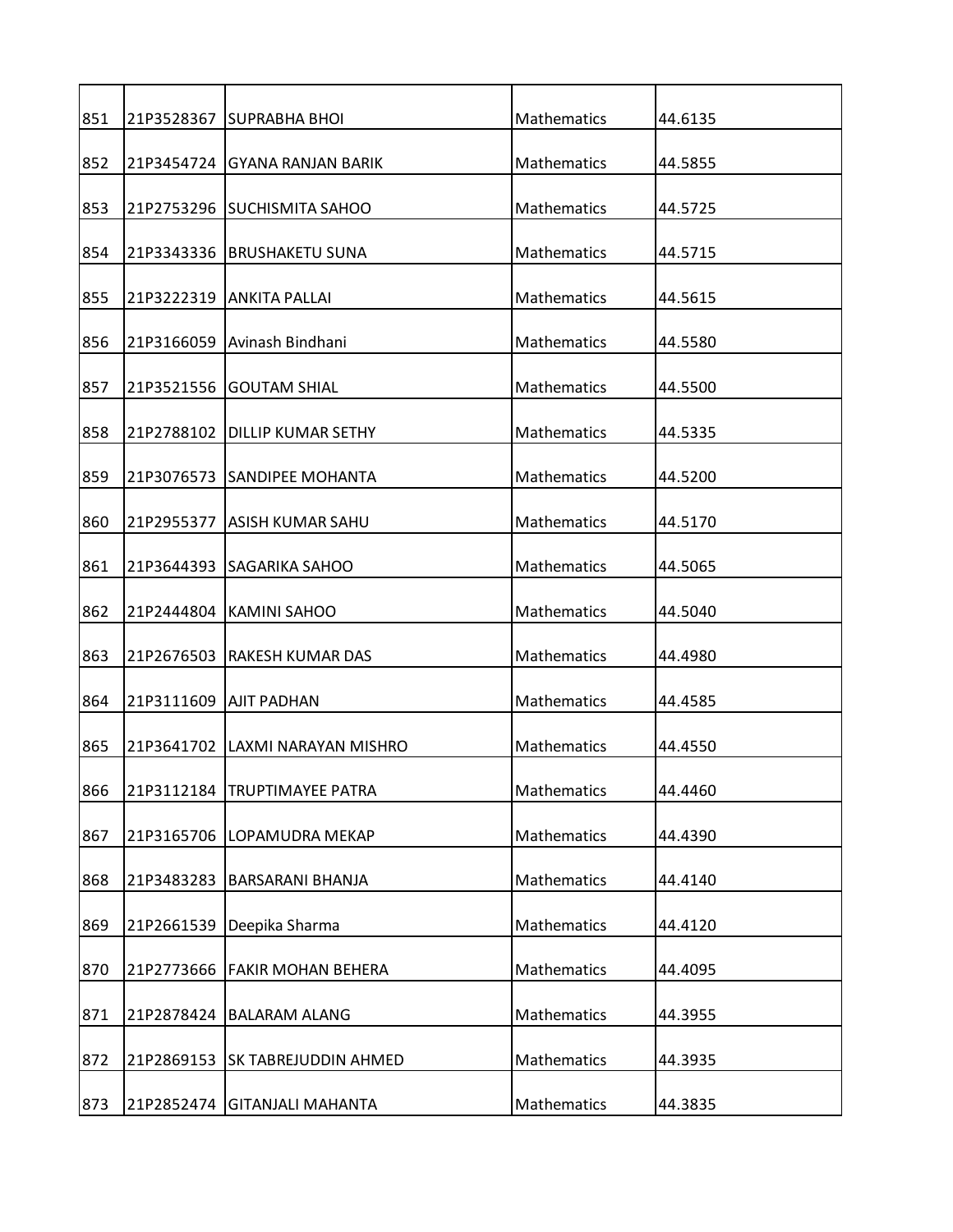| 874 |                        | 21P2551693 SOURAV KOUSIK PARIDA.    | Mathematics        | 44.3640 |
|-----|------------------------|-------------------------------------|--------------------|---------|
| 875 |                        | 21P3325449   LAXMIPRIYA PRUSTY      | Mathematics        | 44.3485 |
| 876 |                        | 21P2450842 SMITARANI SAHU           | Mathematics        | 44.3470 |
| 877 |                        | 21P2413599 ISUBHASWAGATIKA ROUT     | Mathematics        | 44.3350 |
| 878 |                        | 21P2700429 AKASH BEHERA             | Mathematics        | 44.3335 |
| 879 |                        | 21P2592962 RAKSHI MANJARI NAYAK     | Mathematics        | 44.3290 |
| 880 | 21P2641413             | TANMAYA MAHANTA                     | Mathematics        | 44.3235 |
| 881 |                        | 21P3304946 SONALI BHUIYAN           | Mathematics        | 44.2845 |
| 882 |                        | 21P3582434 ISOUMYARANJAN PANIGRAHI  | Mathematics        | 44.2845 |
| 883 | 21P2321919 SARITA DAS  |                                     | Mathematics        | 44.2800 |
| 884 | 21P2490662             | <b>SONALI SAHU</b>                  | Mathematics        | 44.2705 |
|     |                        |                                     |                    |         |
| 885 | 21P2372936             | PRADIPTA KUMAR BEHERA               | Mathematics        | 44.2675 |
| 886 | 21P3155659 SIBANI RATH |                                     | Mathematics        | 44.2595 |
| 887 |                        | 21P3114912 JAYANTA KHEMUNDU         | Mathematics        | 44.2540 |
| 888 |                        | 21P2328606 ACHYUTANANDA BEHERA      | <b>Mathematics</b> | 44.2440 |
| 889 | 21P2711083             | AMYARANJAN JENA                     | Mathematics        | 44.2415 |
| 890 |                        | 21P3612616   SUMIT RANJAN THANAPATI | Mathematics        | 44.2295 |
| 891 |                        | 21P3124922 JHASABANTA BEHERA        | Mathematics        | 44.2220 |
| 892 |                        | 21P3312303   LAIKA BEHERA           | Mathematics        | 44.2125 |
| 893 |                        | 21P2296706 SMITARANI SWAIN          | Mathematics        | 44.2050 |
| 894 |                        | 21P2321639 Amisha Panda             | Mathematics        | 44.1930 |
| 895 |                        | 21P3196114   MRUNALKANTA ROUT       | Mathematics        | 44.1925 |
|     |                        |                                     |                    |         |
| 896 |                        | 21P2512643 ADITYARAJ SAHOO          | Mathematics        | 44.1895 |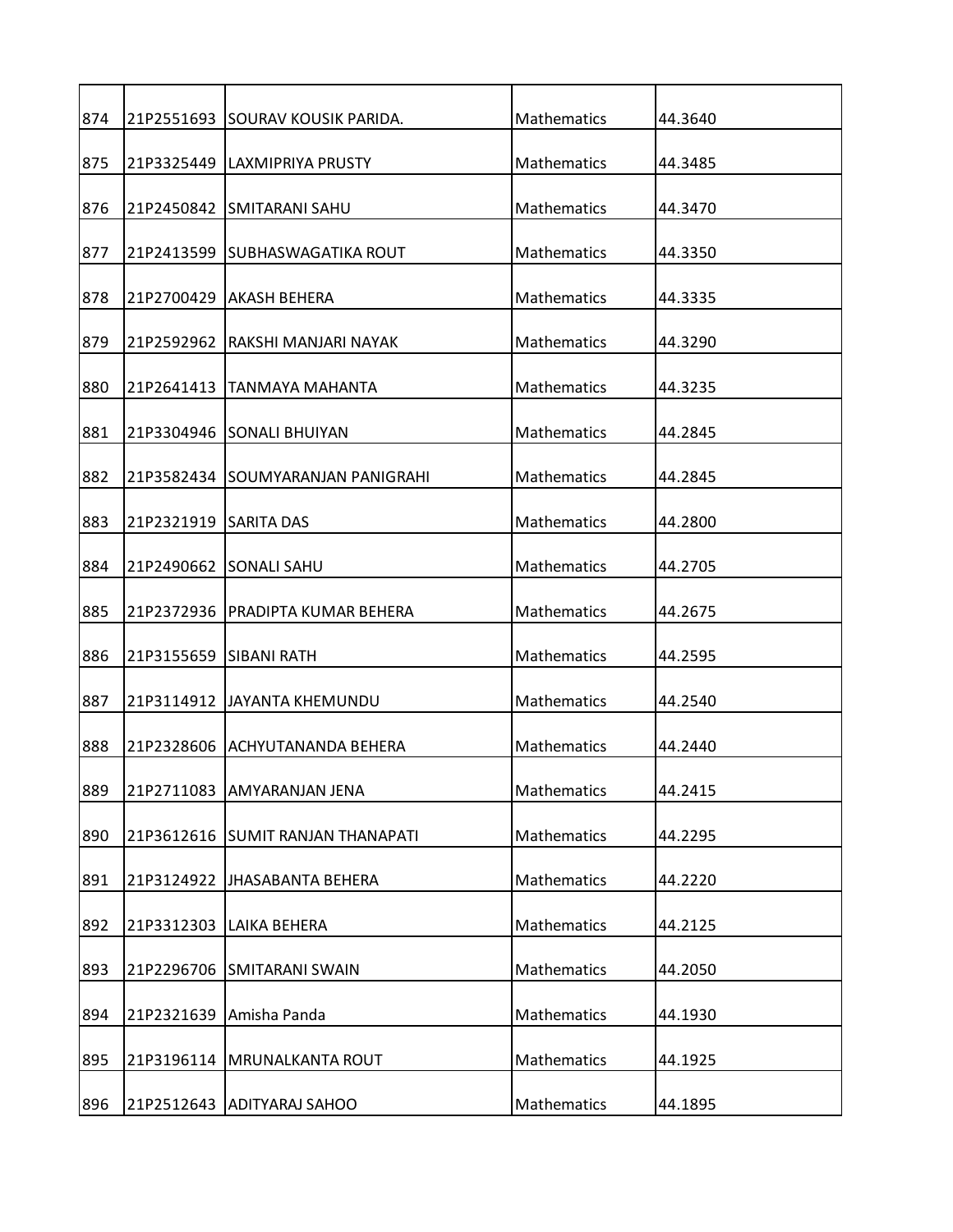| 897 |            | 21P2576977 SUCHISMITA SINGH    | Mathematics        | 44.1890 |
|-----|------------|--------------------------------|--------------------|---------|
| 898 |            | 21P3127464 BAPUN BAITHA        | Mathematics        | 44.1850 |
| 899 |            | 21P2452457   HASINA MALLICK    | Mathematics        | 44.1845 |
| 900 |            | 21P2808474   FARHANA BEGUM     | Mathematics        | 44.1425 |
| 901 |            | 21P3013709 ROJALIN PRADHAN     | Mathematics        | 44.1360 |
| 902 |            | 21P2676229   DEVIPRASAD SWAIN  | Mathematics        | 44.1195 |
| 903 |            | 21P2577024 ADISHAKTI PRADHAN   | Mathematics        | 44.1115 |
| 904 |            | 21P2705492 IRUDRA PRATAP PANDA | Mathematics        | 44.1035 |
| 905 | 21P2908187 | ISUSRISMITA SAHOO              | <b>Mathematics</b> | 44.0925 |
| 906 | 21P3282362 | <b>CHANDAN MOHANTA</b>         | Mathematics        | 44.0830 |
| 907 | 21P3001577 | RANJIT KUMAR PRUSETH           | Mathematics        | 44.0690 |
| 908 | 21P3757387 | PURNA CHANDRA SAHU             | Mathematics        | 44.0465 |
| 909 |            | 21P3303464 TIKESWARI BAGARTY   | Mathematics        | 44.0445 |
| 910 | 21P3721173 | <b>KHAGESWARI MOHANTA</b>      | Mathematics        | 44.0295 |
| 911 | 21P2511262 | PREETI MAYEE BEHERA            | <b>Mathematics</b> | 44.0240 |
| 912 |            | 21P2695346 SUSIL KUMAR DASH    | Mathematics        | 44.0215 |
| 913 | 21P2694226 | <b>NAMITA DAS</b>              | Mathematics        | 44.0175 |
| 914 | 21P3111219 | RANJITA PRADHAN                | Mathematics        | 44.0075 |
| 915 | 21P3552504 | <b>BAISHALI SAHOO</b>          | Mathematics        | 44.0065 |
| 916 | 21P2649586 | <b>RAJAT SINGH</b>             | Mathematics        | 43.9950 |
| 917 | 21P3753144 | PRAMILA MAHAPATRA              | Mathematics        | 43.9535 |
| 918 | 21P3528893 | PRAFULLA KUMAR OJHA            | Mathematics        | 43.9405 |
| 919 |            | 21P2772023 RASMITA MEHER       | Mathematics        | 43.9380 |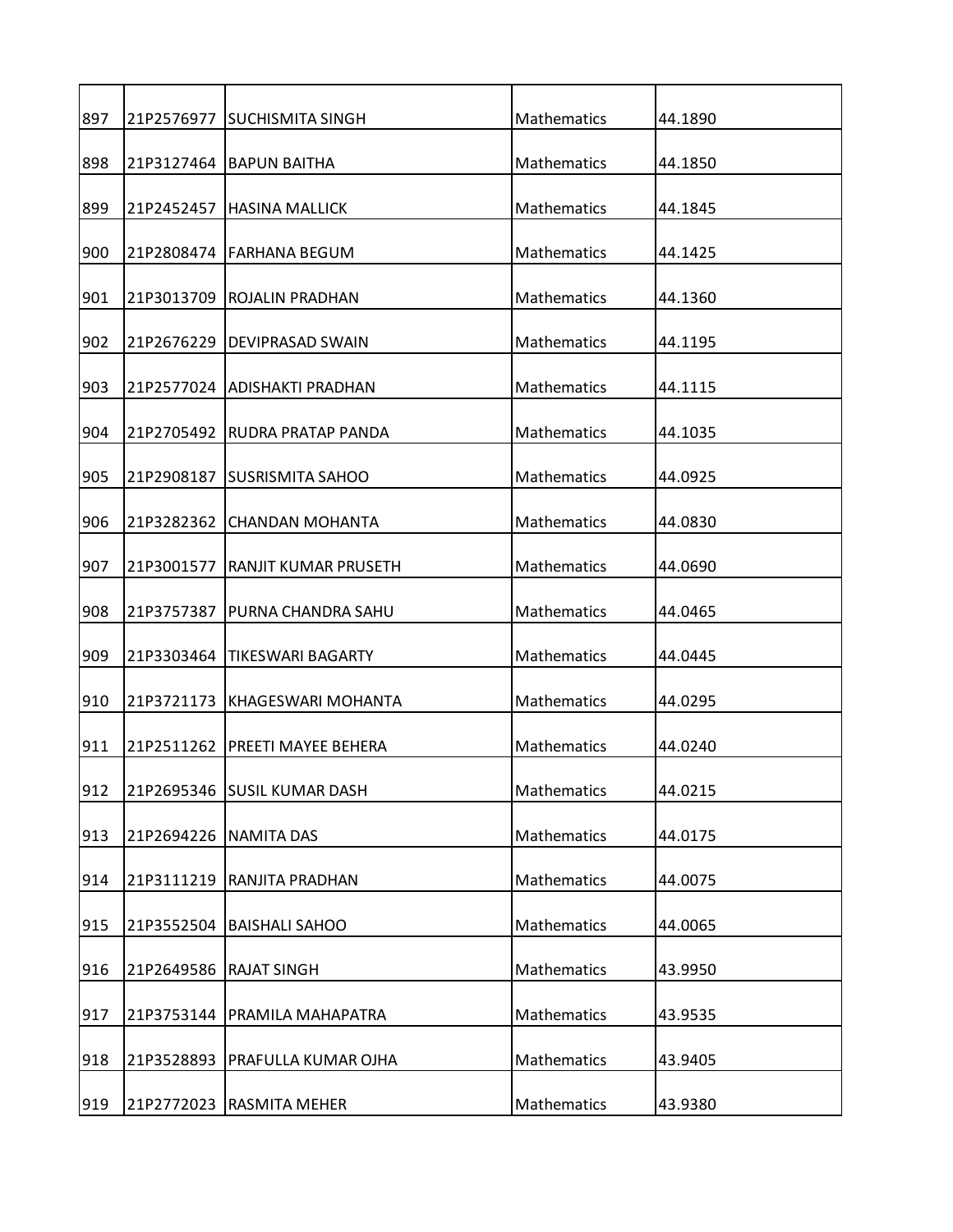| 920 |                       | 21P2534187 STEPHY MONONITA RATHINAYAK | Mathematics | 43.9375 |
|-----|-----------------------|---------------------------------------|-------------|---------|
| 921 |                       | 21P2883164 SABYASACHI PANDA           | Mathematics | 43.9365 |
| 922 | 21P3734542 LIPSA SAHA |                                       | Mathematics | 43.9330 |
| 923 |                       | 21P3316979   LAXMI PURAN              | Mathematics | 43.9320 |
| 924 |                       | 21P3630164 AMBIKA PRASAD MOHAPATRA    | Mathematics | 43.9300 |
| 925 |                       | 21P3624319 Ashish Thakur              | Mathematics | 43.9250 |
| 926 |                       | 21P3180409 KABERI SWAIN               | Mathematics | 43.9215 |
| 927 |                       | 21P2382444 SOUMYA RANJAN BEHERA       | Mathematics | 43.9100 |
| 928 | 21P3264619            | Rajesh moharana                       | Mathematics | 43.9040 |
| 929 | 21P3340036            | IRAJENDRA DAS                         | Mathematics | 43.9035 |
| 930 |                       | 21P2471299 LIPU KUMAR BARIK           | Mathematics | 43.9010 |
|     |                       |                                       |             |         |
| 931 |                       | 21P3667933 ANUPAMA MOHANTA            | Mathematics | 43.8940 |
| 932 |                       | 21P3535163 JAYAKRUSHNA JENA           | Mathematics | 43.8480 |
| 933 |                       | 21P2740233 SIBANI GOUDA               | Mathematics | 43.8435 |
| 934 |                       | 21P2882369 SANATAN BERA               | Mathematics | 43.8375 |
| 935 | 21P3748906            | Uddesh Kumar Panda                    | Mathematics | 43.8105 |
| 936 | 21P2446396            | HARA PRASAD MALLICK                   | Mathematics | 43.8035 |
| 937 | 21P2814414            | <b>PINKY RANA SINGH</b>               | Mathematics | 43.7595 |
| 938 | 21P3053403            | LAXMIDHAR NAYAK                       | Mathematics | 43.7585 |
| 939 | 21P3145064            | <b>GURUPRASANNA KAR</b>               | Mathematics | 43.7580 |
| 940 | 21P2795866            | Saurav kumar kaushik                  | Mathematics | 43.7570 |
| 941 | 21P3263079            | Sagarika Mahanta                      | Mathematics | 43.7210 |
| 942 |                       | 21P3300777   PRALAYA MOHARANA         | Mathematics | 43.7165 |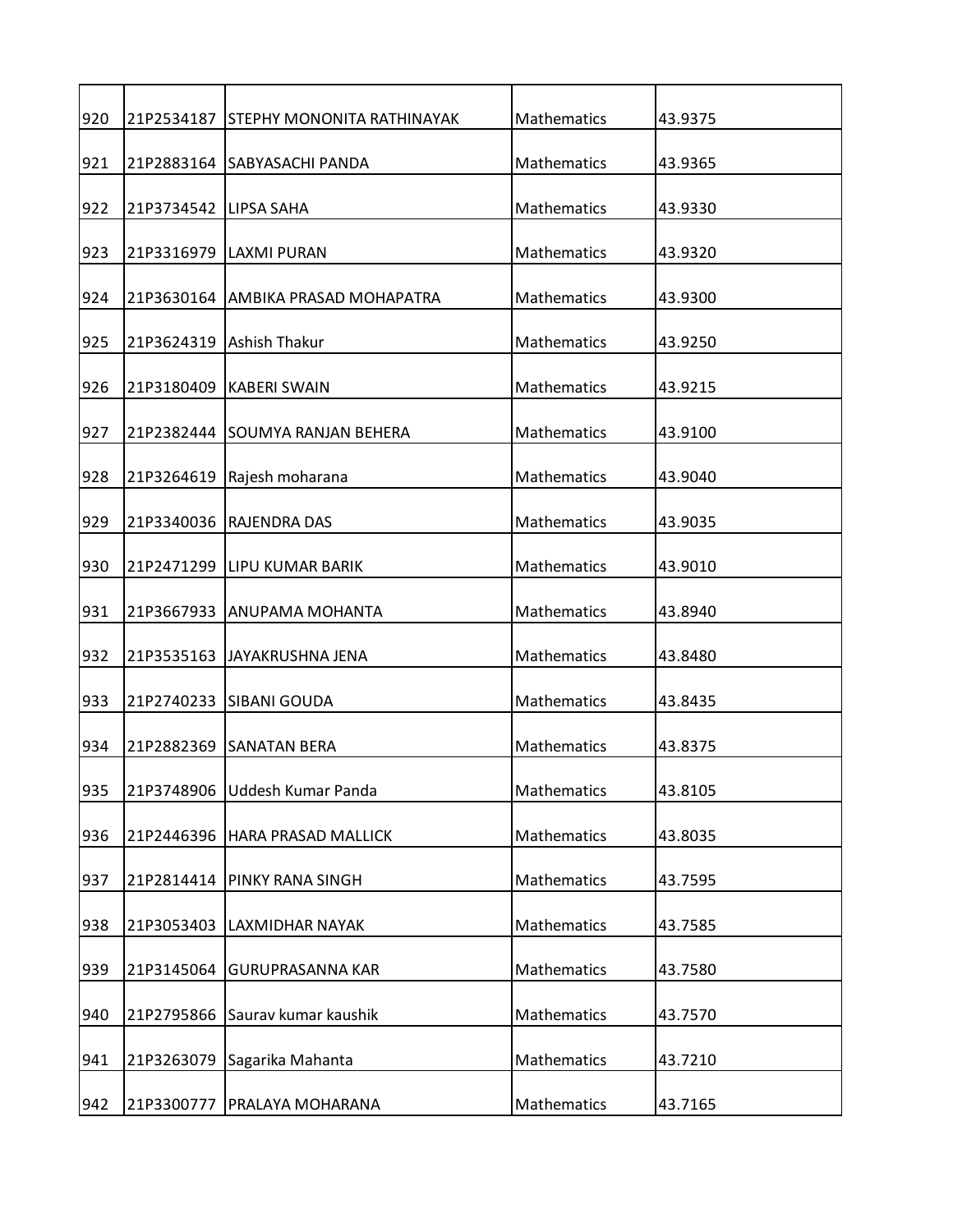| 943 |                       | 21P2332973 GITANJALI MAJHI       | Mathematics        | 43.6960 |
|-----|-----------------------|----------------------------------|--------------------|---------|
| 944 |                       | 21P2371363 SANKARA SAHU          | Mathematics        | 43.6740 |
| 945 |                       | 21P3142047   PRITIRANJAN NAYAK   | Mathematics        | 43.6710 |
| 946 |                       | 21P3228633 SWAGATIKA PRADHAN     | Mathematics        | 43.6595 |
| 947 | 21P3020506            | <b>KRUSHNAGOPAL SAMAL</b>        | Mathematics        | 43.6585 |
| 948 |                       | 21P3519253 ABINASH PANDA         | Mathematics        | 43.6265 |
| 949 | 21P3355676 ANIL BARIK |                                  | Mathematics        | 43.6150 |
| 950 | 21P2463929 IANU SAGAR |                                  | Mathematics        | 43.6045 |
| 951 | 21P2441913            | <b>B.GOURISHANKAR SAHU</b>       | Mathematics        | 43.5820 |
|     |                       |                                  |                    |         |
| 952 |                       | 21P3593243 ISAUDAMINI SAMANTARAY | Mathematics        | 43.5815 |
| 953 |                       | 21P3666323 SMRUTIMAYEE DAS       | Mathematics        | 43.5705 |
| 954 | 21P3279343            | <b>GOLAK KUMAR ROUT</b>          | Mathematics        | 43.5695 |
| 955 |                       | 21P3570089   BISWAJIT RANA       | Mathematics        | 43.5545 |
| 956 | 21P3301193            | B Gokul Krushna                  | Mathematics        | 43.5395 |
| 957 | 21P2307053            | IVIKRANT NAYAK                   | <b>Mathematics</b> | 43.5210 |
| 958 | 21P3646872            | <b>MANISH KUMAR DAS</b>          | Mathematics        | 43.5170 |
| 959 | 21P2768742            | <b>CHINMAYEE BHOI</b>            | Mathematics        | 43.5035 |
| 960 | 21P3569963            | <b>TIBBAT KUMAR MALLICK</b>      | Mathematics        | 43.4995 |
| 961 | 21P2561553            | PRABHAT KUMAR DASH               | Mathematics        | 43.4915 |
| 962 | 21P2443316            | CHINMAYA KUMAR ROUT              | Mathematics        | 43.4585 |
| 963 | 21P2942792            | <b>SATYABAN PANY</b>             | Mathematics        | 43.4505 |
| 964 | 21P2577063            | Rashmita Bisoe                   | Mathematics        | 43.4500 |
|     |                       |                                  |                    |         |
| 965 |                       | 21P2862792 SRIBANTA KUMAR BEHERA | Mathematics        | 43.4190 |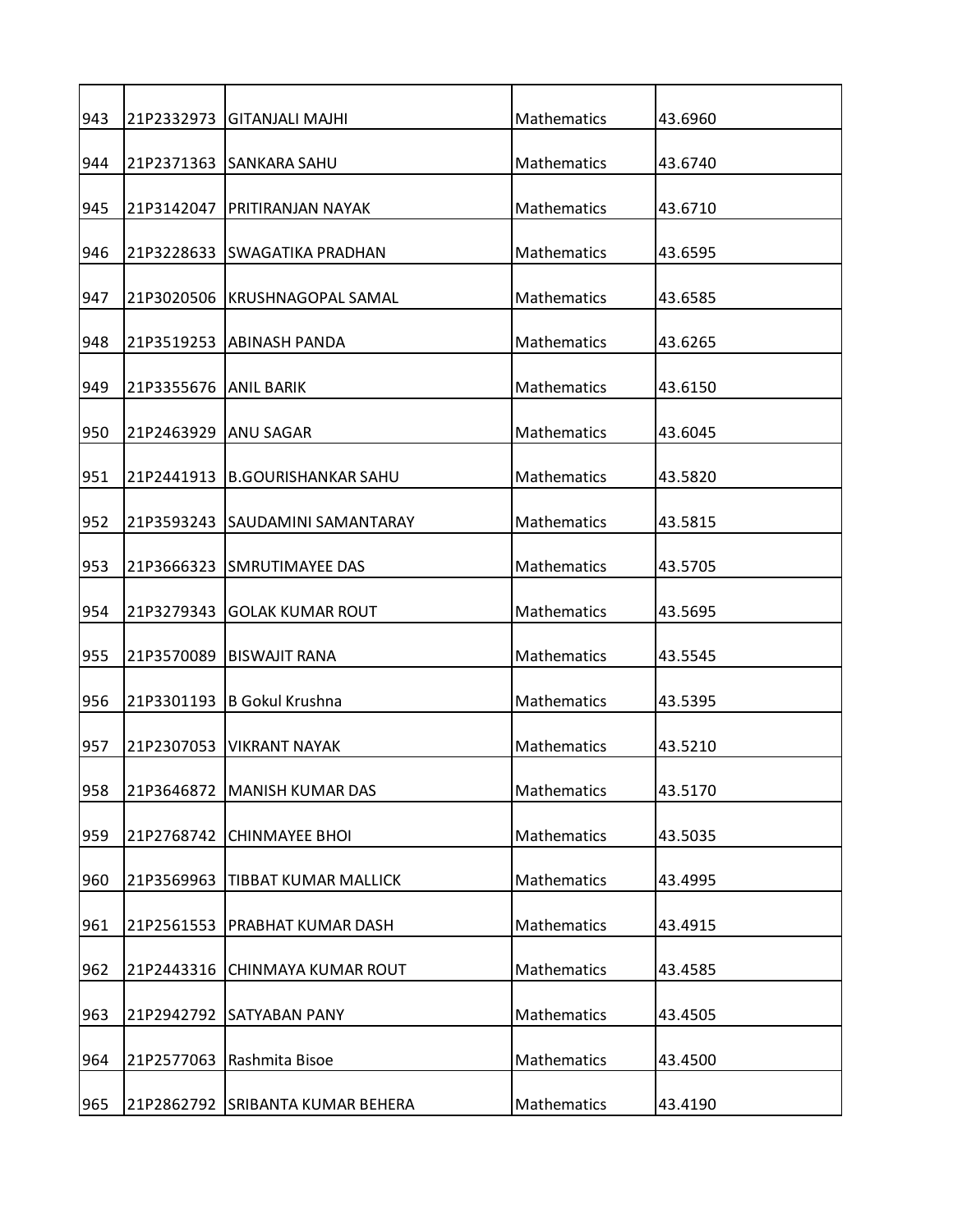| 966 |            | 21P3529642 SUBHASMITA SAHOO              | Mathematics        | 43.4060 |
|-----|------------|------------------------------------------|--------------------|---------|
| 967 |            | 21P2885702 RAJAT KUMAR BEHERA            | Mathematics        | 43.4040 |
| 968 |            | 21P2559899 SATYASUNDAR JENA              | Mathematics        | 43.3795 |
| 969 | 21P3522602 | <b>DIPTIREKHA NAYAK</b>                  | Mathematics        | 43.3645 |
| 970 |            | 21P3389116 SANTOSHI SAHOO                | Mathematics        | 43.3535 |
| 971 |            | 21P2911716   PRIYANKA LAKRA              | Mathematics        | 43.3475 |
| 972 |            | 21P2872172 SATYAJIT SWAIN                | Mathematics        | 43.3395 |
| 973 |            | 21P3559033 KUNMUN MOHANTA                | Mathematics        | 43.3050 |
| 974 | 21P3105804 | DINESH KUMAR BEHERA                      | <b>Mathematics</b> | 43.2925 |
| 975 | 21P3070252 | <b>SHUBHAKANKSHI SAHOO</b>               | Mathematics        | 43.2885 |
| 976 |            | 21P2861633 SHIBASMITA SUBHADARSHINI SAHU | Mathematics        | 43.2660 |
| 977 | 21P3153662 | <b>CHANDAN KUMAR NAYAK</b>               | Mathematics        | 43.2570 |
| 978 |            | 21P2322646 Sanjeev Debnath               | Mathematics        | 43.2525 |
| 979 |            | 21P3248354 SITU MAHANAND                 | Mathematics        | 43.2385 |
| 980 | 21P3026582 | RAJASHREE BHANJA                         | <b>Mathematics</b> | 43.2165 |
| 981 | 21P3374933 | KSHANAPRAVA JENA                         | Mathematics        | 43.1965 |
| 982 | 21P3086562 | <b>GEETANJALI BISWAL</b>                 | <b>Mathematics</b> | 43.1910 |
| 983 | 21P2837897 | <b>SUSHREE SAMIDHA BISWAL</b>            | Mathematics        | 43.1825 |
| 984 | 21P3392077 | DEBANSHU SEKHAR NAYAK                    | <b>Mathematics</b> | 43.1750 |
| 985 | 21P3650862 | KARISHMA PASAYAT                         | Mathematics        | 43.1660 |
| 986 |            | 21P2683492 JHARANA BEHERA                | Mathematics        | 43.1610 |
| 987 | 21P2675924 | MAHESWATA BEHERA                         | Mathematics        | 43.1610 |
| 988 |            | 21P3311039   DIPSIKHA PARIDA             | Mathematics        | 43.1310 |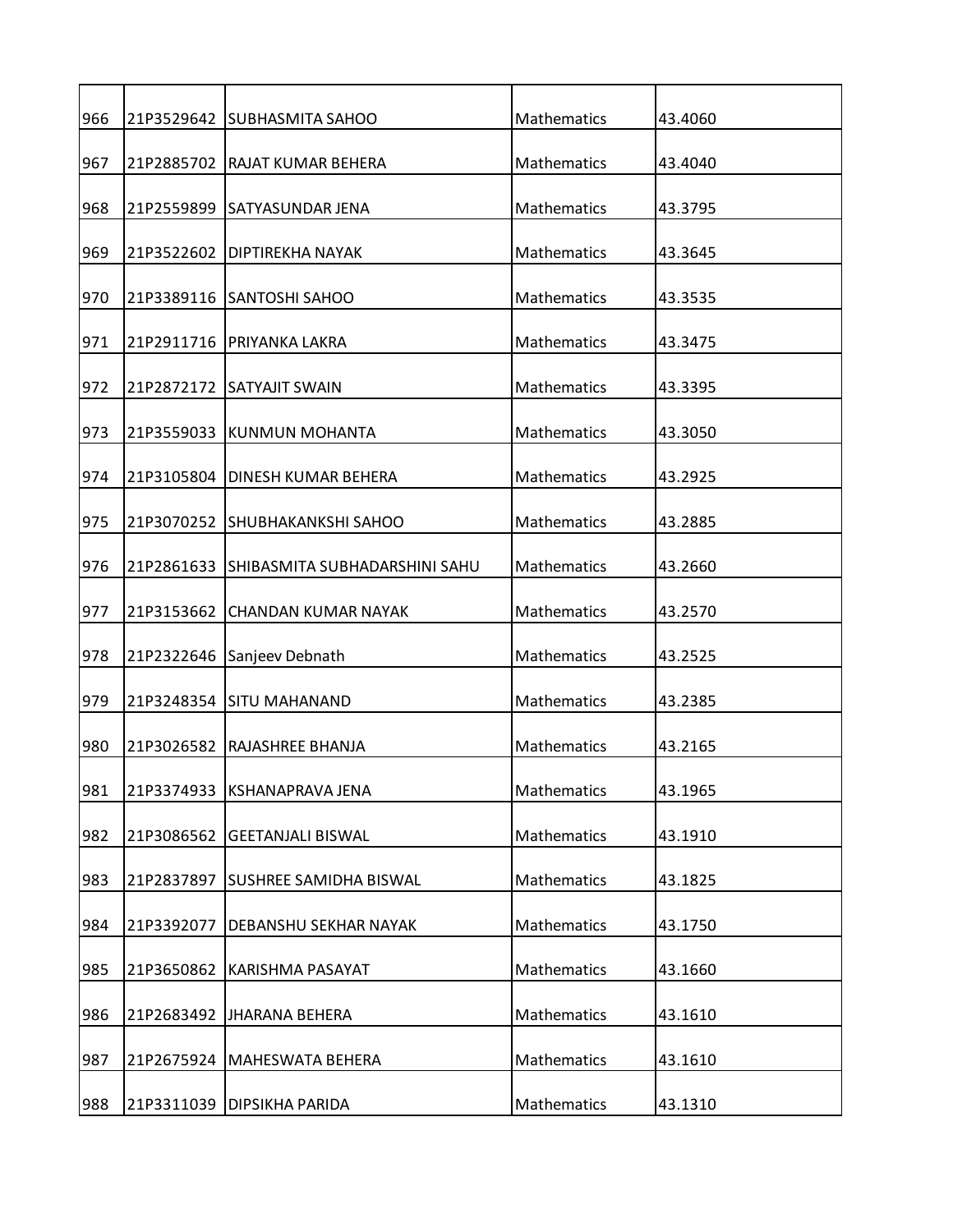| 989  |                             | 21P2617319   SK. SAHIL MOHAMMED          | Mathematics        | 43.1185 |
|------|-----------------------------|------------------------------------------|--------------------|---------|
| 990  |                             | 21P2717292 S. KUMAR GOURAB               | Mathematics        | 43.0700 |
| 991  |                             | 21P3117077   DIBYASUNDAR BEHERA          | Mathematics        | 43.0320 |
| 992  | 21P3444646                  | IMAHESHWAR PANDA                         | Mathematics        | 43.0305 |
| 993  |                             | 21P3145869 Siddheswar Bhoi               | Mathematics        | 42.9950 |
| 994  |                             | 21P3141104 SATYABRATA MOHANTY            | Mathematics        | 42.9875 |
| 995  |                             | 21P2404946 SOMYARANJAN MEHER             | Mathematics        | 42.9795 |
| 996  |                             | 21P2614742 RUTUPARNA SWAIN               | Mathematics        | 42.9580 |
| 997  | 21P2594357                  | <b>ASTITWA MOHANTA</b>                   | Mathematics        | 42.9415 |
| 998  | 21P3573113                  | <b>BISWAJEET PANIGRAHI</b>               | Mathematics        | 42.9300 |
|      |                             |                                          |                    |         |
| 999  |                             | 21P2520189   NIBEDITA PATRA              | Mathematics        | 42.9195 |
|      |                             | 1000 21P3017296 UTKALIKA MISHRA          | Mathematics        | 42.9195 |
|      |                             | 1001 21P3548143 SOUMYA SURABHITA PRADHAN | Mathematics        | 42.9065 |
|      |                             | 1002 21P2301949 ABANTI MAHANTA           | Mathematics        | 42.9040 |
|      | 1003 21P3452092             | INITU PURNA DAS                          | <b>Mathematics</b> | 42.8975 |
|      | 1004 21P2677847             | LAXMIPRIYA SAMAL                         | Mathematics        | 42.8875 |
|      | 1005 21P3154069             | <b>RANJAN SAHU</b>                       | Mathematics        | 42.8505 |
|      |                             | 1006 21P3140664 ABHIJIT SWAIN            | Mathematics        | 42.8455 |
|      | 1007 21P2701033 SIPRA NAYAK |                                          | Mathematics        | 42.8200 |
| 1008 | 21P2680377                  | ANASUYA SARANGI                          | Mathematics        | 42.7835 |
|      | 1009 21P2906459             | <b>DEBASMITA PAIK</b>                    | Mathematics        | 42.7330 |
|      | 1010 21P2284173             | SAROJ KUMAR MAHANKUDA                    | Mathematics        | 42.7170 |
|      |                             |                                          |                    |         |
|      |                             | 1011 21P3103767 SOUMYAPRAVA MOHANTA      | Mathematics        | 42.7120 |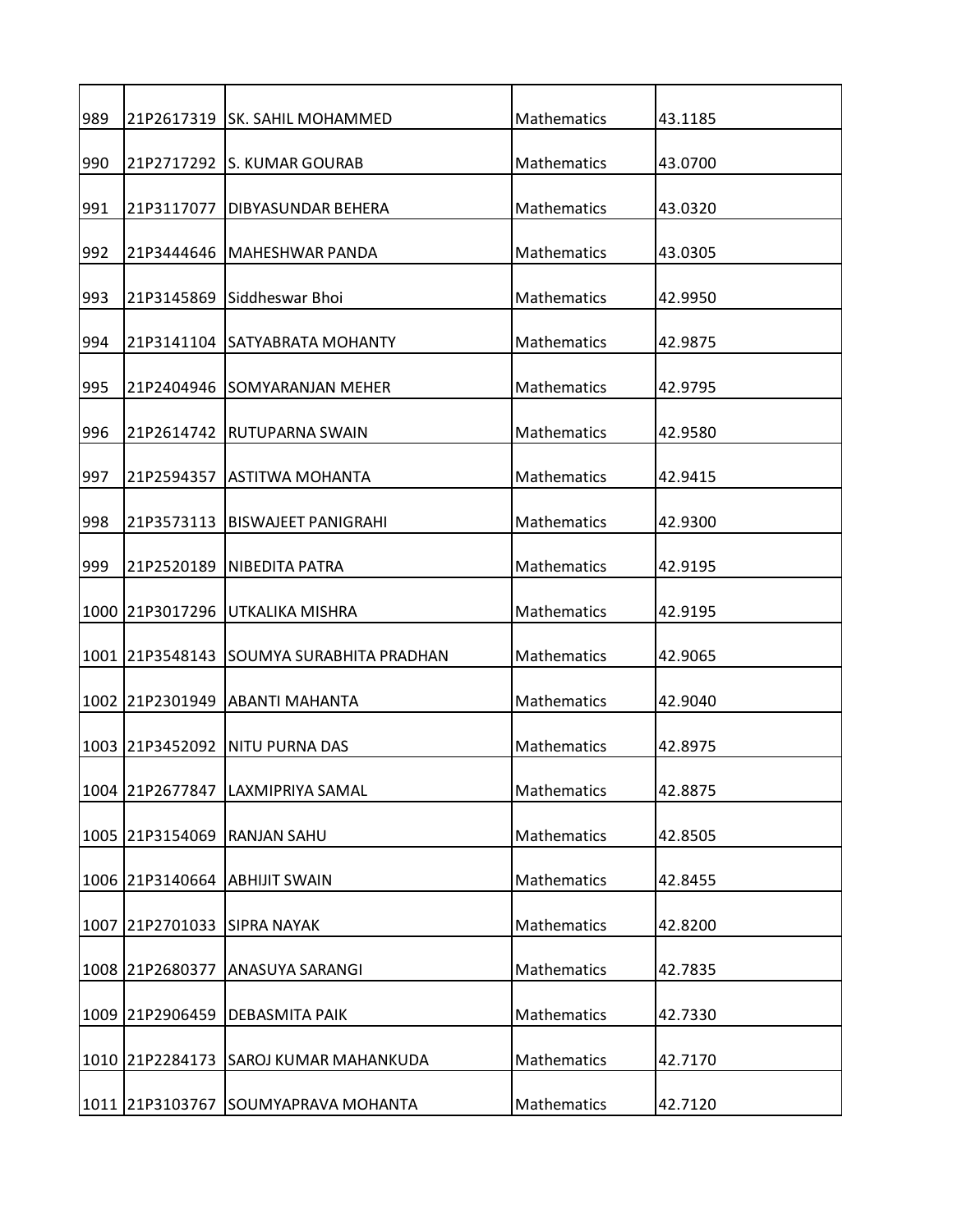|      |                 | 1012 21P3744564 ASHISH KUMAR SETH              | Mathematics        | 42.7005 |
|------|-----------------|------------------------------------------------|--------------------|---------|
|      |                 | 1013 21P3202006 JJYOTIRANJAN MUDULI            | Mathematics        | 42.6955 |
|      |                 | 1014   21 P3278919   SURESH KUMAR BEHERA       | Mathematics        | 42.6825 |
|      | 1015 21P3705972 | <b>PUJA BISOYI</b>                             | Mathematics        | 42.6805 |
|      |                 | 1016 21P3173177 JJAGANNATH KHANDAYATRAY        | Mathematics        | 42.6795 |
|      |                 | 1017 21P2544096 KAMAL LOCHAN BEHERA            | Mathematics        | 42.6785 |
|      |                 |                                                |                    |         |
|      | 1018 21P3018066 | LOPAMUDRA BHUJABALA                            | Mathematics        | 42.6590 |
|      |                 | 1019 21P3303892 KAUSTUBH SAMANTARAY            | Mathematics        | 42.6490 |
|      | 1020 21P3051416 | <b>RAKESH PRADHAN</b>                          | Mathematics        | 42.6185 |
| 1021 | 21P2775782      | TRUSHNA DEHURI                                 | Mathematics        | 42.6170 |
|      |                 | 1022 21P2639226 ANUSWITA PRADHAN               | Mathematics        | 42.6120 |
|      |                 | 1023 21P2729502 SUBHASHREE PRIYADARSHINI SAHOO | Mathematics        | 42.6095 |
|      |                 |                                                | Mathematics        |         |
|      |                 | 1024 21P3481212 SUBHASHREE SAHOO               |                    | 42.6085 |
|      | 1025 21P3704872 | POOJA SHARMA                                   | Mathematics        | 42.6075 |
| 1026 | 21P2711846      | lGYANABRATA JENA                               | Mathematics        | 42.5910 |
|      | 1027 21P3003533 | SMRUTISHREE BEHERDALAI                         | Mathematics        | 42.5820 |
|      | 1028 21P3457866 | PRAMOD MANNA                                   | Mathematics        | 42.5750 |
|      | 1029 21P3054683 | <b>SWASTIDIPA PRUSTY</b>                       | Mathematics        | 42.5675 |
|      | 1030 21P2798882 | <b>ARINA SAHOO</b>                             | Mathematics        | 42.5575 |
|      |                 |                                                |                    |         |
| 1031 | 21P3522403      | <b>DEBASHISH BEHERA</b>                        | <b>Mathematics</b> | 42.5555 |
|      | 1032 21P3564419 | <b>MANAS KUMAR NAIK</b>                        | Mathematics        | 42.5530 |
|      | 1033 21P3680066 | <b>SUBASHIS PRADHAN</b>                        | Mathematics        | 42.5495 |
|      |                 |                                                |                    |         |
|      |                 | 1034 21P3602039 SWARNALATA PARIDA              | Mathematics        | 42.5465 |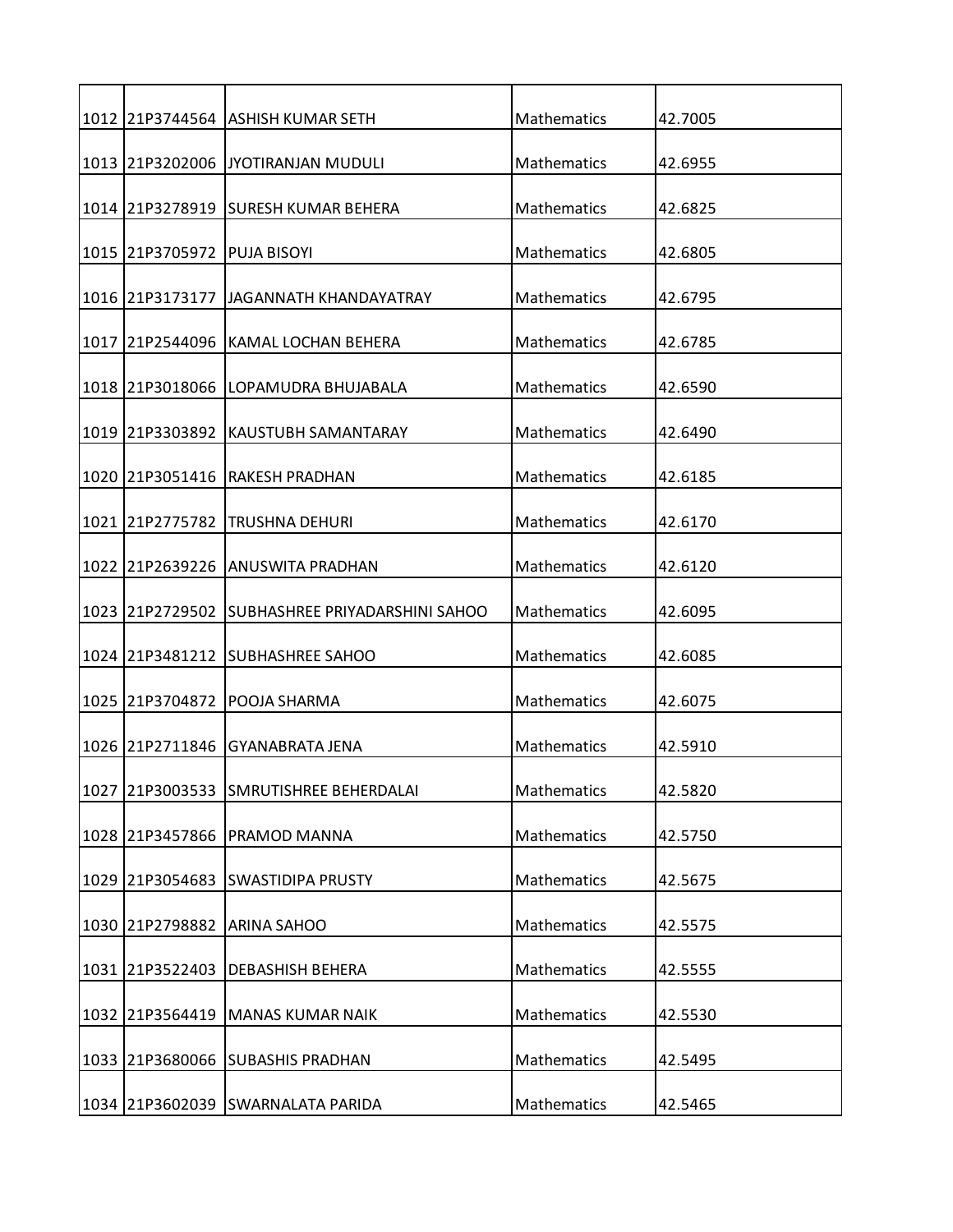| 1035 |                 | 21P2374586   DINESH BHUYAN            | Mathematics        | 42.5455 |
|------|-----------------|---------------------------------------|--------------------|---------|
|      | 1036 21P2515386 | PRANGYA PRIYAMBADA ROUT               | Mathematics        | 42.5455 |
|      |                 | 1037  21P3005436  YERUKOLA SONIYA     | Mathematics        | 42.5400 |
|      | 1038 21P2687613 | ANISHA LENKA                          | Mathematics        | 42.5335 |
|      |                 |                                       | <b>Mathematics</b> |         |
|      | 1039 21P3371099 | <b>BARSARANI MOHANTY</b>              |                    | 42.5290 |
|      |                 | 1040   21P2731244   LOPAMUDRA BARAL   | Mathematics        | 42.5290 |
|      | 1041 21P3222734 | <b>GOURISH DAS</b>                    | Mathematics        | 42.5175 |
|      |                 | 1042 I21P2879266 ISUNIL KUMAR BARAL   | Mathematics        | 42.5080 |
|      |                 | 1043 21P3193812 SURANJANA PATRA       | Mathematics        | 42.5005 |
|      |                 | 1044 21P3436124 ABHIJIT MAIKAP        | Mathematics        | 42.4965 |
|      |                 |                                       |                    |         |
|      |                 | 1045 21P2585117 SRUTANJALI DAS        | Mathematics        | 42.4925 |
|      |                 | 1046 21P3754009 SAMEER KUMAR MAHARANA | Mathematics        | 42.4440 |
|      |                 | 1047 21P2632543 ESWARA CHANDRA SAHU   | Mathematics        | 42.4165 |
|      | 1048 21P3739082 | <b>RAHUL MEHER</b>                    | Mathematics        | 42.4130 |
| 1049 | 21P3371067      | PANKAJINI NAYAK                       | <b>Mathematics</b> | 42.4045 |
|      | 1050 21P3449004 | PAYAL ROUT                            | Mathematics        | 42.4025 |
|      |                 |                                       |                    |         |
|      | 1051 21P2290792 | DIBYADARSINI BARIK                    | Mathematics        | 42.4005 |
|      | 1052 21P2526189 | <b>RAMESWAR RATHA</b>                 | Mathematics        | 42.3995 |
|      | 1053 21P2828413 | NIBEDITA BEHERA                       | <b>Mathematics</b> | 42.3965 |
|      | 1054 21P2392703 | <b>MONALISA MAHAPATRA</b>             | Mathematics        | 42.3960 |
|      | 1055 21P2738323 | <b>EKATA BEHERA</b>                   | Mathematics        | 42.3640 |
|      |                 |                                       |                    |         |
|      | 1056 21P3520557 | <b>ALKA KUMARI</b>                    | Mathematics        | 42.3540 |
|      |                 | 1057 21P3182262 JITENDRA PRASAD       | Mathematics        | 42.3375 |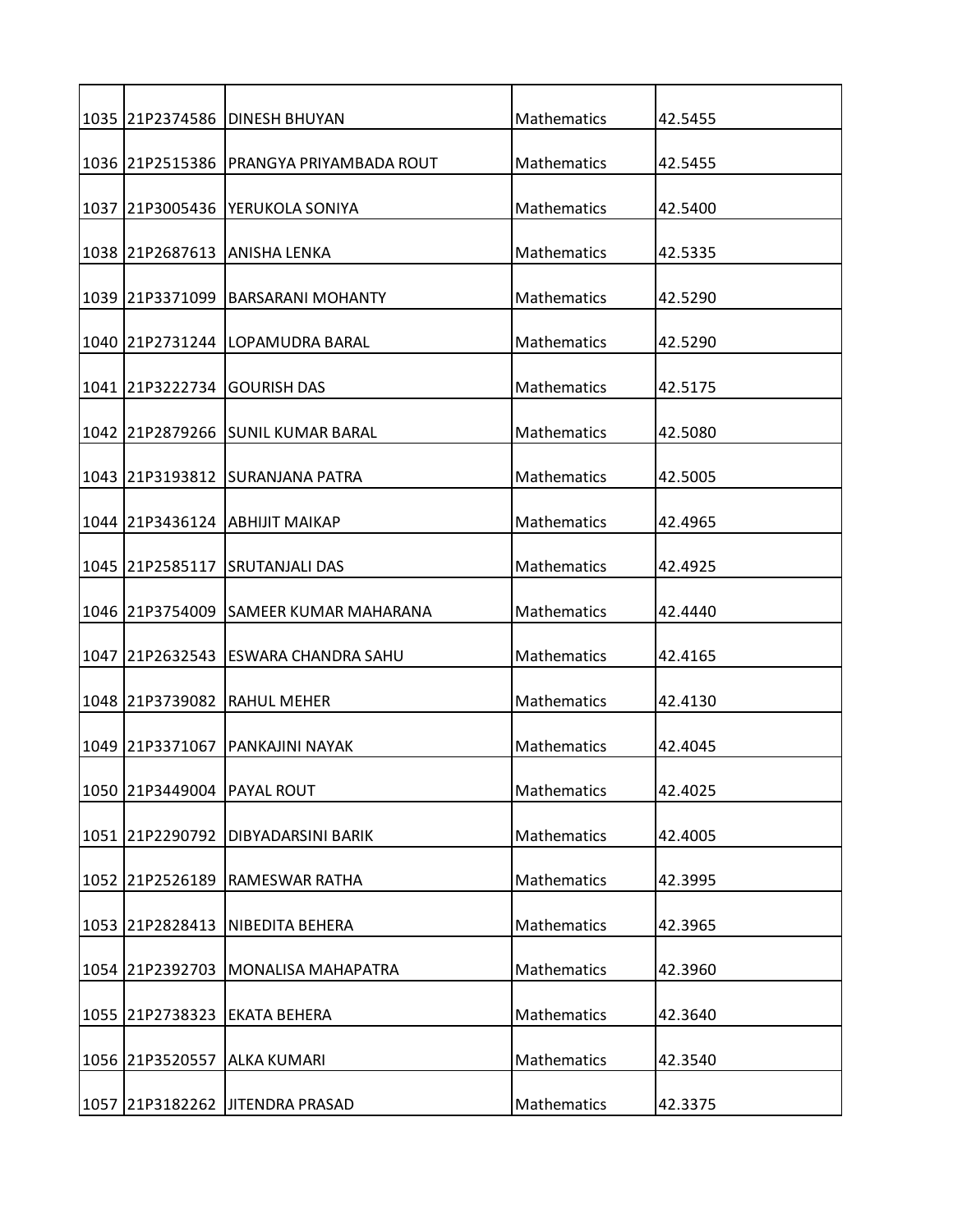|      |                 | 1058 21P3311529   ABHISEK PRADHAN            | Mathematics | 42.3375 |
|------|-----------------|----------------------------------------------|-------------|---------|
|      |                 | 1059 21P2635799 RUPASHI OJHA                 | Mathematics | 42.3315 |
|      |                 | 1060 21P3309137 SANTANU BHATI                | Mathematics | 42.3115 |
|      |                 | 1061 21P3322384 HITEN BISWAL                 | Mathematics | 42.3005 |
|      |                 | 1062 21P2482324 DILLIP KUMAR SAHOO           | Mathematics | 42.3000 |
|      |                 | 1063 21P2569376 ANUPAM BANIA                 | Mathematics | 42.2665 |
|      | 1064 21P2960802 | <b>BHAGABAN BATRI</b>                        | Mathematics | 42.2290 |
|      |                 | 1065   21 P 2481984   KSHITISH KUMAR MOHANTA | Mathematics | 42.2265 |
|      |                 |                                              |             |         |
| 1066 |                 | 21P2652799 SHRABANEE MOHANTY                 | Mathematics | 42.2205 |
| 1067 |                 | 21P3696016   AJIT KUMAR GOUDA                | Mathematics | 42.2190 |
|      |                 | 1068 21P3343246 BHAGABAT PRADHAN             | Mathematics | 42.2105 |
|      | 1069 21P2569513 | <b>DIPTIRANJAN GUNTHA</b>                    | Mathematics | 42.2085 |
|      |                 | 1070 21P2423747 JJANASH RAITA                | Mathematics | 42.2085 |
|      |                 | 1071 21P2778984 JAYADEV SWAIN                | Mathematics | 42.1705 |
| 1072 | 21P3759204      | PRATYUSH KUMAR BEHERA                        | Mathematics | 42.1365 |
|      | 1073 21P2436593 | <b>SMRUTIRANJAN BEHERA</b>                   | Mathematics | 42.1095 |
|      | 1074 21P3322482 | DEEPANWITA PRADHAN                           | Mathematics | 42.0830 |
| 1075 | 21P2359846      | <b>UMESH CHHATRIA</b>                        | Mathematics | 42.0800 |
|      | 1076 21P3571442 | <b>KABYAPRIYA ROUT</b>                       | Mathematics | 42.0755 |
| 1077 | 21P2986322      | <b>SWARNALATA MISHRA</b>                     | Mathematics | 42.0045 |
|      | 1078 21P2742406 | Dewanshu Mishra                              | Mathematics | 41.9975 |
| 1079 | 21P3645966      | <b>ULLIPTA JENA</b>                          | Mathematics | 41.9905 |
|      |                 |                                              |             |         |
|      |                 | 1080 21P2766809 KUNAL KISHORE                | Mathematics | 41.9900 |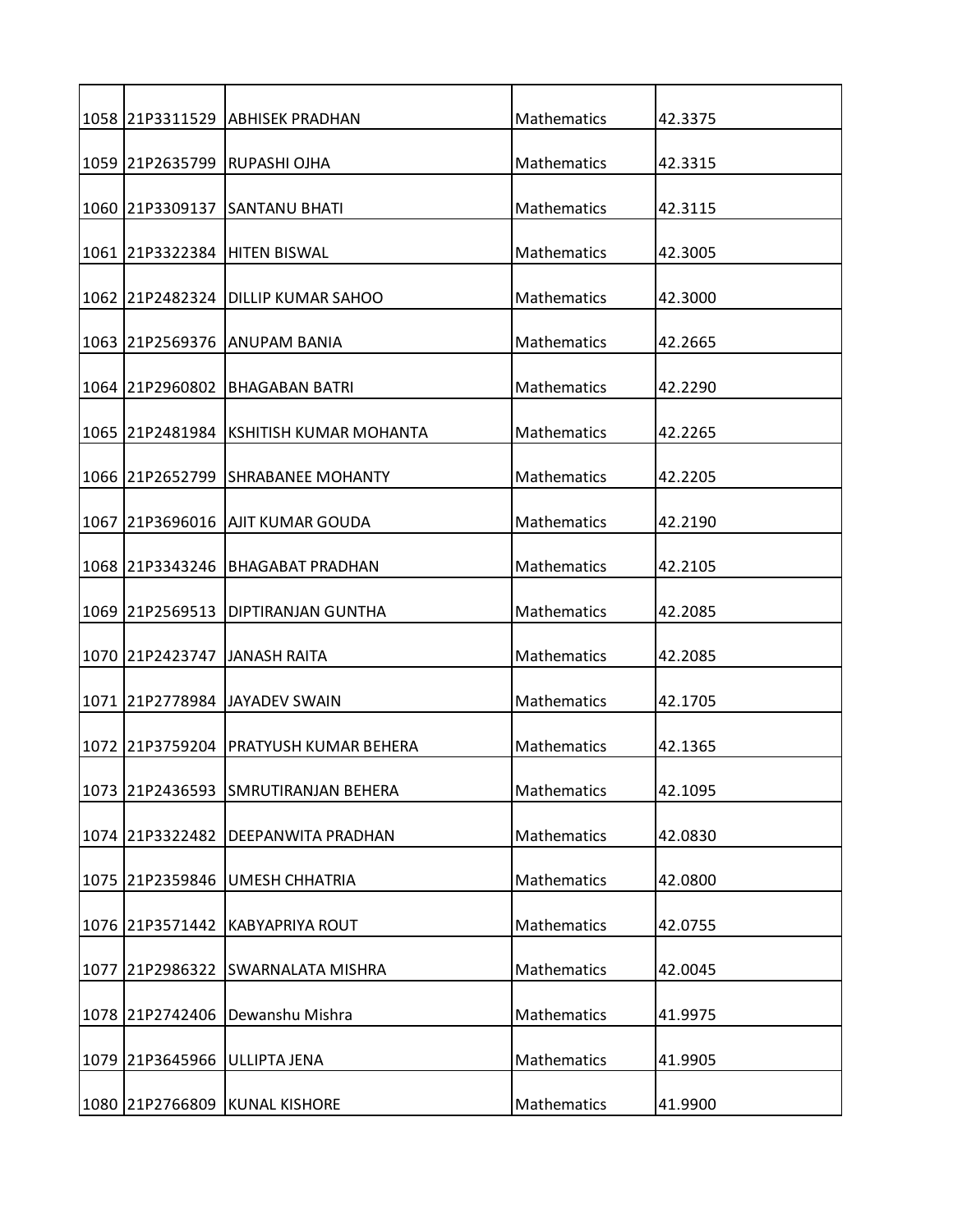|      |                             | 1081 21P2877607 SUBHASREE DHALA       | Mathematics        | 41.9625 |
|------|-----------------------------|---------------------------------------|--------------------|---------|
|      |                             | 1082 21P3009972 ANIRUDHA DAS          | Mathematics        | 41.9615 |
|      | 1083 21P3302883 KAJAL NAYAK |                                       | Mathematics        | 41.9435 |
| 1084 |                             | 21P2569544 RUTUPARNA MAJHI            | Mathematics        | 41.9335 |
|      |                             | 1085 21P3331939 SRADHANJALI DALAI     | Mathematics        | 41.9025 |
|      |                             | 1086 21P2293633 CHANDANA KUMARI SETHY | Mathematics        | 41.8955 |
| 1087 | 21P2503752                  | ROLISMITA SAHU                        | Mathematics        | 41.8745 |
|      |                             | 1088 21P2892319 DILESWAR NAYAK        | Mathematics        | 41.8705 |
| 1089 | 21P2864362                  | <b>ASHUTOSH PATRA</b>                 | Mathematics        | 41.8565 |
| 1090 |                             | 21P2302943 ISRUTI DANDAPAT            | Mathematics        | 41.8495 |
|      |                             | 1091 21P3479339 SMRUTIRANJAN SAHOO    | Mathematics        | 41.8380 |
|      |                             |                                       |                    |         |
|      | 1092 21P3166696             | <b>TRUPTILATA SETHI</b>               | Mathematics        | 41.8015 |
|      |                             | 1093 21P2595886 TRUPTIREKHA KAR       | Mathematics        | 41.7875 |
|      | 1094 21P3609604             | PAYAL PRIYA SAHOO                     | Mathematics        | 41.7665 |
| 1095 | 21P3626442                  | RAJESH GOUDA                          | <b>Mathematics</b> | 41.7390 |
|      |                             | 1096 21P3558259 SANGEETA PATRA        | Mathematics        | 41.7240 |
| 1097 |                             | 21P2943994 Amit kumar Barik           | Mathematics        | 41.7095 |
|      | 1098 21P2972623             | <b>TUMBESWAR NAIK</b>                 | Mathematics        | 41.6965 |
|      | 1099 21P2588482             | ABINASH BALIARSINGHA                  | Mathematics        | 41.6925 |
| 1100 | 21P2398262                  | <b>BHAGYASHREE DASH</b>               | Mathematics        | 41.6920 |
| 1101 | 21P2773172                  | <b>NARGISH NISHA</b>                  | Mathematics        | 41.6850 |
|      |                             | 1102 21P3264974 SUCHISMITA SAHU       | Mathematics        | 41.6745 |
|      |                             |                                       |                    |         |
|      |                             | 1103 21P2815103 Snigdharani Behera    | Mathematics        | 41.6725 |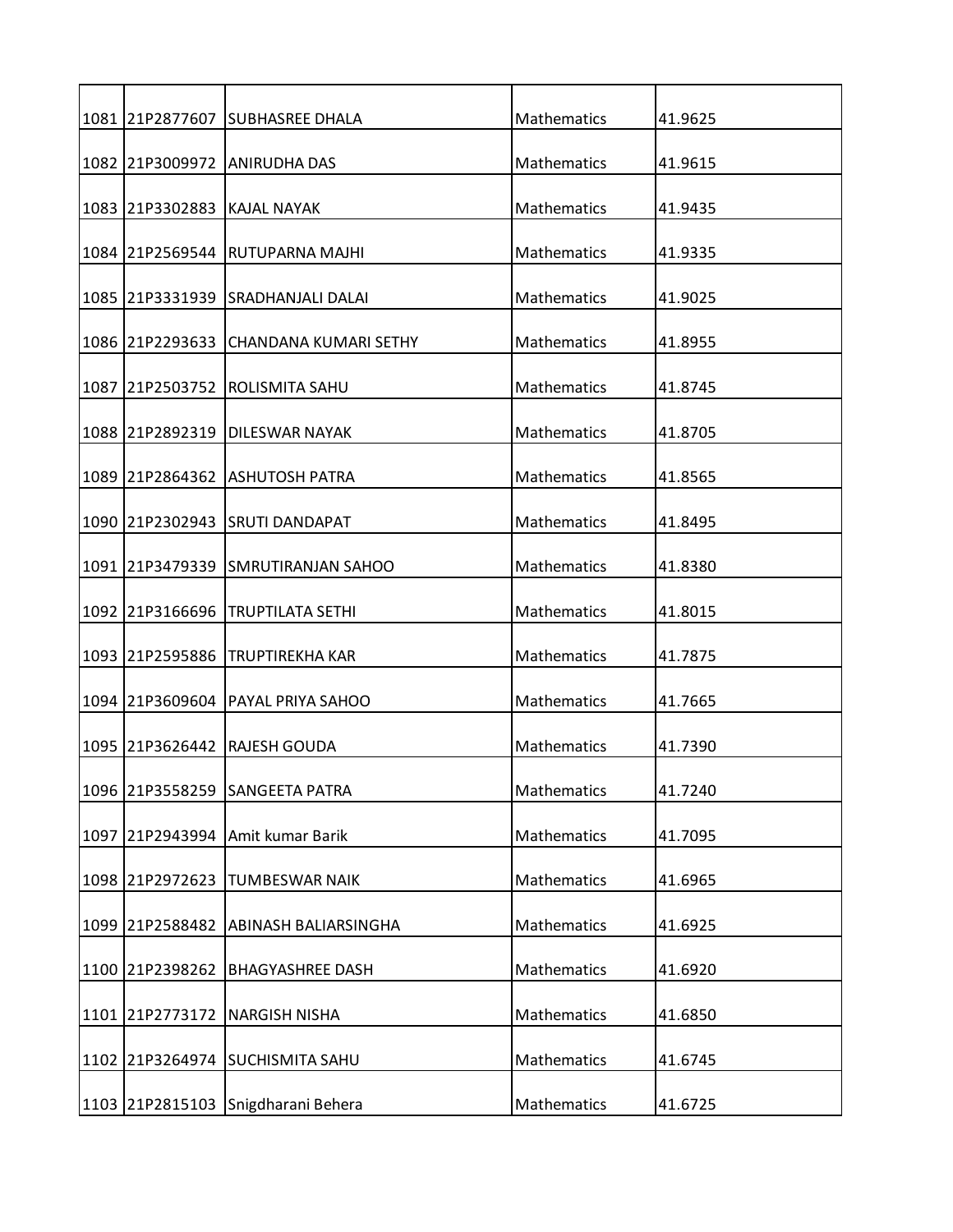|                             | 1104   21 P 2387 284 Shruti Samiksha Barik       | Mathematics | 41.6705 |
|-----------------------------|--------------------------------------------------|-------------|---------|
|                             | 1105 21P3678332 ASUTOSH SAHU                     | Mathematics | 41.6505 |
| 1106 21P2398793 Pramod Roy  |                                                  | Mathematics | 41.6200 |
| 1107 21P2391219 JYOTI YADAV |                                                  | Mathematics | 41.6160 |
|                             | 1108 21P2867239 PRABHAKAR SETHI                  | Mathematics |         |
|                             |                                                  |             | 41.6075 |
|                             | 1109 21P3723386 HIMANSHU SHEKHAR MAHANTA         | Mathematics | 41.5995 |
| 1110 21P2835477             | <b>SIPRAMANI MOHANTA</b>                         | Mathematics | 41.5895 |
|                             | 1111 21P2527729 CHHABI RANI JENA                 | Mathematics | 41.5875 |
|                             | 1112 21P3312714 BALGOBIND SINGH                  | Mathematics | 41.5580 |
|                             | 1113 21P3012612 MONALISHA ROUT                   | Mathematics | 41.5410 |
| 1114 21P2597006             | Divakar Upadhyay                                 | Mathematics | 41.5095 |
|                             |                                                  |             |         |
| 1115 21P3305322 ASHA SAHOO  |                                                  | Mathematics | 41.5005 |
|                             | 1116  21P2360664  SWARUPA PRIYADARSHINI ADHIKARI | Mathematics | 41.4990 |
|                             | 1117 21P2813414 ABHIPRIYA GHADEI                 | Mathematics | 41.4905 |
|                             | 1118 21P3207249 SURESH PADAL                     | Mathematics | 41.4870 |
| 1119 21P3763252             | <b>BANDANA GURU</b>                              | Mathematics | 41.4855 |
| 1120 21P3097816             | <b>SATYAPANA SWAIN</b>                           | Mathematics | 41.4790 |
| 1121 21P3062163             | <b>ROJITA JENA</b>                               | Mathematics | 41.4465 |
| 1122 21P3061889             | <b>HIMANSU DEEP</b>                              | Mathematics | 41.4465 |
|                             |                                                  |             |         |
| 1123 21P3481114 KAHNU OJHA  |                                                  | Mathematics | 41.4150 |
| 1124 21P3388863             | <b>ABHISEK DASH</b>                              | Mathematics | 41.4040 |
|                             | 1125 21P3379553 SIMRAN NATH                      | Mathematics | 41.3965 |
|                             | 1126 21P3663309 SANJIBANI GARTIA                 | Mathematics | 41.3875 |
|                             |                                                  |             |         |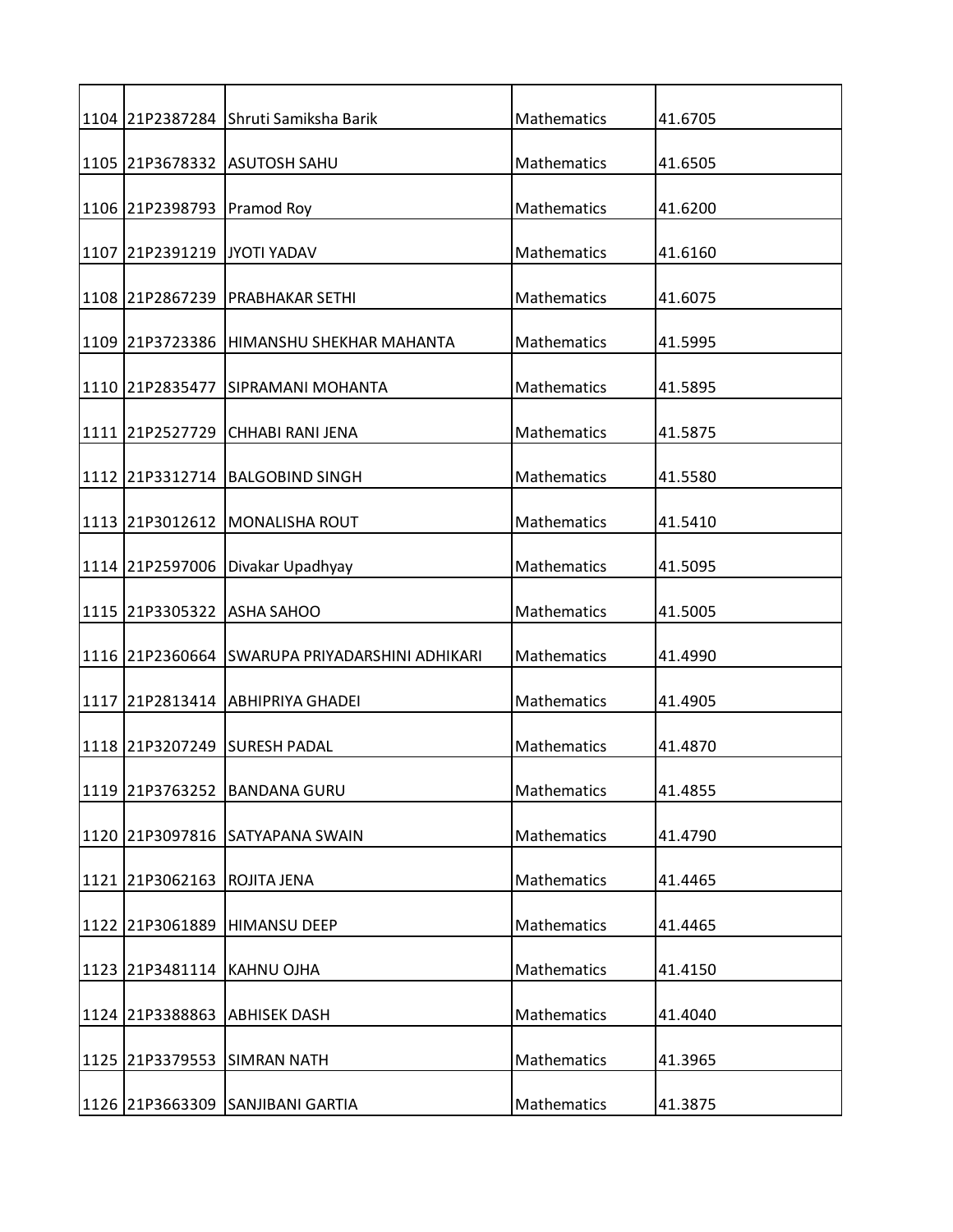|      |                            | 1127 21P3160283 SASWOTIKA RATH                     | Mathematics        | 41.3815 |
|------|----------------------------|----------------------------------------------------|--------------------|---------|
|      | 1128 21P3598767            | <b>BIRANCHI PRASAD PADHY</b>                       | Mathematics        | 41.3715 |
|      |                            | 1129 21P3290154 SOMESWAR DANDSENA                  | Mathematics        | 41.3670 |
|      |                            | 1130 21P3414196 ASHIRBAD MOHANTY                   | Mathematics        | 41.3665 |
|      |                            |                                                    |                    |         |
|      |                            | 1131 21P2512329 TAPOBANT RANA                      | Mathematics        | 41.3445 |
|      |                            | 1132 21P2822926 SATYA NARAYAN PRADHAN              | Mathematics        | 41.3015 |
|      |                            | 1133 21P3766269 Subhranshu Sekhar Dibyajyoti Sahoo | Mathematics        | 41.2955 |
|      |                            | 1134 21P3455633 Srikant Biswal                     | Mathematics        | 41.2920 |
|      | 1135 21P3014639 AHUTI SAHU |                                                    | <b>Mathematics</b> | 41.2705 |
|      |                            | 1136 21P2972712 AISWARYA NAYAK                     | Mathematics        | 41.2335 |
| 1137 |                            | 21P3280876 SANDEEP KUMAR BARIK                     | Mathematics        | 41.1935 |
|      |                            |                                                    |                    |         |
|      |                            | 1138 21P2593732 RAHUL PANGI                        | Mathematics        | 41.1780 |
|      |                            | 1139 21P3031827 SILJON KUMAR DIGAL                 | Mathematics        | 41.1750 |
|      |                            | 1140 21P3541709 BANTU KALIA                        | Mathematics        | 41.1670 |
|      |                            | 1141 21P3445949 JJAGANNATH MISHRA                  | <b>Mathematics</b> | 41.1660 |
|      | 1142 21P2822946            | <b>GUMAN DURGA</b>                                 | Mathematics        | 41.1505 |
|      | 1143 21P2767689            | <b>TARAKANTA DASH</b>                              | Mathematics        | 41.1175 |
|      | 1144 21P3524769            | <b>MONALISA PRADHAN</b>                            | Mathematics        | 41.1030 |
|      | 1145 21P2806629            | <b>CHUDAMANI NAIK</b>                              | Mathematics        | 41.1000 |
|      |                            |                                                    |                    |         |
|      |                            | 1146 21P3265074 SUBHASMITA SWAIN                   | Mathematics        | 41.0755 |
| 1147 | 21P3577003                 | NISHIKANTA SAMAL                                   | Mathematics        | 41.0730 |
|      | 1148 21P3640473            | PRAMILA ORAM                                       | Mathematics        | 41.0620 |
|      | 1149 21P2424989            | Hasen Nayak                                        | Mathematics        | 41.0430 |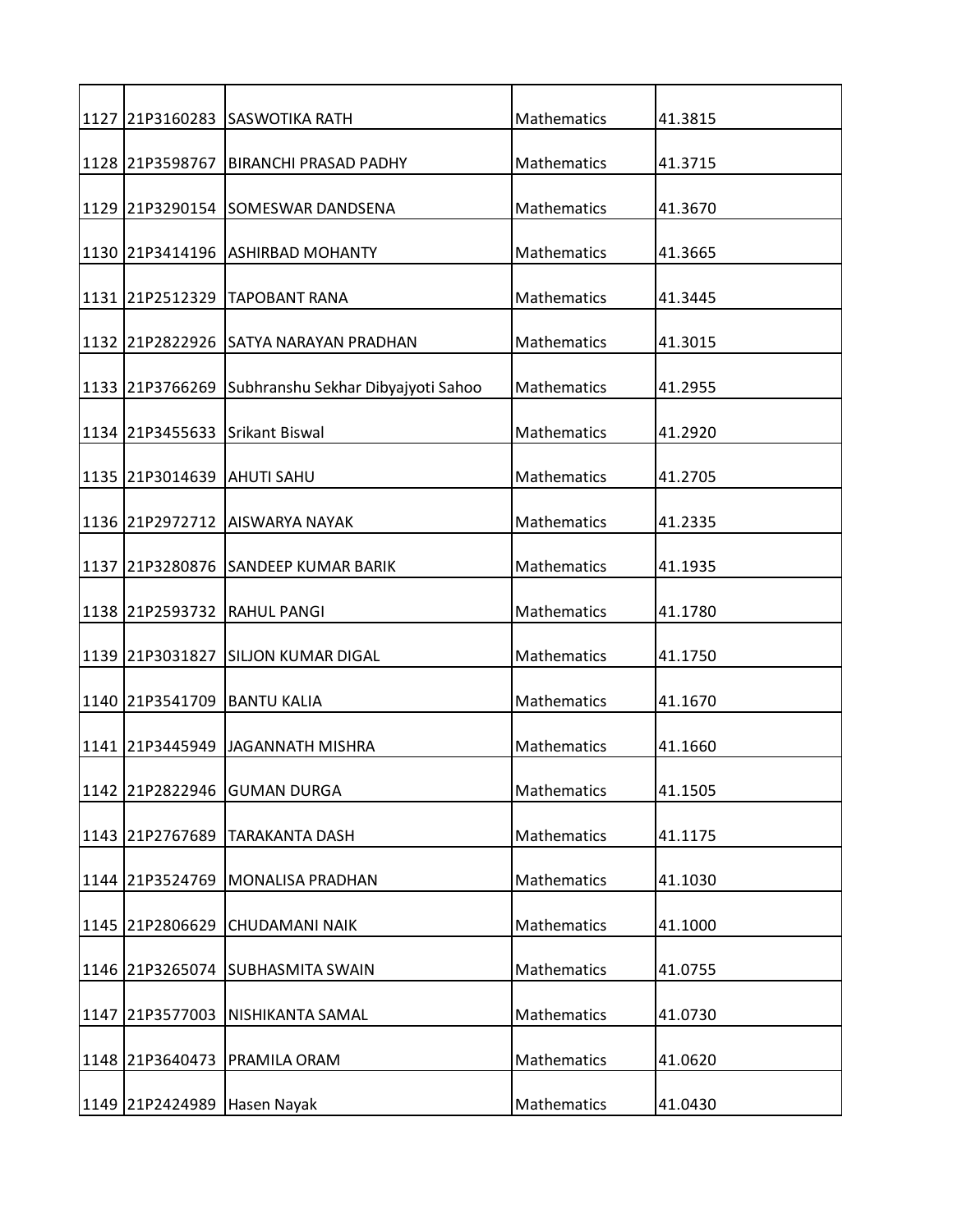|      |                 | 1150 21P3307569 BARSA SUBHADARSINI PANDA | Mathematics        | 41.0270 |
|------|-----------------|------------------------------------------|--------------------|---------|
|      | 1151 21P2744682 | SOUMYA STHITAPRAGYAN NAYAK               | Mathematics        | 41.0160 |
|      | 1152 21P2957612 | chinmaya sahoo                           | Mathematics        | 40.9890 |
|      | 1153 21P2493019 | <b>KABITA PANDA</b>                      | Mathematics        | 40.9760 |
|      | 1154 21P2776836 | PARAMESWAR PRADHAN                       | Mathematics        | 40.9665 |
|      |                 | 1155 21P3072464 SUCHITRA MOHANTY         | Mathematics        | 40.9655 |
|      |                 | 1156 21P3528796 JAYASHREE SAHOO          | Mathematics        | 40.9545 |
|      |                 |                                          |                    |         |
|      |                 | 1157 21P2723114 SUPRIYA SAHU             | Mathematics        | 40.9455 |
|      |                 | 1158 21P3245174 PRIYADARSHINI NAYAK      | <b>Mathematics</b> | 40.9450 |
|      |                 | 1159 21P2315652 ABHISEK MANDAL           | Mathematics        | 40.8920 |
|      |                 | 1160 21P2512772 SUJATA DHANWAR           | Mathematics        | 40.8535 |
|      | 1161 21P3746277 | YASWANT KUMAR                            | Mathematics        | 40.8090 |
|      |                 | 1162 21P3636799 MONALISA BEHERA          | Mathematics        | 40.7965 |
|      |                 |                                          |                    |         |
|      |                 | 1163 21P2387313 ARPITA PANIGRAHY         | Mathematics        | 40.7890 |
|      | 1164 21P2730073 | <b>RAJES KUMAR SAHU</b>                  | <b>Mathematics</b> | 40.7835 |
|      |                 | 1165 21P3240143 SAMBID DEHURI            | Mathematics        | 40.7795 |
|      | 1166 21P2771819 | <b>ROJALEEN SAHU</b>                     | Mathematics        | 40.7610 |
| 1167 |                 | 21P3769519 SUBHALAXMI DHAL               | Mathematics        | 40.7495 |
|      |                 | 1168 21P3519466 SARASWATI NAYAK          | Mathematics        | 40.7465 |
|      | 1169 21P3581752 | PRIYANKA MALLICK                         | Mathematics        | 40.7460 |
| 1170 | 21P2690984      | KUMARI ANJALI HIKAKA                     | Mathematics        | 40.7330 |
|      |                 |                                          |                    |         |
|      | 1171 21P2290106 | RITANJALI BEHERA                         | Mathematics        | 40.7325 |
|      |                 | 1172 21P2789859 SUPRIYA NAHAK            | Mathematics        | 40.7140 |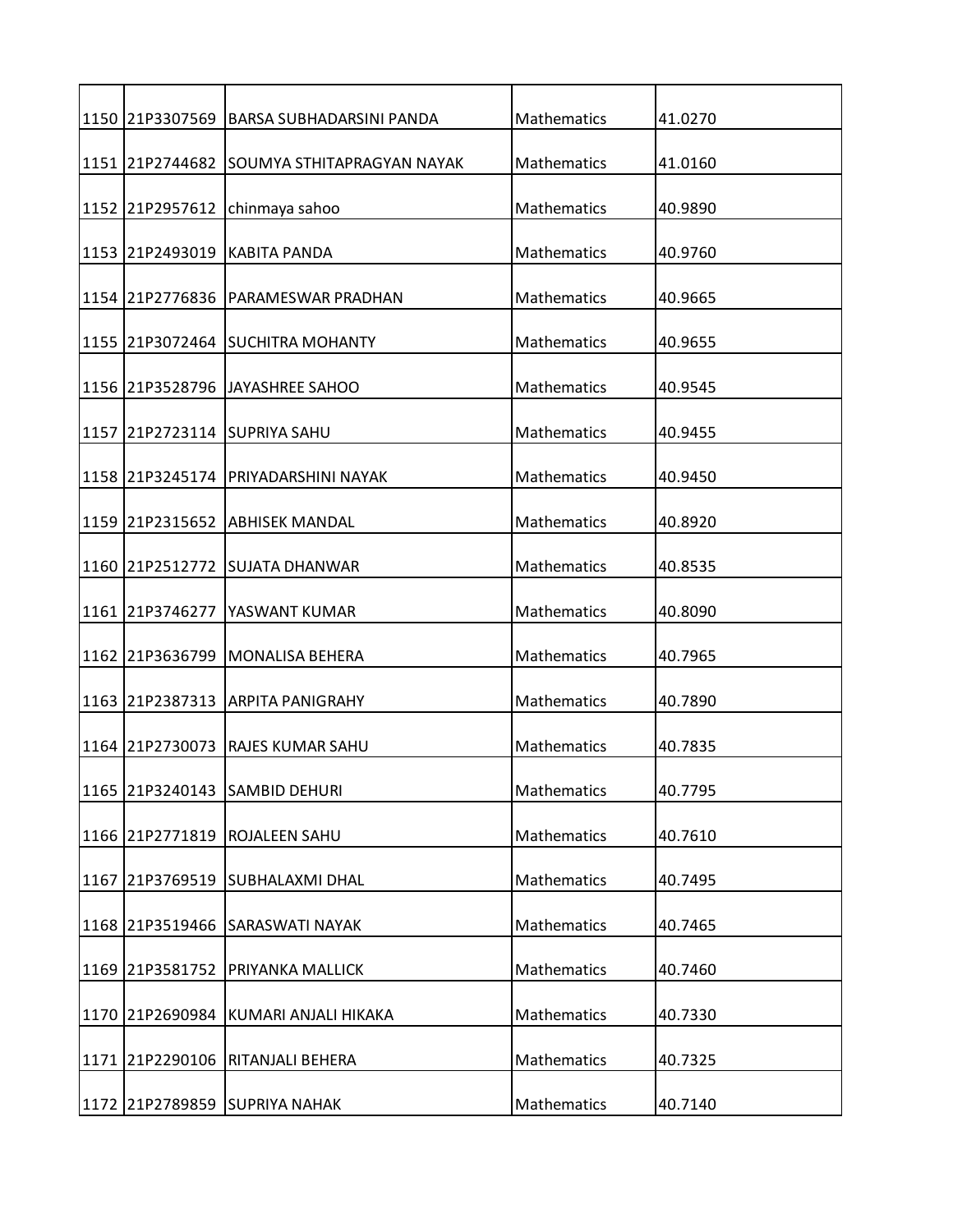|      |                 | 1173 21P3663042 PRASANNA KUMAR SAHOO | Mathematics        | 40.7025 |
|------|-----------------|--------------------------------------|--------------------|---------|
|      | 1174 21P3543142 | <b>PRIYANKA BARIK</b>                | Mathematics        | 40.6615 |
|      |                 | 1175 121P2669256  IGAJANANA MANHIRA  | Mathematics        | 40.6555 |
|      | 1176 21P2292362 | <b>BANITA BARMAN</b>                 | Mathematics        | 40.6270 |
|      |                 | INISHAMANI PUNJI                     | Mathematics        |         |
| 1177 | 21P2752183      |                                      |                    | 40.6165 |
|      |                 | 1178 21P3025064 ASHISH KUMAR SWAIN   | Mathematics        | 40.6100 |
|      | 1179 21P2744716 | <b>DURGESWAR DAS</b>                 | Mathematics        | 40.5915 |
|      |                 | 1180 21P3636836 SANTOSHI SENAPATI    | <b>Mathematics</b> | 40.5565 |
|      | 1181 21P2591909 | <b>RAKESH KUMAR SETHY</b>            | Mathematics        | 40.5505 |
|      |                 | 1182 21P2572483 SAMARENDRA BHUTIA    | Mathematics        | 40.5505 |
|      | 1183 21P3475897 | <b>JAMIT KUMAR DALAI</b>             | Mathematics        | 40.5185 |
|      |                 |                                      |                    |         |
|      |                 | 1184 21P3405444   MEERARANI SAHOO    | Mathematics        | 40.5115 |
|      |                 | 1185 21P3747112 SOUMYA RANJAN PALEI  | Mathematics        | 40.5040 |
|      |                 | 1186 21P2317094 AJAYA KUMAR MEHER    | Mathematics        | 40.4845 |
| 1187 |                 | 21P3377093 SUJATA RANA               | <b>Mathematics</b> | 40.4835 |
|      | 1188 21P2831769 | MINA BRAMHANIA                       | Mathematics        | 40.4585 |
|      | 1189 21P2452382 | <b>SUNIL TARINI</b>                  | Mathematics        | 40.4575 |
|      | 1190 21P3540769 | <b>RACHITA BISWAL</b>                | Mathematics        | 40.4340 |
|      |                 | 1191 21P3438544 PUSPANJALI SETHI     | <b>Mathematics</b> | 40.3435 |
|      |                 |                                      |                    |         |
|      |                 | 1192 21P3173149 SOMU PALTASINGH      | Mathematics        | 40.3385 |
|      |                 | 1193 21P3628806 SUSMITA KHALKHO      | Mathematics        | 40.3380 |
|      |                 | 1194 21P2388646 SUMAN SAHU           | Mathematics        | 40.3115 |
|      |                 |                                      |                    |         |
|      | 1195 21P3280052 | <b>DINESH ORAM</b>                   | Mathematics        | 40.2910 |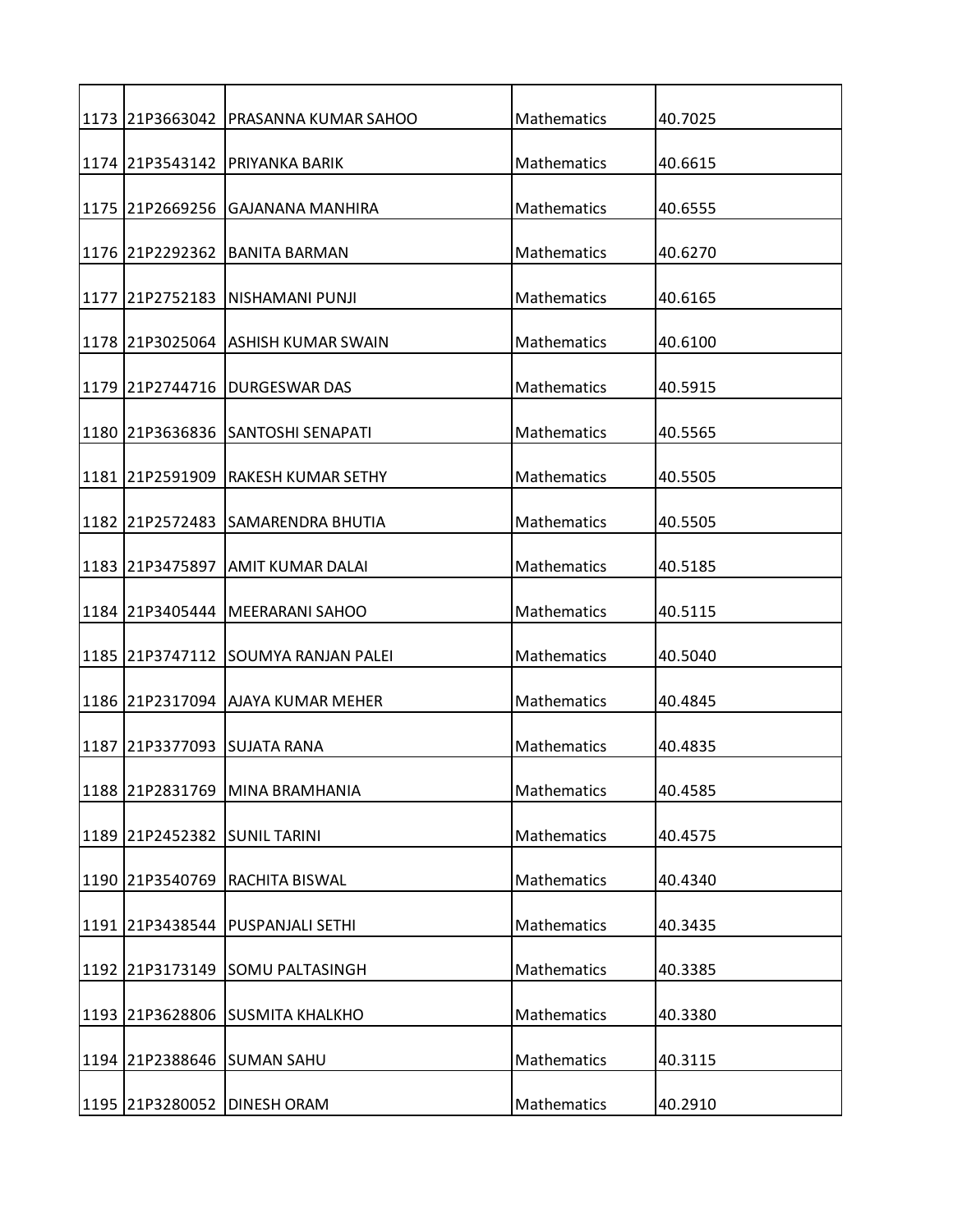|      | 1196 21P2319577           | HARAPRASAD GOUDA                              | Mathematics        | 40.2090 |
|------|---------------------------|-----------------------------------------------|--------------------|---------|
|      |                           | 1197 21P2329026 PABITRA PATRA                 | Mathematics        | 40.2045 |
|      |                           | 1198 21P2979003 LIPIPUSPA LENKA               | Mathematics        | 40.2020 |
|      | 1199 21P3221593           | <b>ROJALIN PATTANAYAK</b>                     | Mathematics        | 40.1355 |
|      |                           | 1200 21P2356242 JYOTSNA TANTI                 | Mathematics        | 40.1330 |
|      | 1201 21P2356902 Jali Rout |                                               | Mathematics        | 40.0535 |
|      |                           | 1202 21P3125893 SHASWAT MASANTA               | Mathematics        | 40.0505 |
|      |                           | 1203 21P3747349 SATYASHREE MOHAPATRA          | Mathematics        | 40.0395 |
| 1204 | 21P3308823                | RIMA MOHANTA                                  | Mathematics        | 40.0290 |
|      | 1205 21P2627219           | DHANARAJ MOHANTY                              | Mathematics        | 40.0230 |
|      | 1206 21P3627686           | LAKSHYESWAR CHHURA                            | Mathematics        | 40.0175 |
| 1207 | 21P3601362                | RAKESH KUMAR MANDAL                           | Mathematics        | 39.9940 |
|      |                           |                                               |                    |         |
|      |                           | 1208 21P3692056 AMIT BILUNG                   | Mathematics        | 39.9910 |
|      | 1209 21P3758173           | Akash mahanand                                | Mathematics        | 39.9670 |
| 1210 | 21P3531182                | NITISH KUMAR PRADHAN                          | Mathematics        | 39.9485 |
|      |                           | 1211 21P3102346 SIDHARTH SILADITYA SAMANTARAY | Mathematics        | 39.9275 |
|      | 1212 21P3305479           | PRAVANJAN KHANDA                              | Mathematics        | 39.9200 |
|      |                           | 1213 21P2830574 LUSIKA PADHAN                 | Mathematics        | 39.9055 |
|      |                           | 1214 21P2292946 TUMULU TULASI                 | <b>Mathematics</b> | 39.8960 |
|      | 1215 21P3570562           | <b>ASHISH ROUT</b>                            | Mathematics        | 39.8915 |
|      | 1216 21P2529294           | PRATIKSHYA PRIYADARSINI SAHOO                 | Mathematics        | 39.8835 |
| 1217 | 21P2356993                | <b>SATYABAN KUMBHAR</b>                       | Mathematics        | 39.8810 |
|      |                           | 1218 21P3156709 SUSANTA SAHOO                 | Mathematics        | 39.7890 |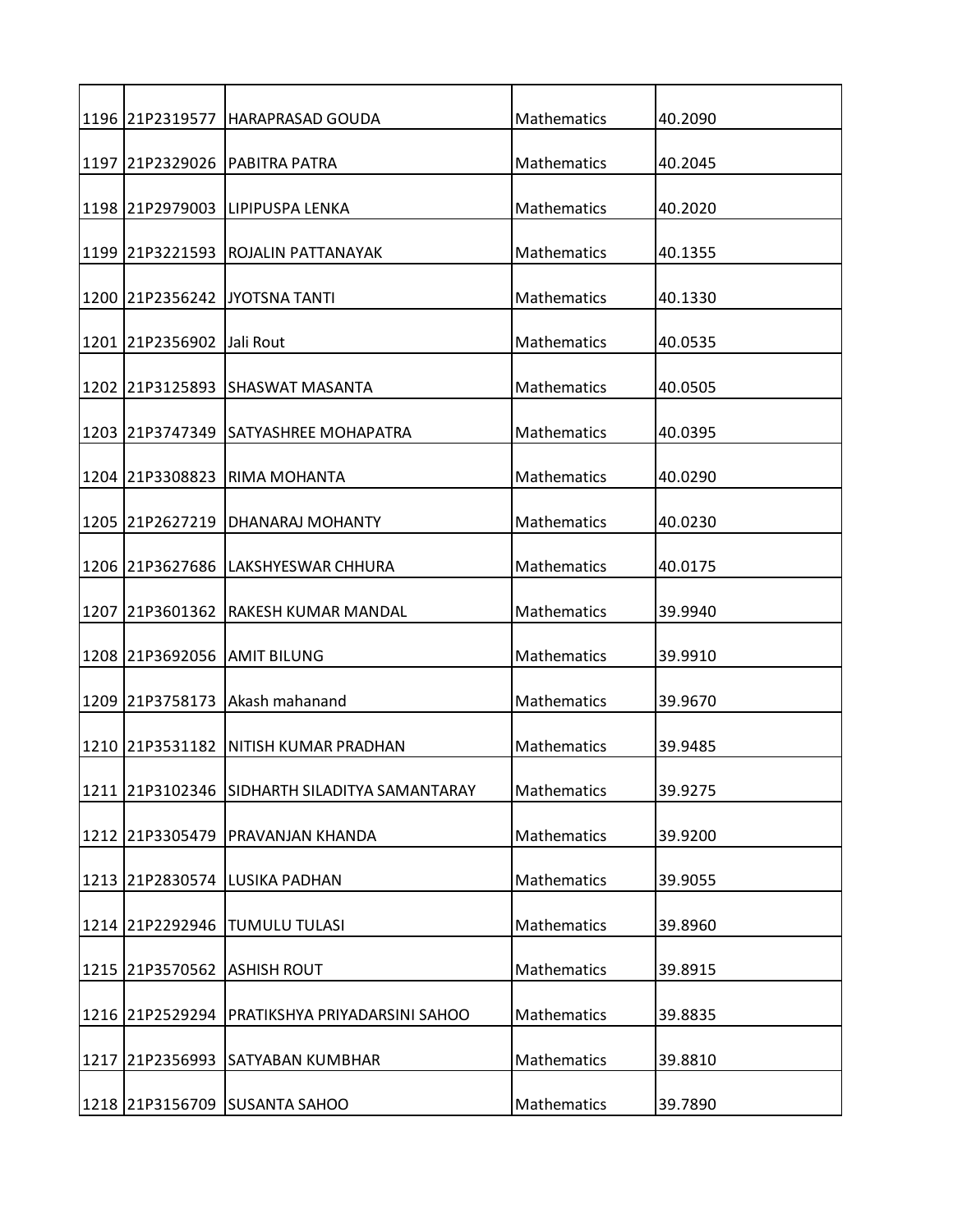|      |                              | 1219 21P2343834 PRANATI PRIYADARSHINI PATEL | Mathematics | 39.7890 |
|------|------------------------------|---------------------------------------------|-------------|---------|
|      | 1220 21P2923084              | PRITIRANJAN NAYAK                           | Mathematics | 39.7885 |
|      |                              | 1221 21P3047573 KUNTABHOJA SUNA             | Mathematics | 39.7505 |
|      | 1222 21P3751042              | RUPAK KUMAR SAHOO                           | Mathematics | 39.7505 |
|      |                              | 1223 21P2610393 DEEPTIMAYEE SINGH           | Mathematics | 39.7405 |
|      |                              | 1224 21P3559486 ASHISH MAHAPATRA            | Mathematics | 39.7325 |
|      |                              | 1225 21P2686949 MANAS RANJAN SETHI          | Mathematics | 39.7290 |
|      |                              |                                             |             |         |
|      |                              | 1226 21P3723462 ARPITA CHOUDHURY            | Mathematics | 39.7125 |
| 1227 | 21P2719293                   | <b>KABITA SAHU</b>                          | Mathematics | 39.7005 |
|      |                              |                                             |             |         |
|      | 1228 21P2626619 JJAYDEB GIRI |                                             | Mathematics | 39.6915 |
|      | 1229 21P2470827              | <b>BISHNU NARAYAN MAHANAND</b>              | Mathematics | 39.6805 |
|      |                              | 1230 21P3658706 MAMATA NAYAK                | Mathematics | 39.6545 |
|      |                              | 1231 21P3231204 SIMRAN MAHAKUR              | Mathematics | 39.6305 |
|      | 1232 21P3285806              | <b>DAMODAR BAG</b>                          | Mathematics | 39.5915 |
|      | 1233 21P3164696              | PRITIPRAVA BARIK                            | Mathematics | 39.5365 |
|      | 1234 21P3683153              | PARASHARA BISHI                             | Mathematics | 39.5220 |
|      | 1235 21P3706504              | <b>BUDHURAM MARNDI</b>                      | Mathematics | 39.5045 |
|      | 1236 21P2751909              | <b>BISAKHA ROUT</b>                         | Mathematics | 39.4915 |
|      | 1237 21P2634004              | <b>MOTILAL PRUSETH</b>                      | Mathematics | 39.4865 |
|      |                              |                                             |             |         |
|      | 1238 21P3274173              | <b>ANIRUDHA SAHOO</b>                       | Mathematics | 39.4710 |
|      | 1239 21P3335584              | MANOJ KUMAR PUJHARI                         | Mathematics | 39.4090 |
|      | 1240 21P3314339              | N.NIGAM PRASAD                              | Mathematics | 39.4050 |
|      |                              |                                             |             |         |
|      |                              | 1241 21P2868854 KAJAL BHUYAN                | Mathematics | 39.3840 |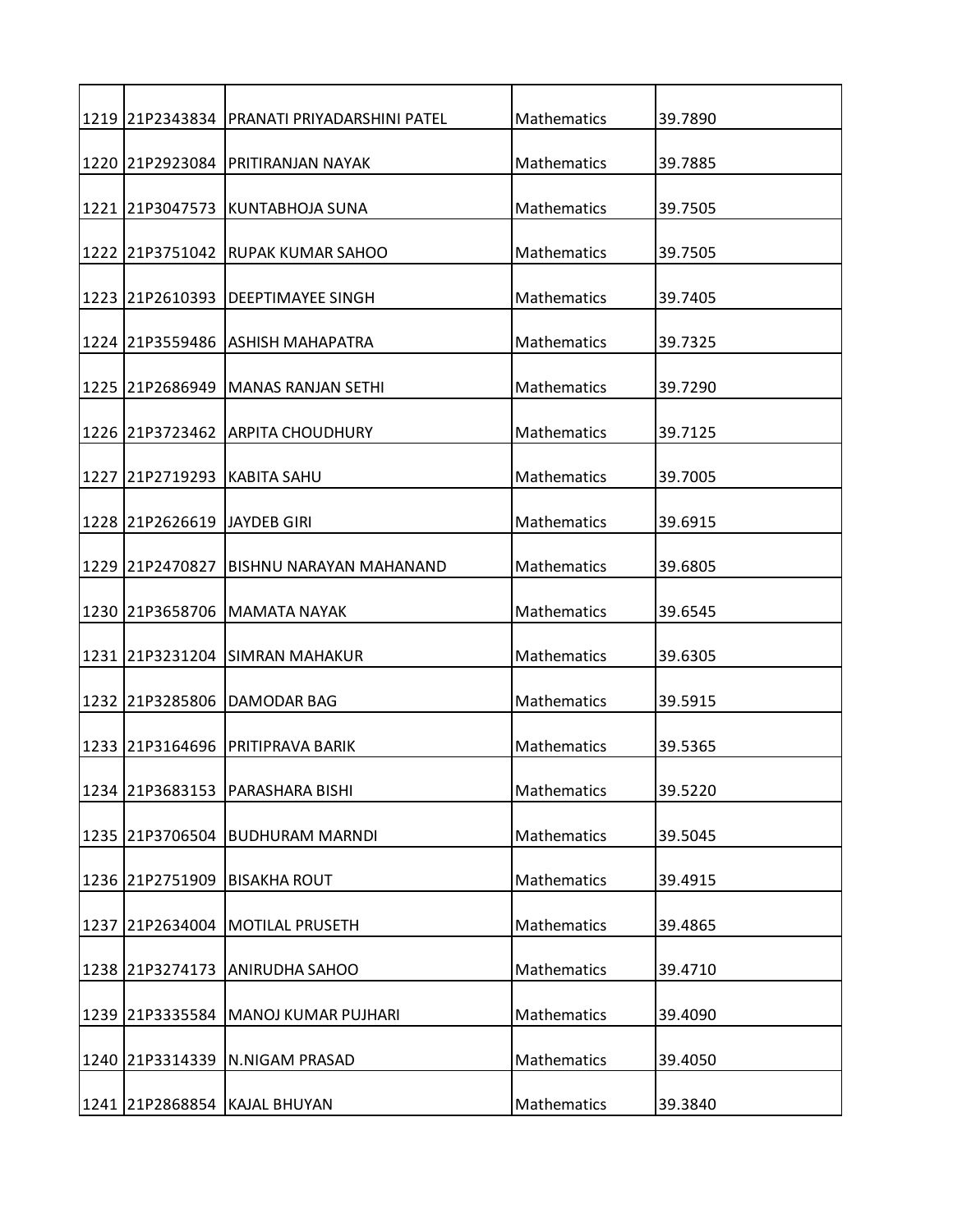|      |                      | 1242 21P3294894 ABINASH SAHU               | Mathematics        | 39.3730 |
|------|----------------------|--------------------------------------------|--------------------|---------|
|      |                      | 1243 21P3633702 Aseemananda Mallick        | Mathematics        | 39.3085 |
|      |                      | 1244   21 P3465164   TUSHARKANTI SAHOO     | Mathematics        | 39.3060 |
|      |                      | 1245 21P3059303 ASHISH KUMAR PADHI         | Mathematics        | 39.2915 |
|      | 1246 21P2965046      | IM SIDHU                                   | Mathematics        | 39.2765 |
|      |                      | 1247 21P2489232 TRISHNAPRIYADARSINI MISHRA | Mathematics        | 39.2755 |
|      |                      |                                            |                    |         |
|      | 1248 21P2774663      | NAYAN KUMAR PATEL                          | Mathematics        | 39.2740 |
|      |                      | 1249   21 P3390403   NARENDRA KARMI        | Mathematics        | 39.2530 |
|      |                      | 1250 21P3428534 SIMRAN CHAKRA              | Mathematics        | 39.2190 |
|      | l 1251 l 21P 2417453 | <b>IMANASWINI MISHRA</b>                   | Mathematics        | 39.1975 |
|      |                      | 1252 21P2724104 SRUTI SUVENDITA SAHOO      | Mathematics        | 39.1765 |
|      |                      |                                            |                    |         |
|      | 1253 21P3353612      | RAMESH CHANDRA BEHERA                      | Mathematics        | 39.1570 |
|      |                      | 1254 21P3358543 JJITENDRA SINGH            | Mathematics        | 39.1430 |
|      | 1255 21P2353269      | <b>PRITISMITA NAYAK</b>                    | Mathematics        | 39.1410 |
|      |                      | 1256 121P3767902 SATYABRATA ROUL           | <b>Mathematics</b> | 39.1295 |
| 1257 | 21P2943232           | <b>BISWANATH DAS</b>                       | Mathematics        | 39.1160 |
|      |                      | 1258 21P2464353 ANTARYAMI NAYAK            | Mathematics        | 39.1045 |
|      | 1259 21P2969237      | <b>MRUNALI PRADHAN</b>                     | Mathematics        | 39.0445 |
|      | 1260 21P3710503      | <b>GAGAN BIHARI PRADHAN</b>                | <b>Mathematics</b> | 38.9655 |
| 1261 | 21P3575174           | CHAKRADHARA KHORA                          | Mathematics        | 38.9650 |
|      | 1262 21P3455006      | <b>SATYASWARUP MAHAKUR</b>                 | Mathematics        | 38.9610 |
| 1263 | 21P3033964           | PRIYAMBADA ROUT                            | Mathematics        | 38.9610 |
|      |                      |                                            |                    |         |
|      |                      | 1264 21P2862492 JAYASHREE SAHOO            | Mathematics        | 38.9570 |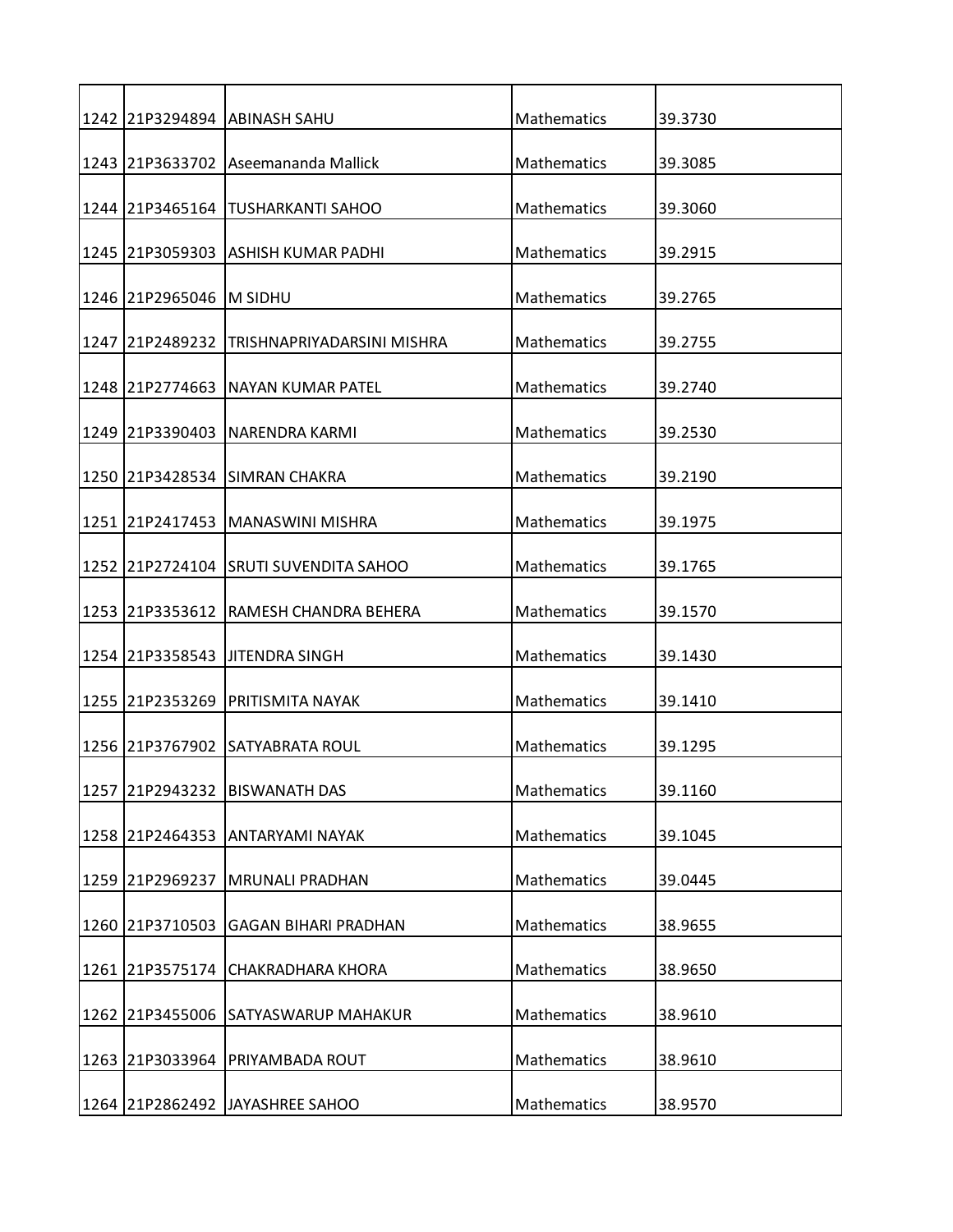|      |                 | 1265 21P3643953 GAYATRI BARAL         | Mathematics        | 38.9405 |
|------|-----------------|---------------------------------------|--------------------|---------|
|      | 1266 21P3234922 | <b>NANDITA BISI</b>                   | Mathematics        | 38.9325 |
|      |                 | 1267   21 P3481303   NIBEDITA BARIK   | Mathematics        | 38.9295 |
|      |                 | 1268 21P3123886 SUJAYA SUDASNA SAHOO  | Mathematics        | 38.9180 |
|      |                 |                                       | Mathematics        |         |
|      | 1269 21P3160646 | RAJNTA UTHANSING                      |                    | 38.9125 |
|      |                 | 1270 21P2288456 SRADHANJALI SAHU      | Mathematics        | 38.9095 |
|      |                 | 1271 21P2778199 NIBEDITA NAYAK        | Mathematics        | 38.8870 |
|      |                 | 1272 21P2377832 CHANDAN KUMAR BEHERA  | Mathematics        | 38.8790 |
|      | 1273 21P2996636 | <b>BISWAJIT SAHU</b>                  | Mathematics        | 38.8745 |
|      |                 | 1274 21P3465216 AMISHA NAIK           | Mathematics        | 38.8675 |
| 1275 | 21P2709719      | IPRASANTA KUMAR KALSER                | Mathematics        | 38.8365 |
|      |                 |                                       |                    |         |
|      | 1276 21P3659606 | KUMARSANU SABAR                       | Mathematics        | 38.8250 |
|      |                 | 1277 21P2396389   manpreet mania bhoi | Mathematics        | 38.8155 |
|      | 1278 21P3602902 | IRUPALI MURMU                         | Mathematics        | 38.8125 |
| 1279 |                 | 21P3268316 ISUSHANTA PADHAN           | <b>Mathematics</b> | 38.8060 |
|      | 1280 21P2869202 | MADHUSMITA LENKA                      | Mathematics        | 38.7460 |
| 1281 |                 | 21P3492846 SUBHALAXMI BEURA           | Mathematics        | 38.7285 |
|      |                 |                                       |                    |         |
|      | 1282 21P2568542 | RAJESWARI MOHANTY                     | Mathematics        | 38.7145 |
|      |                 | 1283 21P2410154 MAMITA JHODIA         | Mathematics        | 38.7120 |
| 1284 | 21P2639473      | <b>SOUMYA RANJAN DALAI</b>            | Mathematics        | 38.6815 |
| 1285 | 21P3487573      | <b>SHRADHANJALI BEMAL</b>             | Mathematics        | 38.6405 |
| 1286 | 21P2902896      | JYOTSNARANI SAHOO                     | Mathematics        | 38.6310 |
|      |                 |                                       |                    |         |
|      | 1287 21P3079567 | <b>SATRUGHNA DAS</b>                  | Mathematics        | 38.6265 |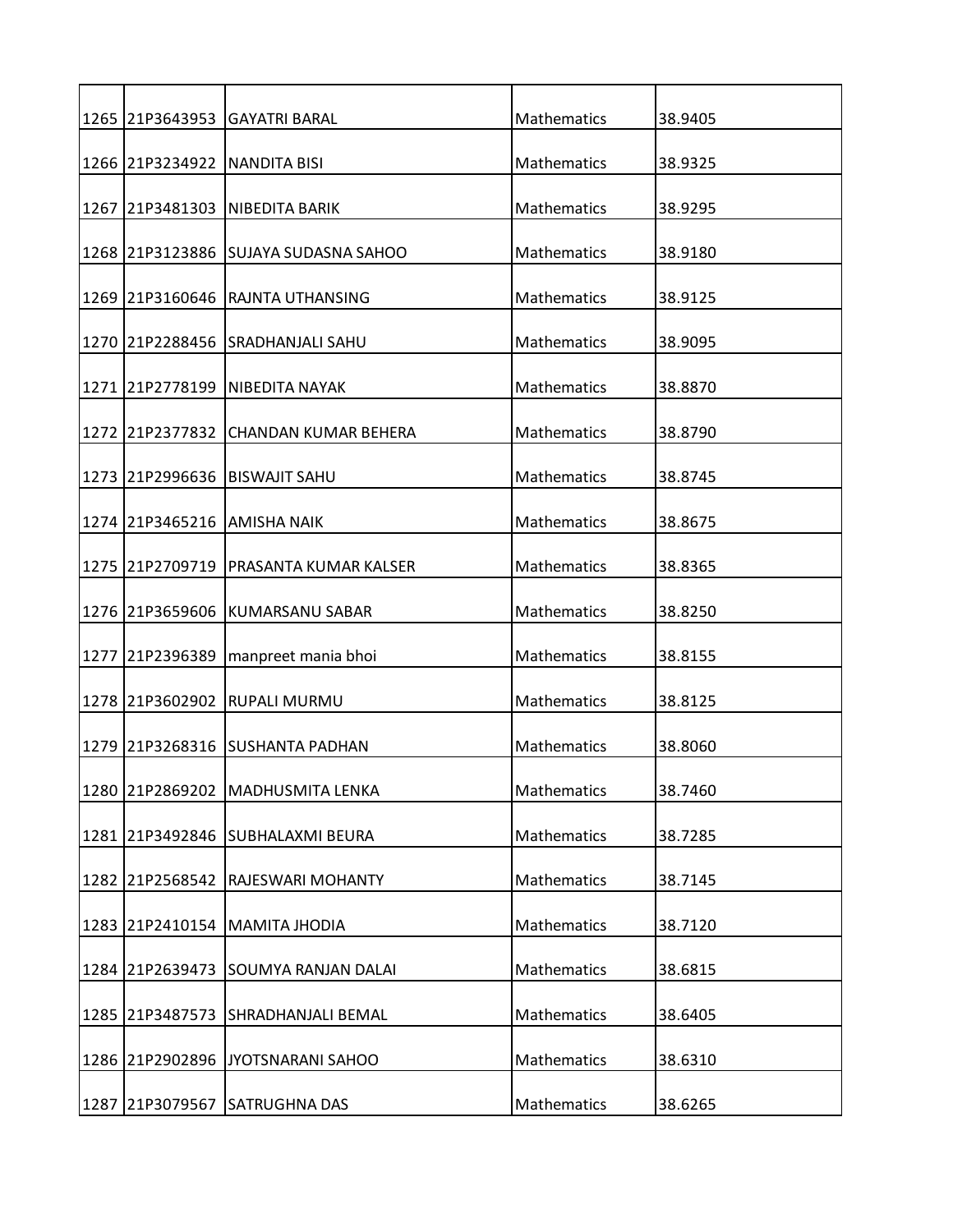|      |                             | 1288 21P2317463 IPSITA PANDA              | Mathematics        | 38.6175 |
|------|-----------------------------|-------------------------------------------|--------------------|---------|
|      |                             | 1289 21P3068272 JHULANI DALAI             | Mathematics        | 38.6150 |
|      |                             | 1290   21 P 2934322   RAKESH RANJAN BHATI | Mathematics        | 38.6005 |
|      |                             | 1291 21P3462823 SACHIDANANDA MOHAPATRA    | Mathematics        | 38.5335 |
|      |                             |                                           |                    |         |
|      | 1292 21P3455226 ANJANA GIRI |                                           | Mathematics        | 38.5250 |
|      |                             | 1293 21P3224327 SUCHISMITAAYASA NATH      | Mathematics        | 38.5085 |
|      |                             | 1294 21P3749074   MAMALI SAHU             | Mathematics        | 38.4825 |
|      |                             | 1295 21P3495524   MARSHAL MURMU           | Mathematics        | 38.4805 |
|      | 1296 21P3719987             | PRITAM MISHRA                             | Mathematics        | 38.4695 |
|      |                             | 1297 21P3762236 Swati kiran Choudhury     | Mathematics        | 38.4670 |
|      |                             |                                           |                    |         |
|      |                             | 1298 21P3464734 DAMBARUDHAR NAIK          | Mathematics        | 38.4585 |
|      |                             | 1299 21P2338334 LAXMIDHAR SETHI           | Mathematics        | 38.4465 |
|      |                             | 1300 21P3363179 LAXMIKANTA MOHANTA        | Mathematics        | 38.4375 |
|      | 1301 21P2456637             | <b>ANSHUMAN PATRA</b>                     | Mathematics        | 38.3920 |
|      |                             | 1302 21P2633109 DEBASIS PRADHAN           | <b>Mathematics</b> | 38.3915 |
|      |                             | 1303 21P2288243 SUCHITRA BISHOI           | Mathematics        | 38.3620 |
|      |                             | 1304 21P3051379 SMRUTIREKHA GHADAI        | Mathematics        | 38.3610 |
|      |                             |                                           |                    |         |
|      | 1305 21P2370242             | Himanshu Sekhar Mohanta                   | Mathematics        | 38.3590 |
|      | 1306 21P2864823             | NANDINIPRIYADARSHINI JENA                 | Mathematics        | 38.3420 |
| 1307 | 21P2455966                  | <b>BAHADUR SAHU</b>                       | Mathematics        | 38.3210 |
|      | 1308 21P2645759             | <b>ASIMA SAHOO</b>                        | Mathematics        | 38.2870 |
|      |                             | 1309 21P2643186 ALISHA SWAIN              | Mathematics        | 38.2715 |
|      |                             |                                           |                    |         |
|      | 1310 21P3047274 AKASH BARIK |                                           | Mathematics        | 38.2585 |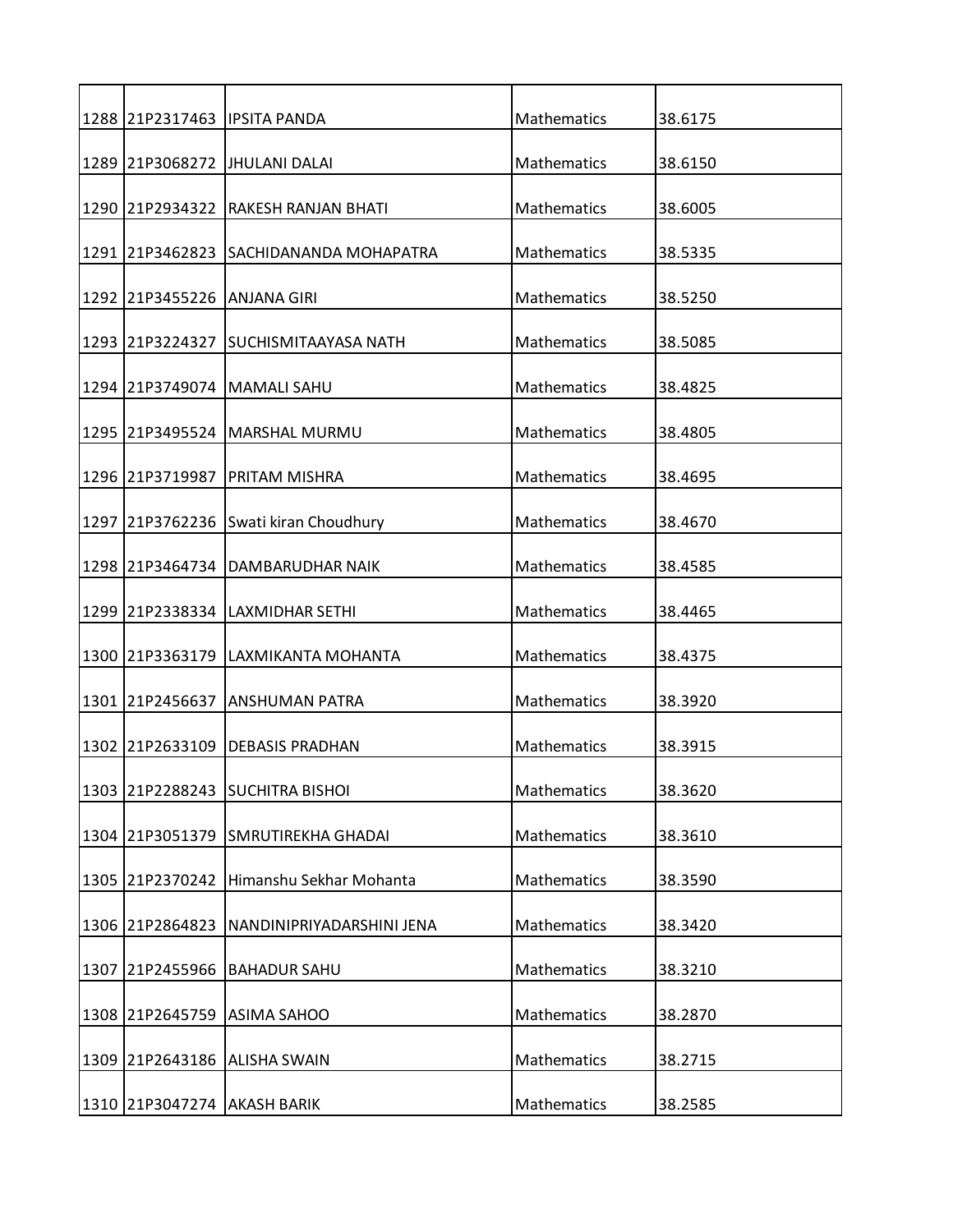|      |                             | 1311 21P3746862 SNIGDHA KUMARI NANDA        | Mathematics | 38.2585 |
|------|-----------------------------|---------------------------------------------|-------------|---------|
|      |                             | 1312 21P2650649 LOPA MUDRA NAYAK            | Mathematics | 38.2475 |
|      |                             | 1313 21P2474492 BIJAY KUMAR DASH            | Mathematics | 38.2265 |
|      | 1314 21P3759697             | ISOUMYA RANJAN MAHANTA                      | Mathematics | 38.2000 |
|      |                             | 1315 21P3465372 LIPSA PRIYADARSHINI PRADHAN | Mathematics | 38.1670 |
|      |                             | 1316 21P2475592 SUBHAKANTA JENA             | Mathematics | 38.1545 |
|      |                             | 1317 21P2635544 KANHU CHARAN MOHARANA       | Mathematics | 38.1255 |
|      |                             | 1318 21P3539453 SUBHASHREE RATHA            | Mathematics | 38.0900 |
|      |                             |                                             |             |         |
|      | 1319 21P3679606             | Aurobinda Mohapatro                         | Mathematics | 38.0840 |
|      | 1320 21P2409337             | <b>MONALISA MOHANTY</b>                     | Mathematics | 38.0815 |
|      | 1321 21P2704036             | Dipika padhi                                | Mathematics | 38.0785 |
|      | 1322 21P2777386 Ashish Bara |                                             | Mathematics | 38.0770 |
|      | 1323 21P2876067             | PRIYANKA RAHA                               | Mathematics | 38.0325 |
|      | 1324 21P3695446             | <b>BHOLESWAR BAYASH</b>                     | Mathematics | 38.0320 |
| 1325 | 21P3299803                  | <b>ISABYASACHI JENA</b>                     | Mathematics | 38.0125 |
|      |                             | 1326 21P3220094 SAILENDRI SETHY             | Mathematics | 37.9915 |
| 1327 |                             | 21P3347653 ARCHANA KHADIA                   | Mathematics | 37.9755 |
|      |                             | 1328 21P2961953 SUDHIR KUMAR PATRO          | Mathematics | 37.9550 |
|      |                             | 1329 21P2378513 SUDESH KUMAR BHADRA         | Mathematics | 37.9170 |
| 1330 |                             | 21P2890744 SIDHANT KUMAR PARIDA             | Mathematics | 37.8965 |
|      | 1331 21P2320226             | LIZARANI BEHERA                             | Mathematics | 37.8210 |
| 1332 | 21P3696643                  | RAMESWAR SATAPATHY                          | Mathematics | 37.8205 |
|      |                             | 1333 21P3567426 BISWAJIT DAS                | Mathematics | 37.8205 |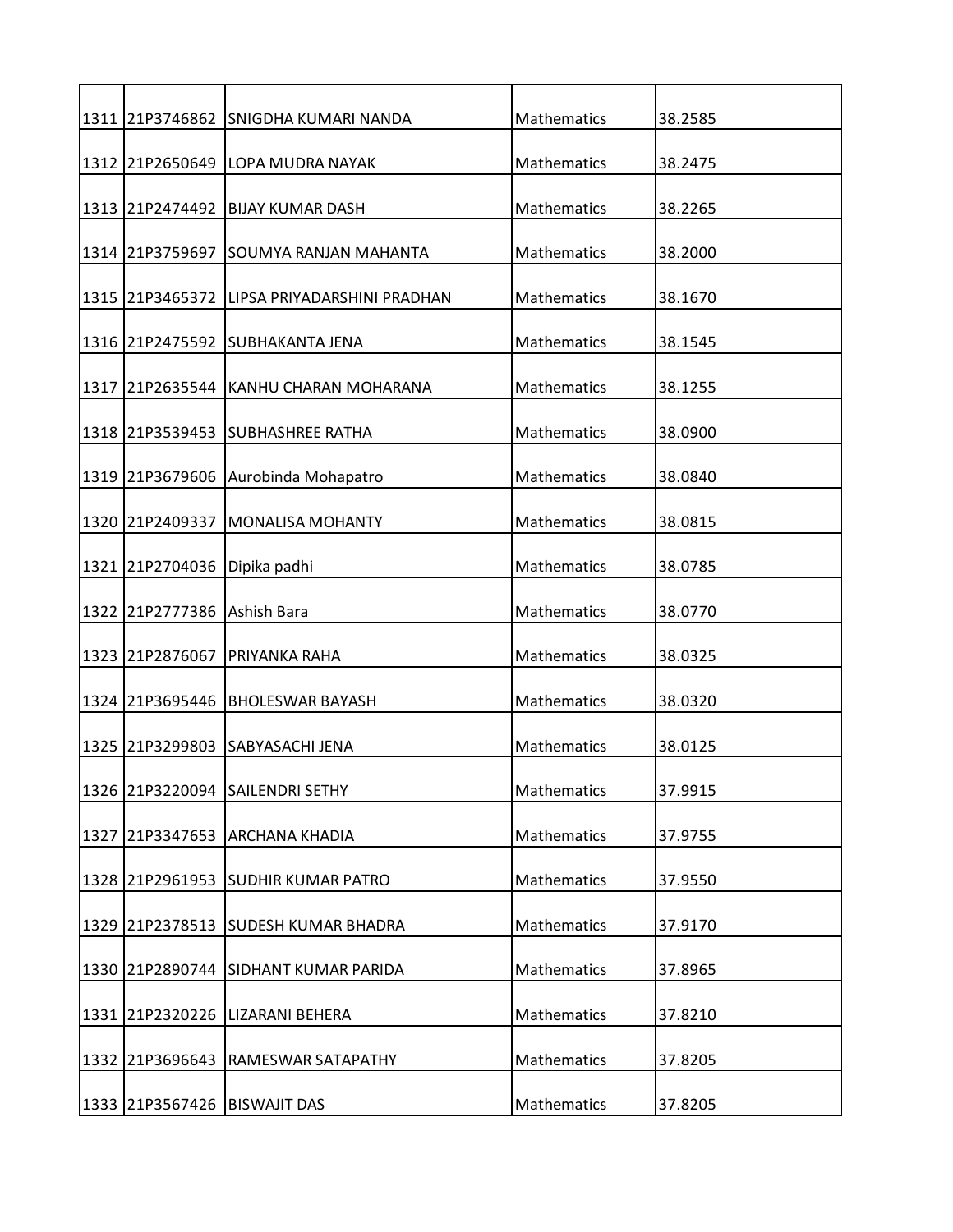|      |                           | 1334 21P2988192 SASHIDHAR GURU       | Mathematics | 37.7730 |
|------|---------------------------|--------------------------------------|-------------|---------|
|      |                           | 1335 21P2434244 PRASAD KUMAR PRUSTY  | Mathematics | 37.7665 |
|      |                           | 1336 21P2909674 LAXMINARAYAN MOHANTY | Mathematics | 37.7175 |
| 1337 | 21P3318927                | <b>BISWOJIT PRADHAN</b>              | Mathematics | 37.6920 |
|      |                           | 1338 21P2730003 Shantanu Behera      | Mathematics | 37.6835 |
|      |                           | 1339 21P3017364 LinaraniTanty        | Mathematics | 37.6425 |
|      |                           | 1340 21P2703842 SMRUTISHREE MANTRI   | Mathematics | 37.6330 |
|      |                           | 1341 21P3127922 SANDHYARANI GOUDA    | Mathematics | 37.6080 |
|      | 1342 21P2920124           | <b>BIKRAM MATTAM</b>                 | Mathematics | 37.5965 |
|      |                           | 1343 21P2562686 SRIKANTA LIMA        | Mathematics | 37.5630 |
|      |                           | 1344 21P3310006 B.SMRUTI REKHA REDDY | Mathematics | 37.4915 |
|      | 1345 21P2607714 SILU DAS  |                                      | Mathematics | 37.4660 |
|      |                           | 1346 21P3084407 SASMITA KAR          | Mathematics | 37.4600 |
|      | 1347 21P3304286           | PRIYADARSHEE KUSUM                   | Mathematics | 37.4585 |
|      |                           | 1348 21P2647324 SAURAVA KUMAR SAMAL  | Mathematics | 37.4310 |
|      | 1349 21P3230459 ASIMA DAS |                                      | Mathematics | 37.3295 |
|      | 1350 21P2640676           | RABINDRA KUMAR MOHANTA               | Mathematics | 37.3220 |
|      | 1351 21P3189979           | <b>GAUTAM BADATYA</b>                | Mathematics | 37.3080 |
|      |                           | 1352   21P3406644   SMITA NAYAK      | Mathematics | 37.2805 |
| 1353 | 21P3255556                | <b>MONALISA BARIK</b>                | Mathematics | 37.2715 |
|      | 1354 21P2657309           | <b>ADITYA NARAYAN MISHRA</b>         | Mathematics | 37.2480 |
|      | 1355 21P3294784           | <b>BHANUPRIYA MANDAL</b>             | Mathematics | 37.2285 |
|      |                           | 1356 21P3500349 PRIYANKA BEHERA      | Mathematics | 37.1975 |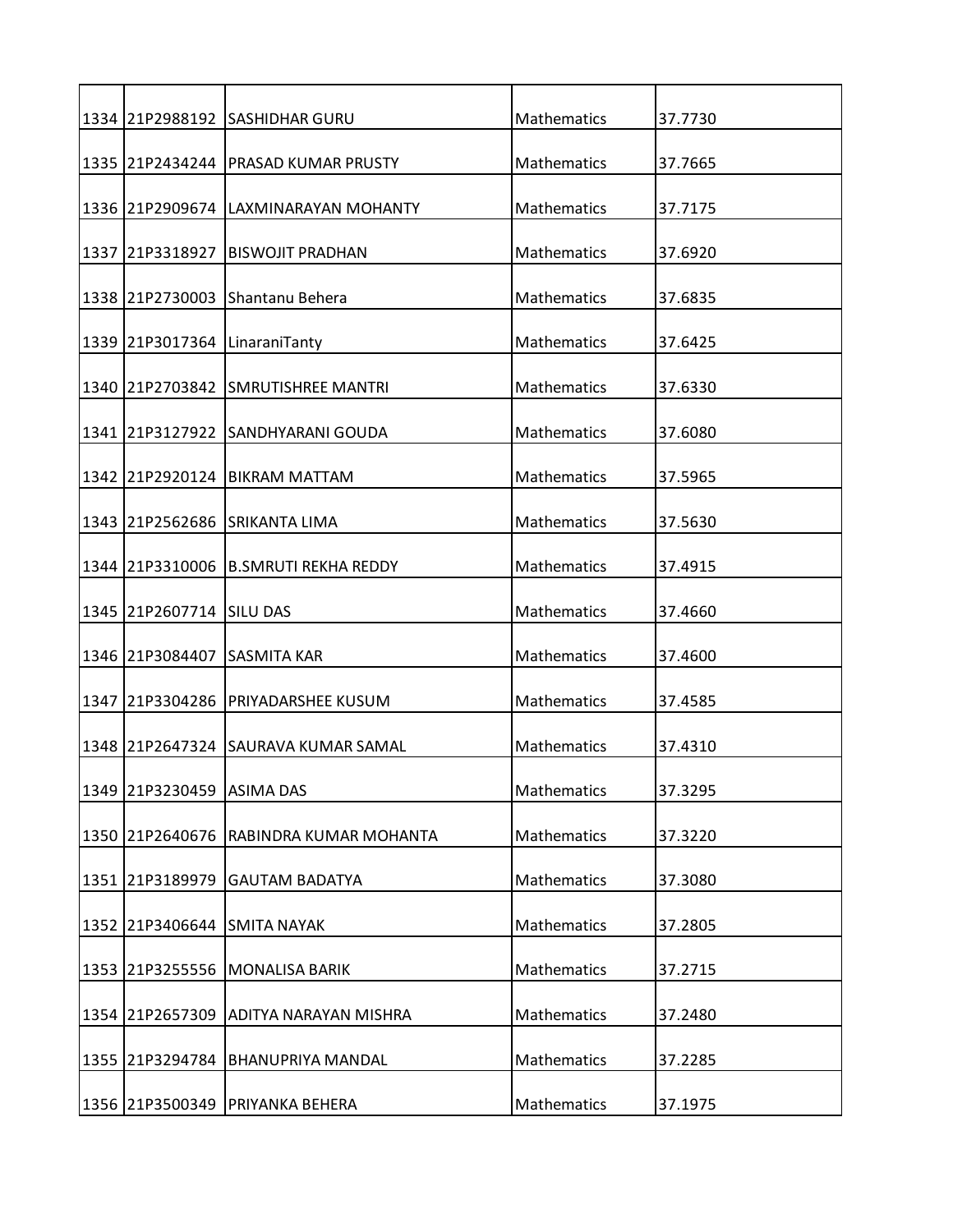| 1357 |                            | 21P2456939   MONALISA SAR           | Mathematics        | 37.1705 |
|------|----------------------------|-------------------------------------|--------------------|---------|
|      | 1358 21P2426114 GOPAL JANI |                                     | Mathematics        | 37.1545 |
|      |                            | 1359 21P2853196 KANHAIYA SAHU       | Mathematics        | 37.1540 |
|      |                            | 1360 21P3336012 JJIBANJYOTI MOHANTY | Mathematics        | 37.1525 |
|      |                            |                                     | Mathematics        |         |
|      | 1361 21P3299253            | DIBYASACHI DAS                      |                    | 37.1055 |
|      | 1362 21P2580513            | Omprakash Sahu                      | Mathematics        | 37.0955 |
|      | 1363 21P3363906            | Damanta Kumar Behera                | Mathematics        | 37.0665 |
|      |                            | 1364 21P2686602 SUMITRA MAJHI       | Mathematics        | 37.0665 |
|      | 1365 21P2348234            | PRATIK KUMAR PATRA                  | <b>Mathematics</b> | 37.0630 |
|      |                            | 1366 21P3444032 SREEDHAR PANIGRAHI  | Mathematics        | 37.0515 |
| 1367 |                            | 21P3674766 LINKAN PREMJIT HESSA     | Mathematics        | 37.0265 |
|      |                            |                                     |                    |         |
|      | 1368 21P2598113            | <b>RAJ KUMAR KHOSLA</b>             | Mathematics        | 37.0120 |
|      |                            | 1369 21P3141089 ATUL CHANDRA SETHY  | Mathematics        | 36.9705 |
|      |                            | 1370 21P3384764 SUPRIYA TRIPATHY    | Mathematics        | 36.9625 |
| 1371 | 21P2867959                 | BIMALENDU SAHOO                     | <b>Mathematics</b> | 36.9525 |
|      |                            | 1372 21P3567173 ADYASHA ANWESWINI   | Mathematics        | 36.9185 |
|      | 1373 21P3463786            | YASHOBANTI PODH                     | Mathematics        | 36.8835 |
|      | 1374 21P2878679            | <b>PRIYANKA DAS</b>                 | Mathematics        | 36.8665 |
|      |                            | 1375 21P3025313 SABITA PRADHAN      | <b>Mathematics</b> | 36.7910 |
|      |                            |                                     |                    |         |
| 1376 | 21P3059453                 | <b>MIHIR BOSU</b>                   | Mathematics        | 36.7505 |
| 1377 | 21P2565443                 | <b>MAMI PRADHAN</b>                 | Mathematics        | 36.7385 |
|      | 1378 21P2562302            | CHINMAYA KUMAR DAS                  | Mathematics        | 36.6775 |
|      |                            |                                     |                    |         |
|      |                            | 1379 21P2945084 MANCHEST BEHERA     | Mathematics        | 36.6705 |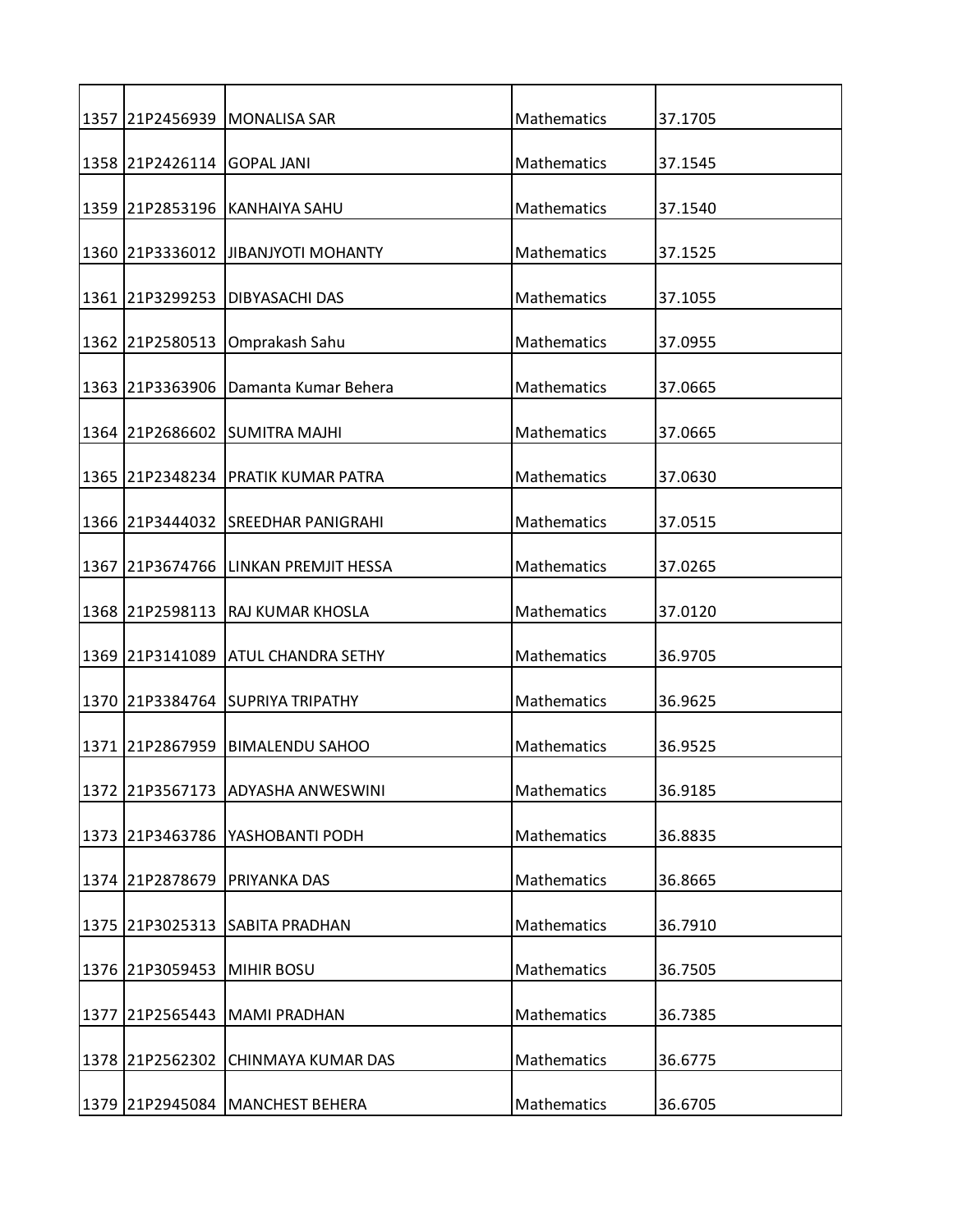|      |                 | 1380 21P2902586 SONY KUMARI PRAJAPATHI  | Mathematics | 36.6210 |
|------|-----------------|-----------------------------------------|-------------|---------|
|      |                 | 1381 21P2930332 SUMIT KUMAR PANIGRAHI   | Mathematics | 36.6090 |
|      |                 | 1382 21P3544553 SANJAY KUMAR MALIK      | Mathematics | 36.5920 |
|      | 1383 21P3655063 | <b>BIKAS KATA</b>                       | Mathematics | 36.5765 |
|      | 1384 21P3739522 | <b>KARAN TAKRI</b>                      | Mathematics | 36.5750 |
|      |                 | 1385 21P2746214 BARSHARANI SWAIN        | Mathematics | 36.5355 |
|      |                 | 1386 21P2478186 RUSANTA KETKI           | Mathematics | 36.5320 |
|      |                 | 1387 21P3550013 SHUBHASMITA SETHI       | Mathematics | 36.5165 |
|      |                 | 1388 21P2334636 SUBHENDU DAS            | Mathematics | 36.4985 |
| 1389 |                 | 21P3113236 SWARNA MAYEE PANIGRAHY       | Mathematics | 36.4915 |
|      |                 | 1390 21P3072574 KALINGO SWAPNANAYAK     | Mathematics | 36.3575 |
|      |                 |                                         |             |         |
|      | 1391 21P3320404 | Gangadhar Behera                        | Mathematics | 36.3550 |
|      |                 | 1392  21P3585834  JAYTUN LUGUN          | Mathematics | 36.3195 |
|      |                 | 1393 21P2430026 CHITTA RANJAN MOHANTA   | Mathematics | 36.2705 |
|      |                 | 1394 21P2316202 Subrata Shekhar Mahanta | Mathematics | 36.2695 |
|      | 1395 21P2306496 | <b>BASUNDHARA TRIPATHY</b>              | Mathematics | 36.2335 |
|      | 1396 21P2898483 | <b>SARTHAK MALLIK</b>                   | Mathematics | 36.1745 |
| 1397 | 21P2699219      | <b>TANMAYA MOHAPATRO</b>                | Mathematics | 36.0830 |
|      | 1398 21P3104436 | <b>TAPAN KUMAR BHOI</b>                 | Mathematics | 36.0435 |
| 1399 | 21P3298964      | <b>BHOJARAJ SAHU</b>                    | Mathematics | 36.0365 |
|      | 1400 21P3254942 | <b>GOLAK NAIK</b>                       | Mathematics | 36.0130 |
|      | 1401 21P3337627 | <b>SUJATA BEHERA</b>                    | Mathematics | 35.9355 |
|      |                 |                                         |             |         |
|      |                 | 1402 21P3419194 SANJEET KUMAR DAS       | Mathematics | 35.9225 |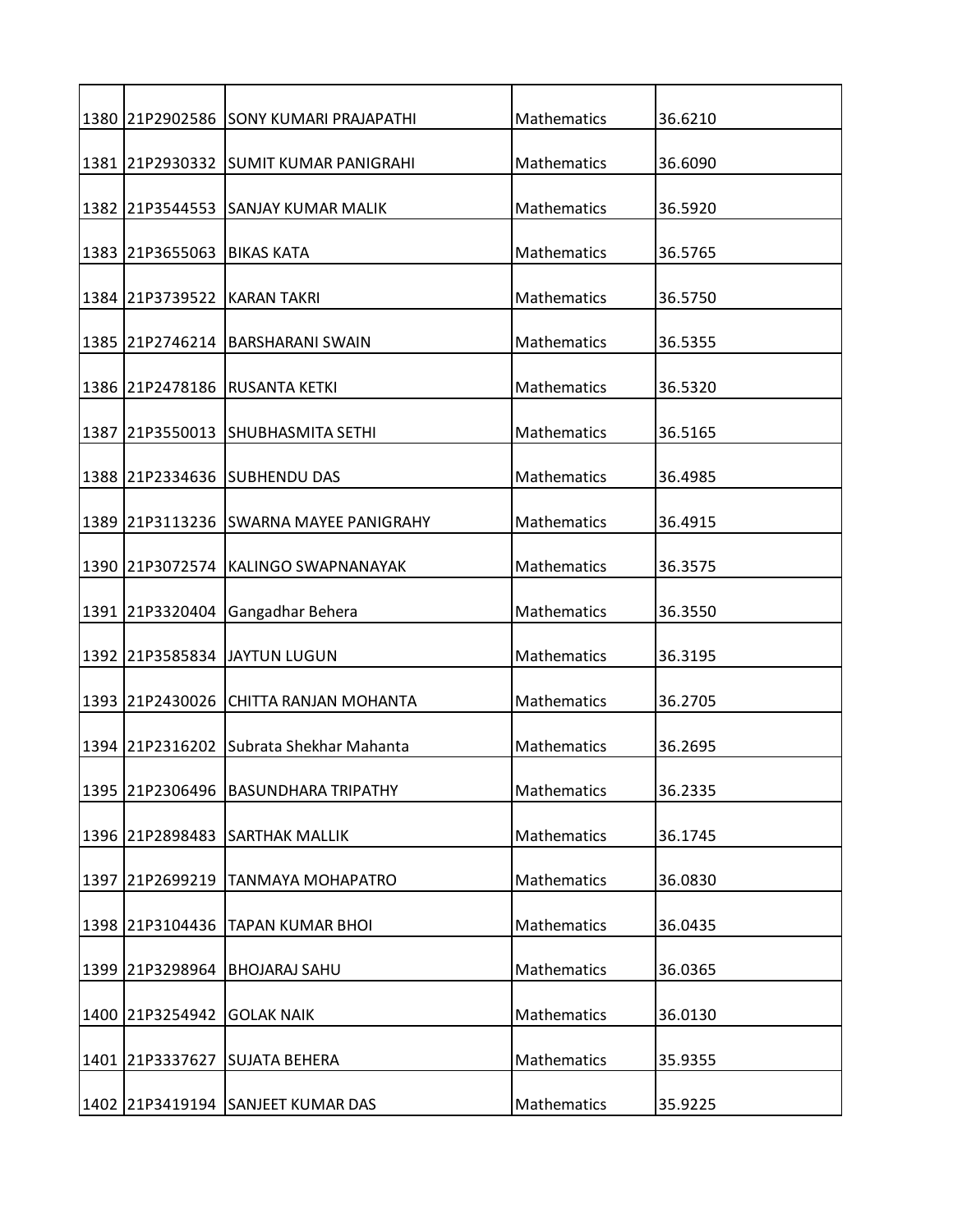|      | 1403 21P3596677              | <b>SWAGATIKA CHAKRA</b>               | Mathematics        | 35.9145 |
|------|------------------------------|---------------------------------------|--------------------|---------|
|      | 1404 21P2432107              | KAMALALOCHAN MISHRA                   | Mathematics        | 35.8950 |
|      | 1405  21P3495796  AJITA EKKA |                                       | Mathematics        | 35.8195 |
|      |                              | 1406 21P2739126 AMAN EKKAA            | Mathematics        | 35.8075 |
| 1407 | 21P3220367                   | <b>MADHAB PANGI</b>                   | Mathematics        | 35.7955 |
|      |                              | 1408 21P2888969 SURYA NARAYAN PANDA   | Mathematics        | 35.7665 |
|      |                              |                                       |                    |         |
|      |                              | 1409 21P2889332 ANUSUYA KUMARI SHARMA | Mathematics        | 35.6810 |
|      |                              | 1410 21P3084329 Jhasanetri Gadatia    | Mathematics        | 35.6390 |
|      | 1411 21P2782873              | UMASHANKAR MOHANTA                    | Mathematics        | 35.6325 |
|      | 1412 21P3312453              | PRITIRANJAN PRADHAN                   | Mathematics        | 35.5980 |
|      |                              | 1413 21P3430769 MANIKA MOHANTY        | Mathematics        | 35.5835 |
|      |                              |                                       |                    |         |
|      | 1414 21P2802917              | <b>AKALABYA BEHERA</b>                | Mathematics        | 35.5750 |
|      |                              | 1415 21P2522406 SUBODHA MAJHI         | Mathematics        | 35.5355 |
|      |                              | 1416 21P3234749 SHRADHANJALI SWAIN    | Mathematics        | 35.5090 |
| 1417 | 21P2723623                   | <b>I</b> CHANDNI BURH                 | Mathematics        | 35.4960 |
|      | 1418 21P3314034              | <b>DHIRENDRA SUNANI</b>               | Mathematics        | 35.4590 |
|      | 1419 21P3479559              | <b>GYANARANJAN BEHERA</b>             | Mathematics        | 35.4170 |
|      |                              | 1420 21P2493349 SUBHASRI MANDANGI     | Mathematics        | 35.3915 |
|      |                              | 1421 21P2675953 SASMITA MOHANTY       | <b>Mathematics</b> | 35.2705 |
| 1422 | 21P3645802                   | PRADEEP MOHANTA                       | Mathematics        | 35.2335 |
|      | 1423 21P3399106              | UTTAM KUMAR NAG                       | Mathematics        | 35.1660 |
|      |                              | 1424 21P3454284 MANIK SANKAR PAL      | Mathematics        | 35.0545 |
|      |                              |                                       |                    |         |
|      | 1425 21P2955849 NIKITA DAS   |                                       | Mathematics        | 35.0165 |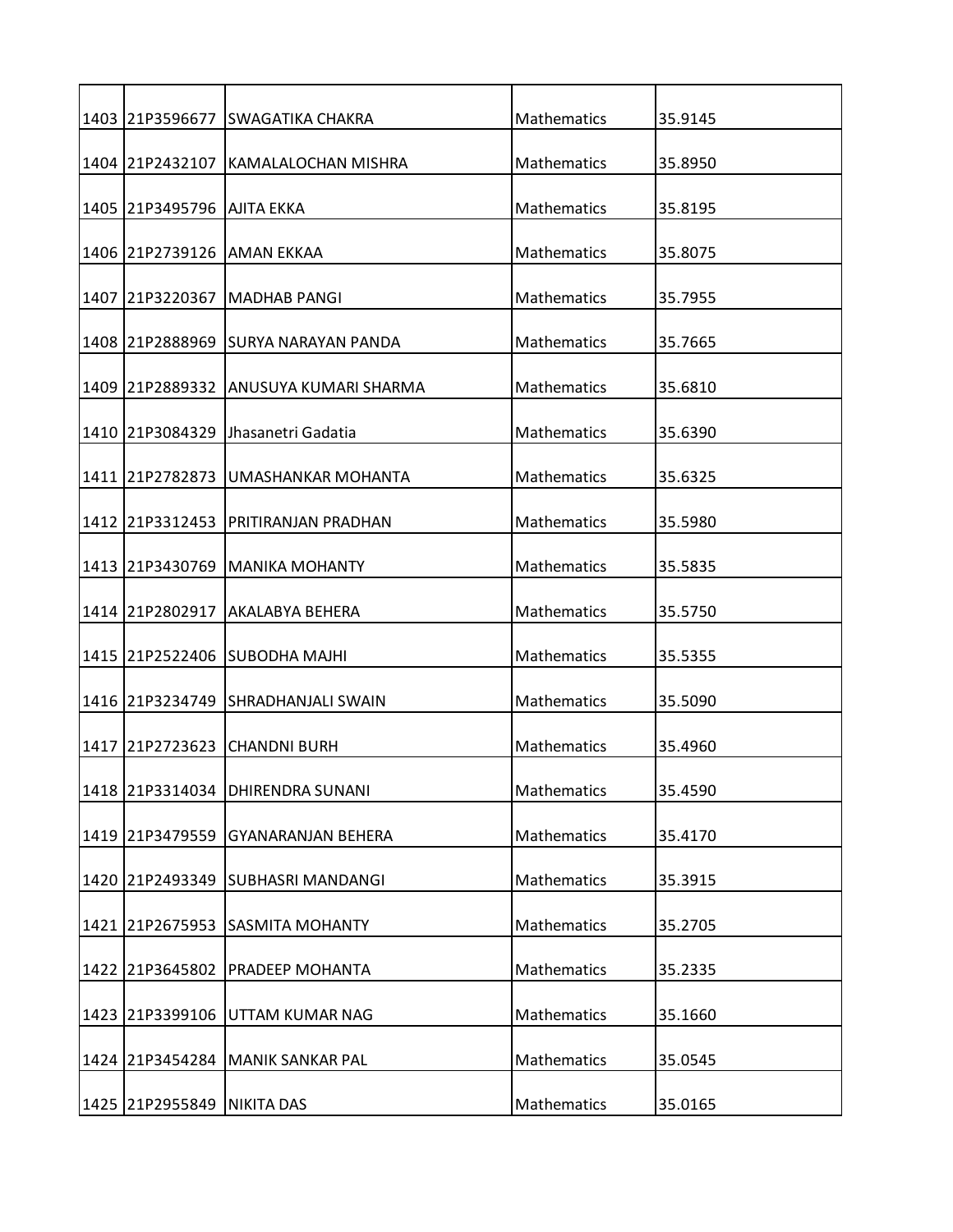|      |                 | 1426 21P2412939 SIMANCHAL PRADHAN  | Mathematics        | 34.9805 |
|------|-----------------|------------------------------------|--------------------|---------|
|      | 1427 21P2375446 | <b>PRAJNASHREE SETHY</b>           | Mathematics        | 34.9800 |
|      |                 | 1428 21P2868864 KODI KETHREEN      | Mathematics        | 34.9615 |
|      | 1429 21P3678737 | ISMRUTIPRIYA SETHY                 | Mathematics        | 34.9545 |
|      | 1430 21P3560662 | PATITAPABAN SAHOO                  | Mathematics        | 34.9285 |
|      | 1431 21P3768782 | IRABINA DAKUA                      | Mathematics        | 34.8830 |
|      |                 | 1432 21P2906966 SMITARANI MOHANTY  | Mathematics        | 34.7750 |
|      |                 | 1433 21P2763656 ADITYA KUMAR NAYAK | Mathematics        | 34.7400 |
|      |                 | 1434 21P3451493 SASMITA BEHERA     | Mathematics        | 34.6805 |
|      | 1435 21P2714229 | <b>LAXMI PRIYA TIRKEY</b>          | Mathematics        | 34.6450 |
|      | 1436 21P3754967 | <b>SHIBANI MURMU</b>               | Mathematics        | 34.5710 |
|      | 1437 21P3067609 | <b>TAPASWINI BISWAL</b>            | Mathematics        | 34.5005 |
|      |                 |                                    |                    |         |
|      |                 | 1438 21P2862679 JJANI PRASANT      | Mathematics        | 34.4835 |
|      |                 | 1439 21P3091152 MAMUNI HEMBRAM     | Mathematics        | 34.4450 |
| 1440 |                 | 21P3447269 UNANARANJAN GIRI        | <b>Mathematics</b> | 34.4325 |
|      | 1441 21P2931682 | PRASANTA RANJAN BAIRAGI            | Mathematics        | 34.3795 |
|      | 1442 21P3314364 | <b>RAKHI AMAT</b>                  | Mathematics        | 34.3780 |
|      | 1443 21P3746073 | PRATIBHA KUMARI BISSOYI            | Mathematics        | 34.0375 |
|      | 1444 21P3749844 | <b>BIKASH BADAIK</b>               | Mathematics        | 34.0060 |
| 1445 | 21P3047243      | DEBIKA KRISHNA NAYAK               | <b>Mathematics</b> | 33.9300 |
|      | 1446 21P3723923 | <b>DEBRANJAN MAJHI</b>             | Mathematics        | 33.8870 |
| 1447 | 21P3420253      | <b>ALIVA SAHOO</b>                 | Mathematics        | 33.8670 |
|      |                 |                                    |                    |         |
|      |                 | 1448 21P3017009 S LILA PRASAD      | Mathematics        | 33.7875 |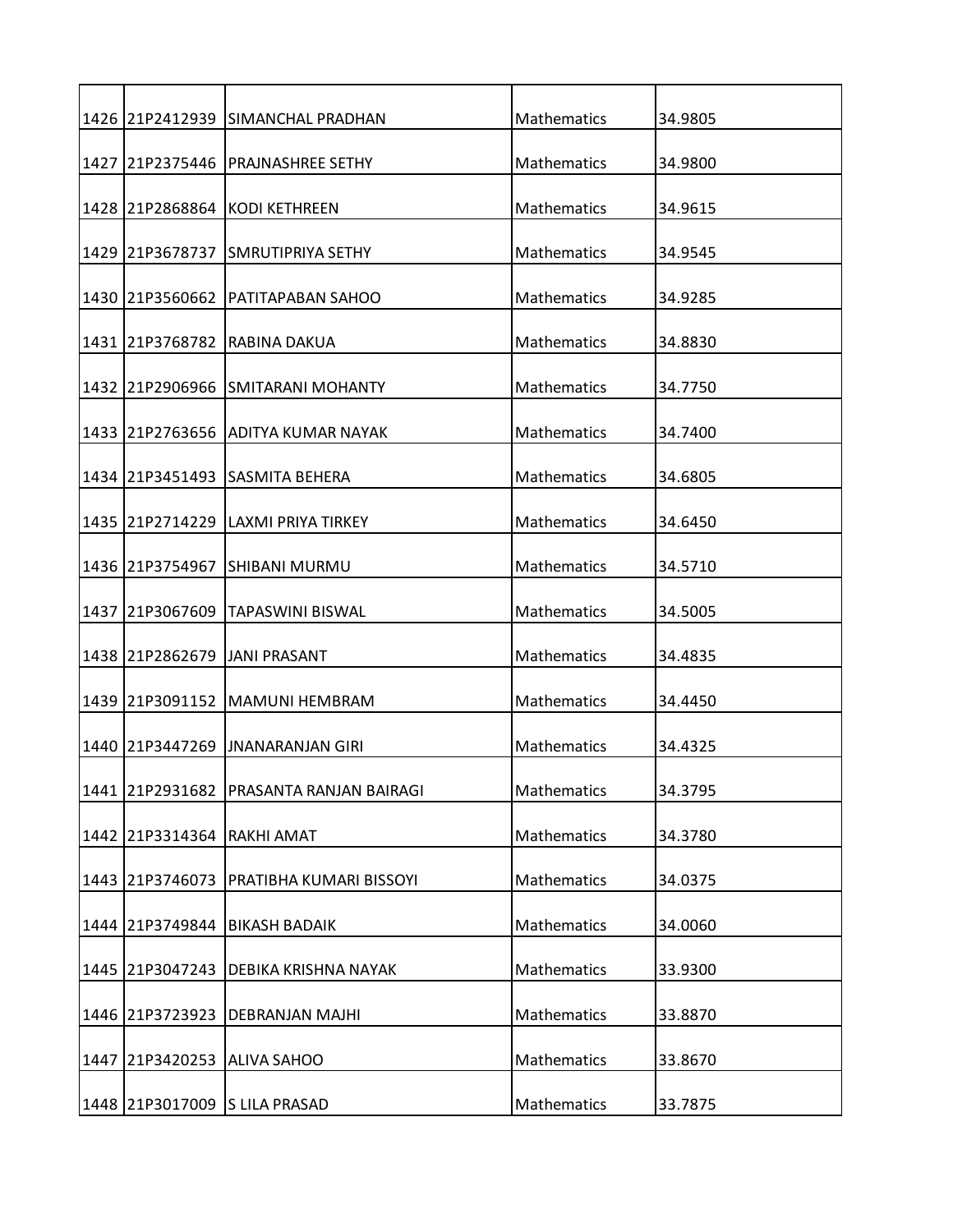|      | 1449 21P2607973             | Bingyapti Ram                        | Mathematics        | 33.7495 |
|------|-----------------------------|--------------------------------------|--------------------|---------|
|      |                             | 1450 21P3492056 JJYOTIRMAYEE PRADHAN | Mathematics        | 33.7480 |
|      |                             | 1451 21P3480746 RAMA CHANDRA NAIK    | Mathematics        | 33.6835 |
|      |                             | 1452 21P2992896 MANOSWINI SINGH      | Mathematics        | 33.6755 |
|      |                             |                                      |                    |         |
|      | 1453 21P3493827             | <b>ALOK SAHU</b>                     | Mathematics        | 33.6325 |
|      |                             | 1454 21P2577562 NIRANJAN SAMANTARAY  | Mathematics        | 33.5000 |
|      | 1455 21P3173774 REENA DALEI |                                      | Mathematics        | 33.4230 |
|      |                             | 1456 21P2717896 SITARAM BHOI         | Mathematics        | 33.4045 |
| 1457 | 21P2551363                  | LOPAMUDRA TRIPATHY                   | <b>Mathematics</b> | 33.3330 |
|      |                             | 1458 21P3644433 SIGMA SAMAL          | Mathematics        | 33.2915 |
|      |                             |                                      |                    |         |
|      |                             | 1459 21P2406974 DAYANIDHI BARIK      | Mathematics        | 33.2025 |
|      |                             | 1460 21P2359716 MINATI BADAIK        | Mathematics        | 33.1505 |
|      |                             | 1461 21P2317166 SUSHANTA SAHU        | Mathematics        | 32.8930 |
|      |                             | 1462 21P2975352 SUBHANKAR NAYAK      | Mathematics        | 32.8625 |
|      |                             | 1463 21P3672797 NABIN KUMAR NAIK     | Mathematics        | 32.7960 |
|      | 1464 21P2438629             | <b>SANAT TUDU</b>                    | Mathematics        | 32.7960 |
|      | 1465 21P3245313             | RAJALAXMI MALLIK                     | Mathematics        | 32.7065 |
|      |                             |                                      |                    |         |
|      | 1466 21P2351257             | <b>MADHUSMITA DASH</b>               | Mathematics        | 32.6425 |
|      | 1467 21P3070193             | <b>BISWAJIT KHILAR</b>               | <b>Mathematics</b> | 32.6040 |
| 1468 | 21P3082216                  | MANOJ KUMAR DALAI                    | Mathematics        | 32.5845 |
|      | 1469 21P3256227             | <b>MAMATA RATH</b>                   | Mathematics        | 32.3745 |
|      |                             |                                      |                    |         |
|      | 1470 21P3133422             | <b>GYANA RANJAN BEJ</b>              | Mathematics        | 32.3335 |
|      |                             | 1471 21P3255514 HARAPRIYA DEOGAM     | Mathematics        | 32.3305 |